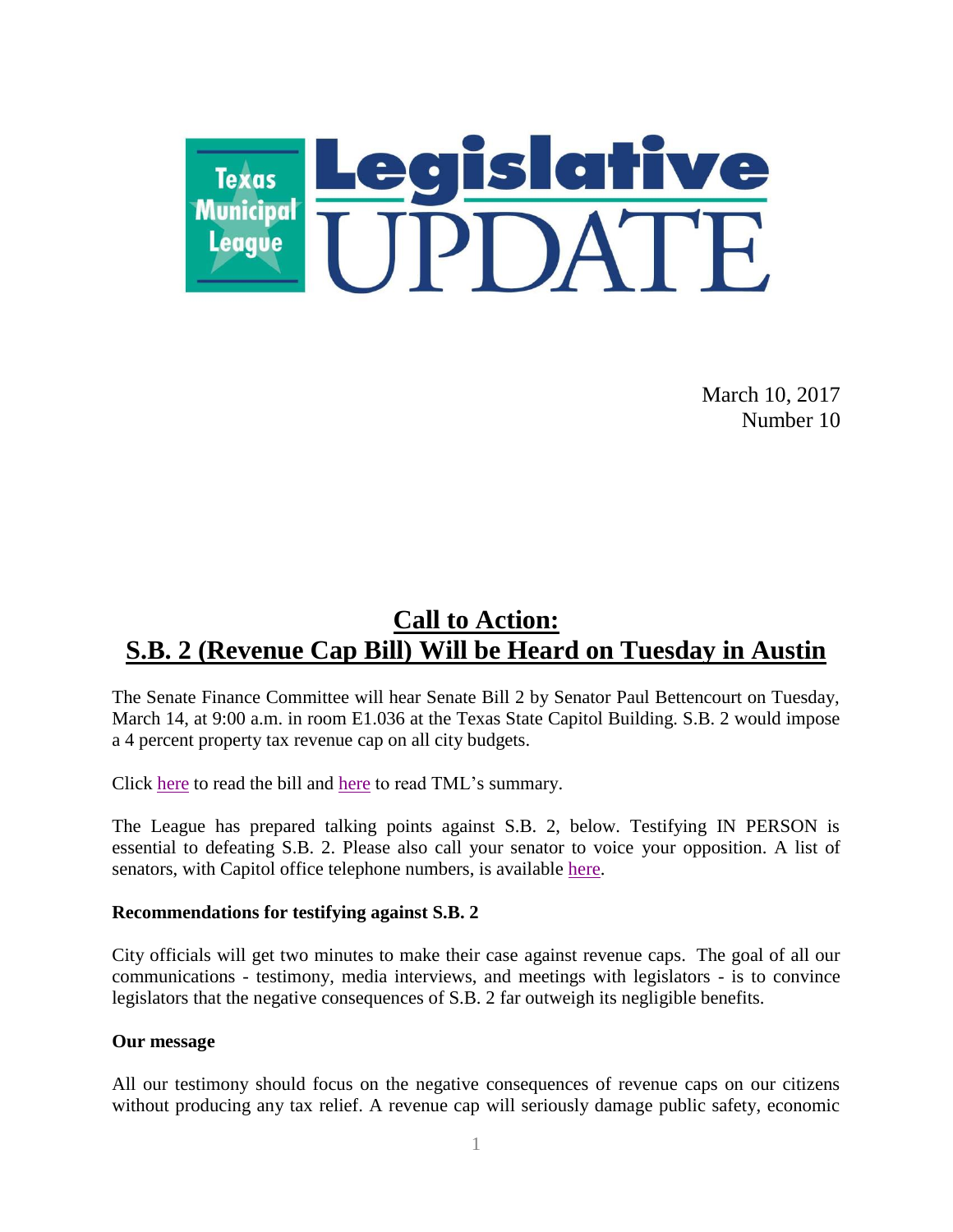development, and transportation. And, property taxes will continue to rise because school district taxes - the real cause of high property taxes in Texas - will continue to escalate. The bottom line of our message is that legislators will get no credit for reducing taxes and will receive all the blame for everything that cities can't afford to do.

### **Points to make**

 **S.B. 2 is an assault on public safety.** Tell them what percentage of your city budget goes to police, fire, and EMS. Legislators can't proclaim that they support law enforcement officers if they vote to restrict the source of funding that pays for salaries, equipment, vehicles, technology, health insurance and pensions of the men and women who protect our citizens. A vote for S.B. 2 is a vote against law enforcement.

*Give specific examples of improvements the city wants to make in public safety services that would be threatened by revenue caps: additional personnel, better salaries, body cameras, protective vests, more training, fixing pension problems. S.B. 2 would slam the door on the progress you want to make to protect the citizens of your city.*

• S.B. 2 will damage economic growth. Cities are on the front line of the competition to attract and keep job-creating businesses. Cities provide the tax abatements and other incentives that bring in new businesses and the services and infrastructure that businesses and their employees need. Revenue caps will reduce the ability of cities to offer the tax abatements and infrastructure improvements that have been crucial to closing the deal in many corporate relocation decisions that create jobs for our citizens.

*Give specific examples of job creating deals your city might not have been able to afford under a revenue cap. Even better, give an example of a project that is under consideration now that might be put on hold because of the uncertainty created by S.B. 2.*

**S.B. 2 threatens highway construction.** Over the past two decades, the state has demanded ever increasing financial contributions from local governments for state highway construction projects. Revenue caps will force cities to focus their restricted funding on local street improvements and curtail discretionary spending on state projects.

*Give specific examples of state road projects currently under consideration that could be put on hold because of the budget constraints that S.B. 2 would impose on your city.* 

#### **Responding to questions**

There are a few things we can predict from supporters that you should be prepared for.

 **Misleading statistics.** Supporters will recite the increase in city "tax levies" over a certain period of time. Response: That is the increase in total tax collections that reflect economic growth, population growth, and new construction. It is a measure of our success in growing our economy. That does not reflect the taxes on an individual home or business. It is misleading for them to portray it that way.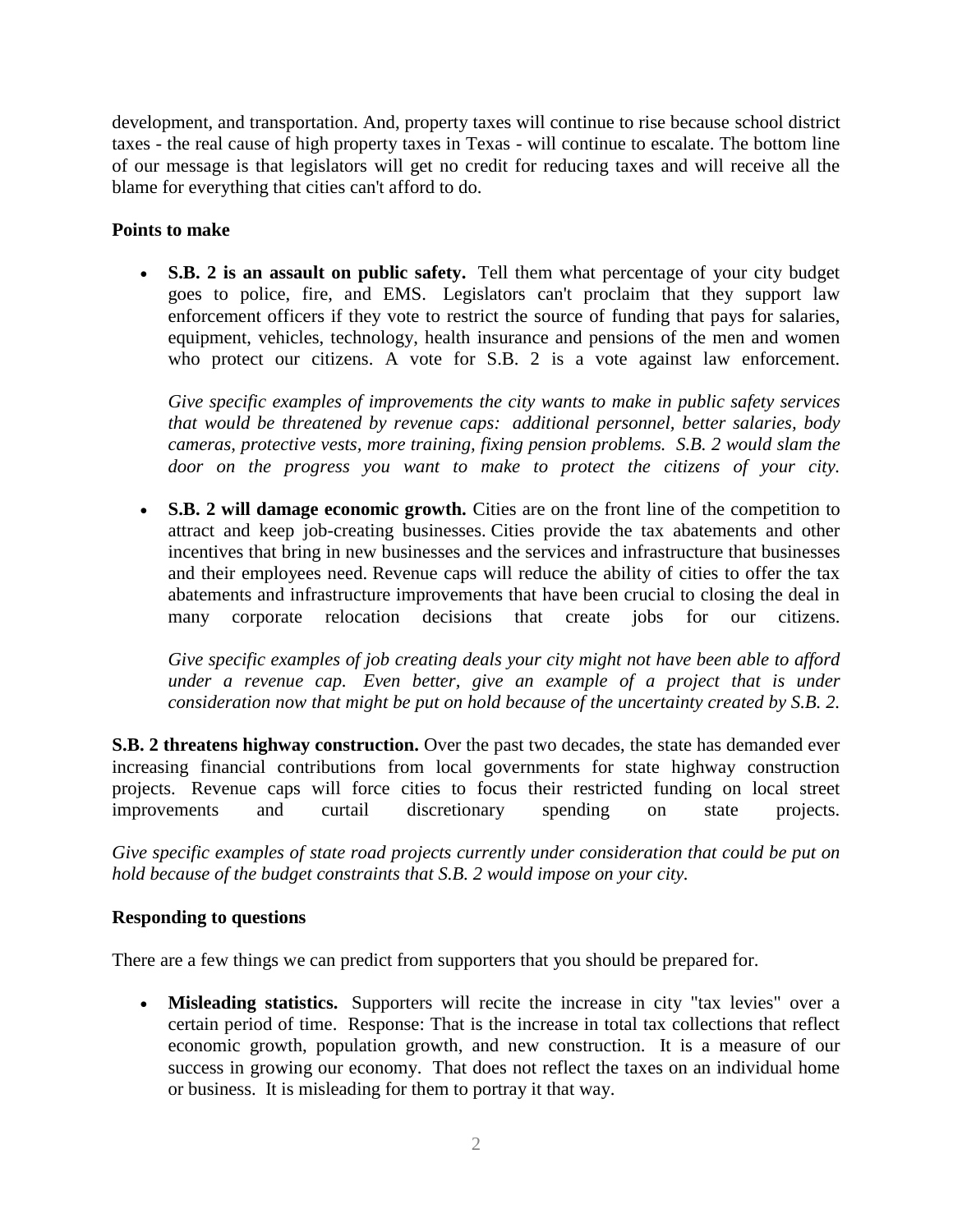- **It's not a cap.** Supporters will say it's not a cap because you can exceed it with an election. Response: They can call it whatever they want but we call it a cap, just like the spending limit in the Constitution that senators call a spending cap that can be exceeded by a simple majority vote in both houses. S.B. 2 would be an additional state-imposed restriction on our ability to provide services to our citizens.
- **We're not here to talk about school district taxes.** Supporters may try to stifle any mention of school property taxes. Response: We know some in the legislature don't want to address the real cause of high property taxes and they don't even want anyone to talk about it. OR We know they don't want anyone to say 'the emperor has no clothes,' but we should be honest with the people of Texas about the real cause of high property taxes.
- When in doubt, return to one of your major talking points.

#### **What to avoid**

- Don't spend time talking about the principle of local control. For anyone in the legislature that stills believes in the idea of local control, we already have their vote.
- Don't spend time reciting what the bill does. Everyone can read the bill on their own time.
- You don't have to be defensive about your local tax rates. City taxes are not the cause of high property taxes in Texas. The legislature's failure to fund public education is the problem.
- The cost of holding a rollback election is a budgeting concern for cities but not the strongest argument against the bill.
- Supporters say S.B. 2 reduces the rollback rate to 4 percent. We say S.B. 2 imposes a state cap on the revenue and budget of every city in Texas.

Please contact Shanna Igo at [sigo@tml.org](mailto:sigo@tml.org) or 512-750-8718 for any questions.

## **Public Information Act: Dates of Birth**

City officials should be aware that the attorney general is issuing "previous determinations" relating to dates of birth. A previous determination is a letter ruling that allows a city to withhold public citizens' dates of birth without repeatedly seeking permission to do so from the attorney general.

The general rule under the Public Information Act is that, if a city wants to withhold information from the public, it must first seek a ruling from the attorney general. The attorney general describes a previous determination as "a prior ruling or decision that permits a city to withhold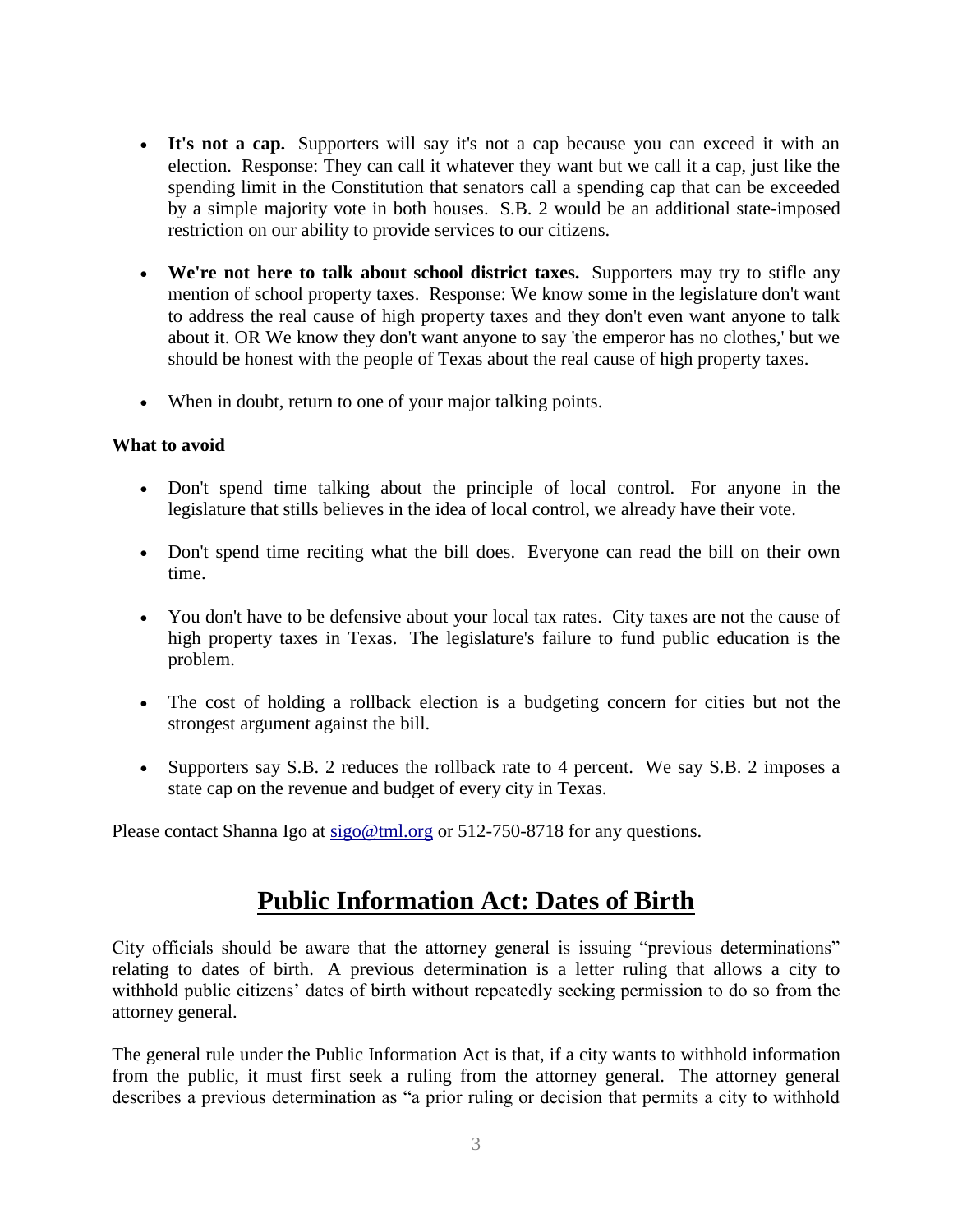information in the future without requesting another ruling or decision." For example, page 4 of [Letter Ruling OR2015-24970 \(2015\)](https://texasattorneygeneral.gov/opinions/openrecords/51paxton/orl/2015/pdf/or201524970.pdf) is a previous determination for the city that received the letter.

The attorney general's long-standing treatment of public citizens' dates of birth shifted in 2015 when the Third Court of Appeals, in *[Paxton v. City of Dallas](http://www.search.txcourts.gov/SearchMedia.aspx?MediaVersionID=3b7fabd2-8ddc-44a4-ad3a-fdb192c2e73f&MediaID=4eae1e5c-63e9-473e-b1ad-b616b4d946ae&coa=%22%20+%20this.CurrentWebState.CurrentCourt%20+%20@%22&DT=Opinion)*, held that birth dates of certain members of the general public are confidential by law under the Public Information Act.

The case began when the City of Dallas received various, unrelated open records requests. In each instance, the responsive information included birthdates of members of the public. The city asserted that it was not required to disclose the birthdates, arguing that the information is confidential under the common law privacy doctrine. The attorney general rejected that argument and issued a letter ruling concluding that the information must be released. The city challenged that ruling in court.

The Third Court of Appeals explained that "[u]nder the common-law right of privacy, an individual has a right to be free from the publicizing of private affairs in which the public has no legitimate concern." In deciding the issue at hand, the court primarily relied on a 2010 Texas [Supreme Court Case](https://www.tml.org/legis_updates/legis_update010711f_publicinfoact) concluding that public employees' privacy interest in their birth date information substantially outweighed the negligible public interest in disclosure, and that disclosing the information constituted a clearly unwarranted invasion of personal privacy.

Finding the analysis and conclusion in that case equally applicable to members of the general public, the Third Court of Appeals concluded that birth date information of public citizens is confidential by law. Once the Texas Supreme Court denied the petition to review the case, the attorney general began following the law as set out in *Paxton v. City of Dallas*.

The dispute about the proper treatment of dates of birth continues. Several bills have been filed this session regarding the issue. For instance,  $H.B. 2710$  by Hunter would make a date of birth public information unless made confidential under the Public Information Act or other law. And [H.B. 760](http://www.capitol.state.tx.us/BillLookup/History.aspx?LegSess=85R&Bill=HB760) by Raney would provide that: (1) a governmental body has the discretion to redact dates of birth of a living person from any information without asking for a ruling from the office of the attorney general; and (2) county, district and municipal clerks and city secretaries may disclose in the ordinary course of business a person's date of birth contained in information held by the clerk or secretary, and that disclosure is not official misconduct and does not subject them to liability of any kind.

The League will continue to monitor the issue and report on any changes that may result from the 2017 legislative session. In the meantime, if you have questions about seeking a previous determination for your city, please call the [attorney general'](https://www.texasattorneygeneral.gov/og/open-government)s open government hotline at (877) 673-6839.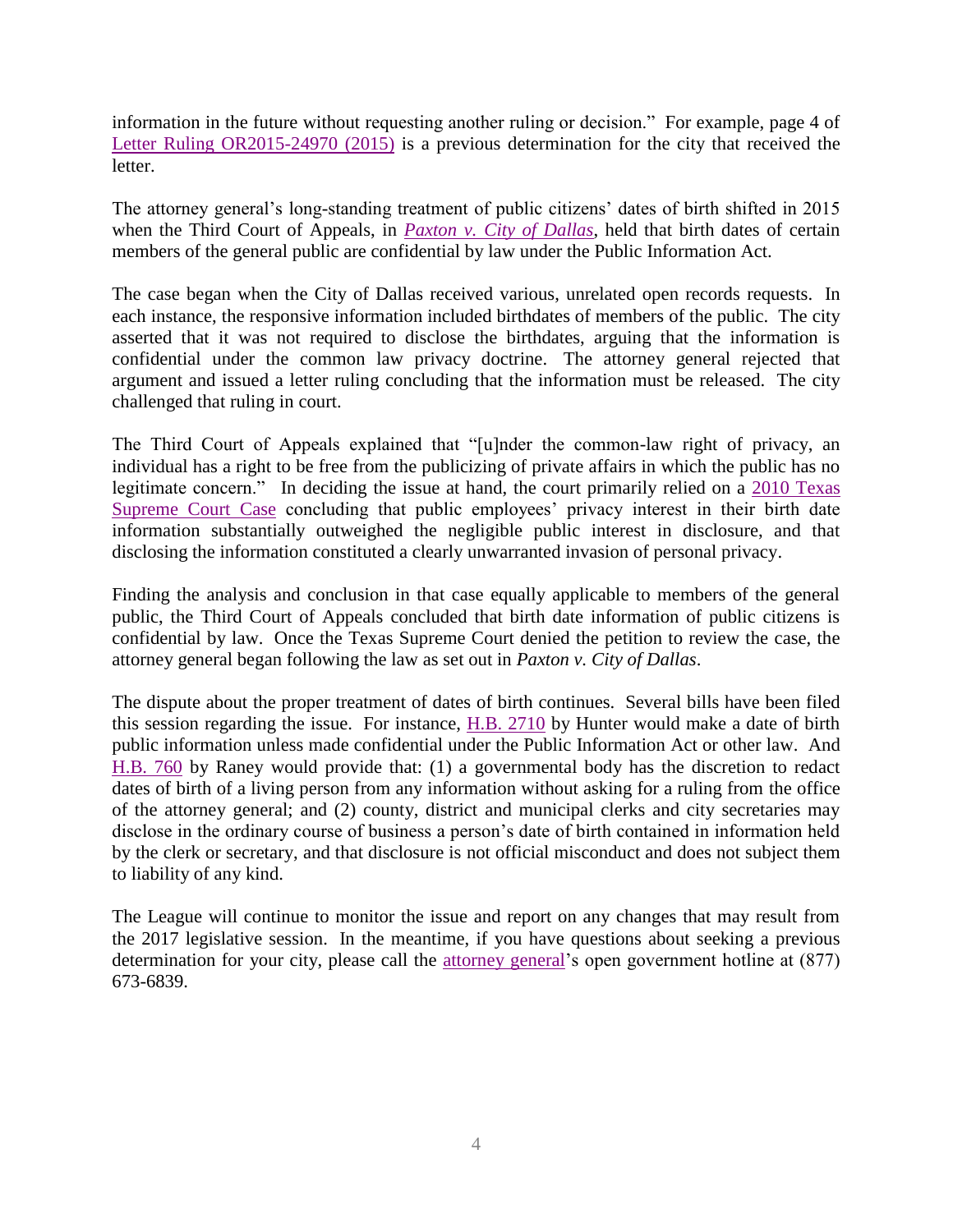# **TCEQ Phase II Stormwater Permit Renewal**

The Texas Commission on Environmental Quality (TCEQ) will host a public stakeholder meeting to discuss the renewal of the 2018 Texas Pollutant Discharge Elimination System (TPDES) Phase II MS4 General Permit. The Federal Clean Water Act requires the Environmental Protection Agency to regulate stormwater discharge into bodies of water in the United States. In Texas, TCEQ ensures compliance with this by issuing a general permit allowing small municipal separate stormwater systems, known as Phase II MS4s, to discharge directly into surface water in Texas. The Phase II MS4 General Permit was originally issued and effective on August 13, 2007. This stakeholder meeting begins the process of renewing this permit, which expires on December 13, 2018.

Interested parties are invited to attend the stakeholder meeting in person on March 21, 2017, at 1:30 p.m. at the TCEQ Complex in Austin. For those unable to attend in person, the meeting will also be [available online.](http://www.texasadmin.com/tceqs.shtml)

If you view the meeting via webcast and would like to be recognized, or submit comments or questions, please send an e-mail to [Outreach@tceq.texas.gov](mailto:Outreach@tceq.texas.gov) and include your name and the city you represent in the e-mail along with the subject "Phase II MS4 2018 Renewal."

If you have any questions, please contact Heather Lockhart at [heather@tml.org.](mailto:heather@tml.org)

# **Payday Lending Clearinghouse Updates**

The League's "Payday Lending Clearinghouse" webpage, available at [http://www.tml.org/payday-updates,](http://www.tml.org/payday-updates) includes information related to the regulation of payday and auto title lenders. It is updated from time-to-time to reflect recent developments. On March 1, a City of Austin municipal court judge issued orders in two cases declaring the city's payday lending ordinance to be preempted by state law. The City of Austin has indicated that it will appeal the two decisions.

The two orders can be seen [here](https://www.tml.org/p/State%20of%20Texas%20v.%20ASCO%20of%20Texas,%20LP%20Municipal%20Court%20Order%20-%20Preemption.PDF) and [here.](https://www.tml.org/p/State%20of%20Texas%20v.%20The%20Money%20Store,%20LP%20Municipal%20Court%20Order%20-%20Preemption.PDF)

# **Significant Committee Actions**

**S.B. 6 (Kolkhorst)**, Relating to regulations and policies for entering or using a bathroom or changing facility. Reported from the Senate State Affairs Committee.

**S.B. 1138 (Whitmire)**, Relating to the creation of the blue alert system to aid in the apprehension of an individual suspected of killing or causing serious bodily injury to a law enforcement officer. Reported from the Senate Criminal Justice Committee.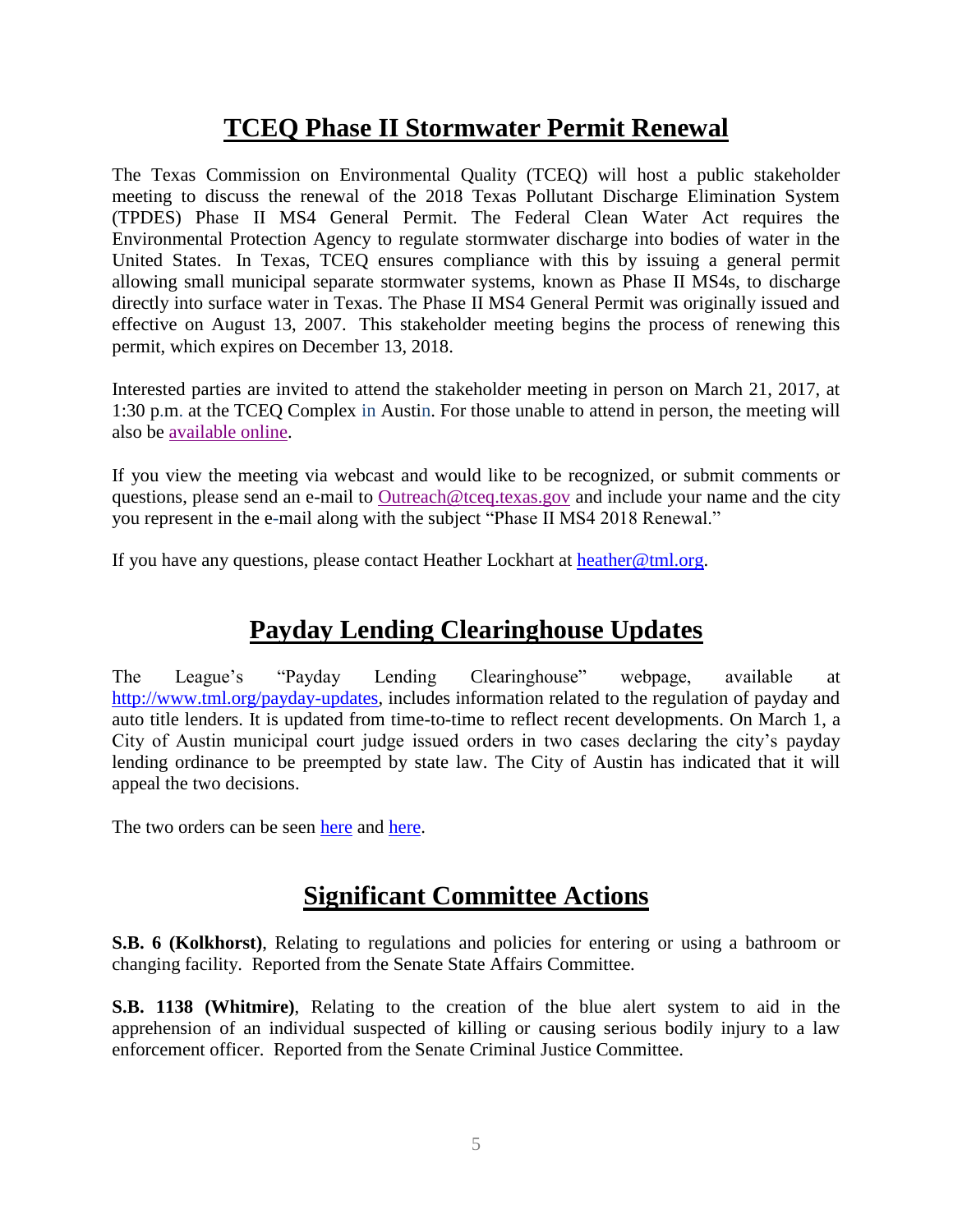# **City-Related Bills Filed**

### **Property Tax**

**H.B. 15 (D. Bonnen) – Revenue Cap**: this bill, known as the "Property Tax Payer Empowerment Act of 2017," would make numerous changes to the process for calculating and adopting property tax rates. Of primary importance to cities, the bill would:

- 1. lower the property tax rollback rate from eight percent to four percent, with an exception for a taxing unit located in an area declared a disaster area by the governor or president of the United States during the current tax year;
- 2. require a taxing unit to hold a ratification election in order to adopt a tax rate that exceeds the four-percent rollback rate (as opposed to current law, which only requires an election if a petition is received from the citizens);
- 3. rename the "effective tax rate" and "effective maintenance and operations rate" the "no new taxes tax rate" and "no new taxes maintenance and operations rate," respectively;
- 4. require the comptroller to prescribe the form of the worksheets used by the designated officer or employee of each taxing unit in calculating the no new taxes tax rate and rollback tax rate for the taxing unit;
- 5. provide that the calculation worksheet form must be in an electronic format and be capable of:
	- a. being completed electronically;
	- b. performing calculations automatically based on the data entered by the designated officer or employee;
	- c. being certified by the designated officer or employee after completion; and
	- d. being submitted electronically to the comptroller on completion and certification;
- 6. require the comptroller to prepare an annual list that includes the total tax rate imposed by each taxing unit in the state for the year in which the list is prepared that shall be sorted alphabetically according to:
	- a. the county or counties in which each taxing unit is located; and
	- b. the name of each taxing unit;
- 7. require the comptroller to publish on the comptroller's Internet website the list required in Section Number 6, above, not later than January 1 of the following year;
- 8. require the comptroller to create and maintain a property tax database that:
	- a. contains information that is provided by designated officers or employees of taxing units in the manner required by the comptroller;
	- b. is continuously updated as preliminary and revised data become available to and are provided by the designated officers or employees of the taxing units;
	- c. is accessible to the public; and
	- d. is searchable by property address;
- 9. require the comptroller's property tax database to include, with respect to each property listed on an appraisal roll:
	- a. the property's identification number;
	- b. the property's market value;
	- c. the property's taxable value;
	- d. the name of the each taxing unit in which the property is located;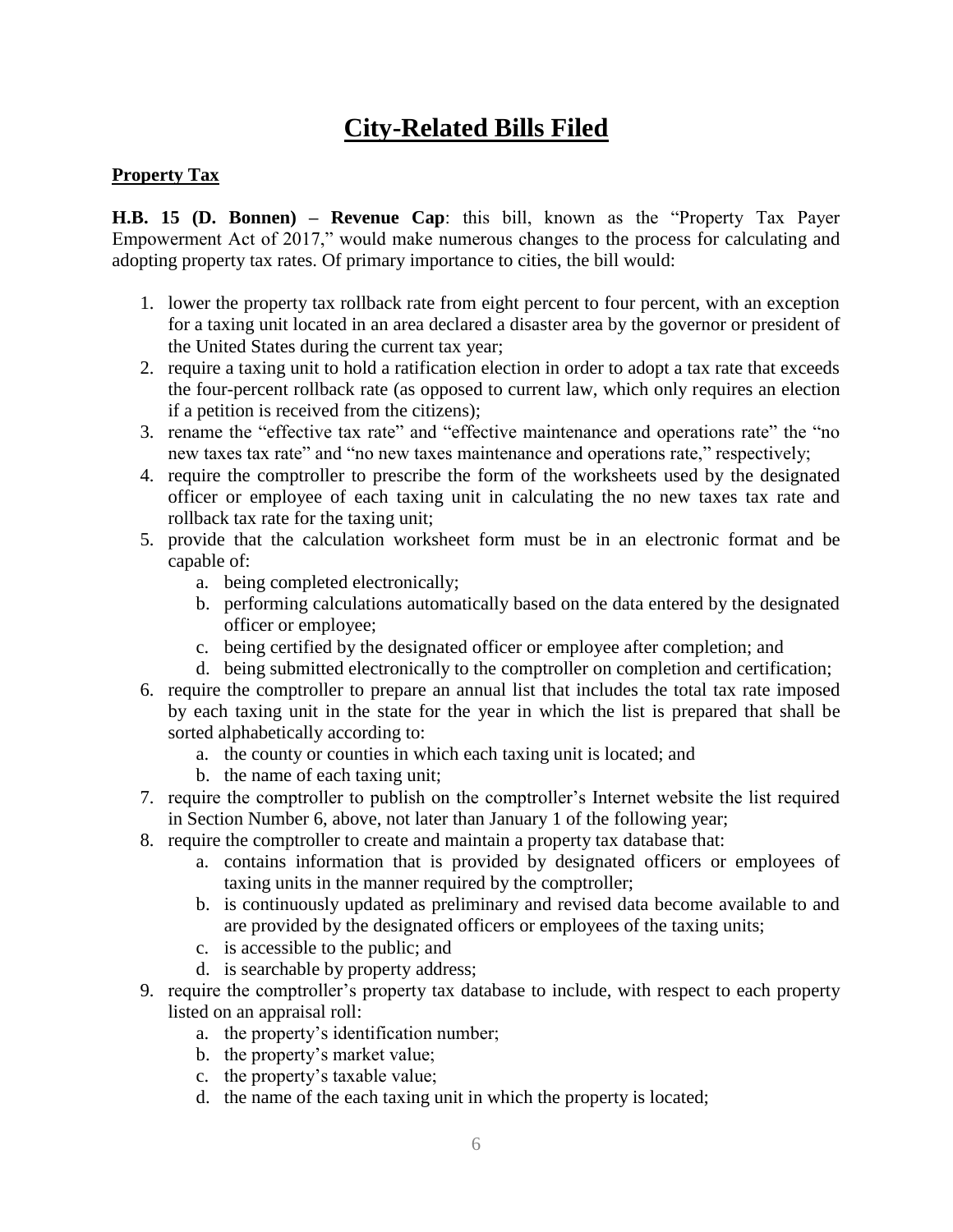- e. for each taxing unit other than a school district in which the property is located;
	- i. the no new taxes tax rate; and
	- ii. the rollback tax rate;
- f. for each school district in which the property is located:
	- i. the rate to maintain the same amount of state and local revenue per weighted student that the district received in the school year beginning in the preceding tax year; and
	- ii. the rollback tax rate;
- g. the tax rate proposed by the governing body of each taxing unit in which the property is located;
- h. for each taxing unit other than a school district in which the property is located, the taxes that would be imposed on the property if the unit adopted a tax rate equal to:
	- i. the no new taxes tax rate; and
	- ii. the proposed tax rate
- i. for each school district in which the property is located, the taxes that would be imposed on the property if the unit adopted a tax rate equal to:
	- i. the rate to maintain the same amount of state and local revenue per weighted student that the district received in the school year beginning in the preceding tax year; and
	- ii. the proposed tax rate
- j. for each taxing unit other than a school district in which the property is located, the difference between the amount calculated for the no new taxes tax rate and the proposed tax rate;
- k. for each school district in which the property is located, the difference between the amount calculated to maintain the same amount of state and local revenue per weighted student the district received in the school year beginning in the preceding year and the proposed tax rate;
- l. the date and location of each public hearing, if applicable, on the proposed tax rate to be held by the governing body of each taxing unit in which the property is located; and
- m. the date and location of the public meeting in which the tax rate will be adopted to be held by the governing body of each taxing unit in which the property is located;
- 10. require the property tax database to provide a link to the tax rate and budget information required to be posted on a taxing unit's website (See Section Number 28. of this summary)
- 11. require the officer or employee designated by the governing body of each taxing unit to calculate the no new taxes tax rate and the rollback tax rate for the unit to electronically submit to the comptroller:
	- a. the information described by Section Number 9, above, as the information becomes available; and
	- b. the property tax rate calculation worksheets prepared at the same time the officer or employee submits the tax rates to the governing body of the taxing unit;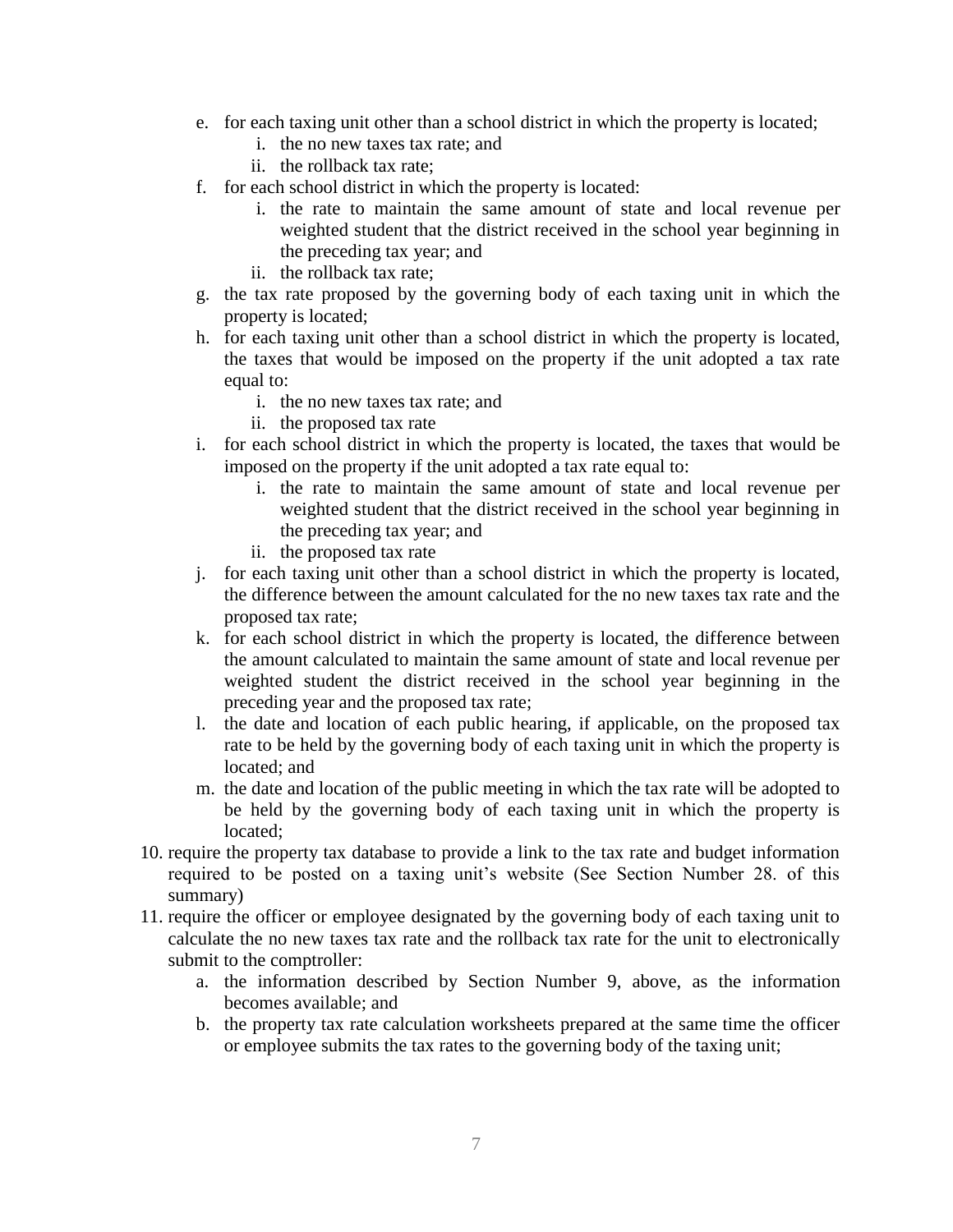- 12. require the comptroller to deliver by e-mail to the designated officer or employee confirmation of receipt of the property tax rate calculation worksheets submitted to the comptroller;
- 13. require the comptroller to incorporate all tax rate calculation worksheets into the property tax database and make them available to the public not later than the third day after the date the comptroller receives them;
- 14. for the notice of appraised value sent to each property owner by the chief appraiser, delete the section stating the amount of tax that would be imposed on the property on the basis of the tax rate for the preceding year if the appraised value is greater than it was in the preceding year;
- 15. amend the definition of "debt" for purposes of calculating a property tax rate to mean a bond, warrant, certificate of obligation, or other evidence of indebtedness owned by a taxing unit that *has been approved at an election* and is payable solely from property taxes in installments over a period of more than one year, not budgeted for payment from maintenance and operations funds, and secured by a pledge of property taxes, or a payment made under contract to secure indebtedness of a similar nature issued by another political subdivision on behalf of the taxing unit;
- 16. require the designated officer or employee of a taxing unit to use the property tax rate calculation worksheet forms prescribed by the comptroller in calculating the no new taxes tax rate and the rollback tax rate;
- 17. require the designated officer or employee of a taxing unit to submit the property tax rate calculation worksheet to:
	- a. the chief appraiser of the appraisal district in which the taxing unit is located; and
	- b. the chief financial officer or the auditor for the taxing unit;
- 18. provide that the designated officer or employee of a taxing unit other than a school district may not submit the no new taxes tax rate and the rollback tax rate to the governing body of the taxing unit and the governing body of the taxing unit may not adopt a tax rate until:
	- a. the chief appraiser submits to the governing body of the unit a written certification that the values used in the calculations are the same as the values shown in the unit's appraisal roll; and
	- b. the chief financial officer or the auditor for the unit submits to the governing body of the unit a written certification that the rollback tax rate has been calculated correctly;
- 19. require the comptroller to adopt rules governing the form of the certifications required by Section Number 18 of this summary, above, and the manner in which they are required to be submitted;
- 20. by August 7 or as soon thereafter as practicable, require the chief appraiser of the appraisal district in which the property is located to deliver by regular mail or e-mail to each property owner a notice that the estimated amount of taxes to be imposed on the owner's property by each taxing unit in which the property is located may be found in the comptroller's property tax database, and the notice must include:
	- a. the address of the internet website at which the information may be found;
	- b. a statement that the property owner may request a written copy of the information from the assessor for each taxing unit in which the property is located; and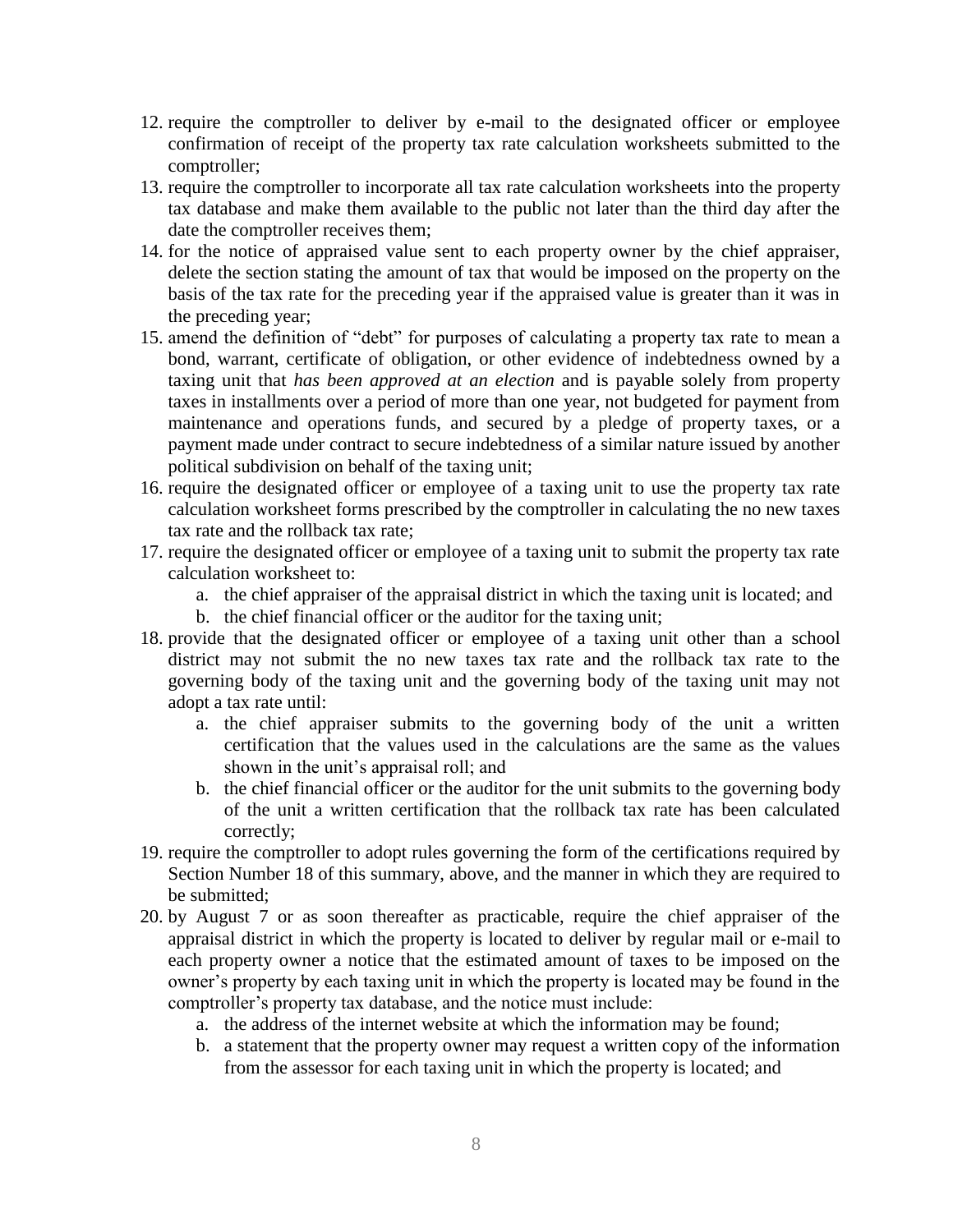- c. the address and telephone number of each assessor from whom the written copy may be requested;
- 21. prohibit the tax assessor from certifying an anticipated collection rate that is lower than the lowest actual collection rate in the preceding three years;
- 22. provide that the governing body of a taxing unit may not hold a public hearing on a proposed tax rate or a public meeting to adopt a tax rate until the  $14<sup>th</sup>$  day after the date the officer or employee designated by the governing body of the unit to calculate the no new taxes tax rate and the rollback tax rate for the unit electronically submits to the comptroller the information required for the comptroller's property tax database;
- 23. provide that the governing body of a taxing unit other than a school district may not adopt a tax rate until:
	- a. the comptroller has included the information for the unit's current tax year in the comptroller's property tax database; and
	- b. the chief appraiser of the appraisal district in which the taxing unit participates has delivered the notice required by Section Number 20 of this summary, above;
- 24. provide that a person who owns taxable property is entitled to an injunction restraining the collection of taxes by a taxing unit in which the property is taxable if the taxing unit has not complied with certain tax rate calculation, publication, and adoption requirements, without regard to whether the failure to comply was in good faith;
- 25. provide that an action to enjoin the collection of taxes must be filed not later than the  $15<sup>th</sup>$ date after the date the taxing unit adopts a tax rate;
- 26. provide that a property owner is not required to pay the taxes imposed by a taxing unit on the owner's property while an action filed by the property owner to enjoin the collection of taxes imposed by the taxing unit on the owner's property is pending, and that if the property owner pays the taxes and subsequently prevails in the action, the property owner is entitled to a refund of the taxes paid, together with reasonable attorney's fees and court costs;
- 27. require each taxing unit to maintain an Internet website; and
- 28. require each taxing unit to post on its Internet website the following information in a format prescribed by the comptroller:
	- a. the name and official contact information for each member of the governing body of the taxing unit;
	- b. the mailing address, e-mail address, and telephone number of the taxing unit;
	- c. the taxing unit's budget for the preceding two years;
	- d. the taxing unit's proposed or adopted budget for the current year;
	- e. the change in the amount of the taxing unit's budget from the preceding year to the current year, by dollar amount and percentage;
	- f. for a taxing unit other than a school district, the amount of property tax revenue budgeted for both maintenance and operations and debt service, respectively, for:
		- i. the preceding two years; and
		- ii. the current year
	- g. the tax rate for both maintenance and operations and debt service, respectively, adopted by the taxing unit for the preceding two years;
	- h. the tax rate for both maintenance and operations and debt service, respectively, adopted by the taxing unit for current year; and
	- i. the most recent financial audit of the taxing unit.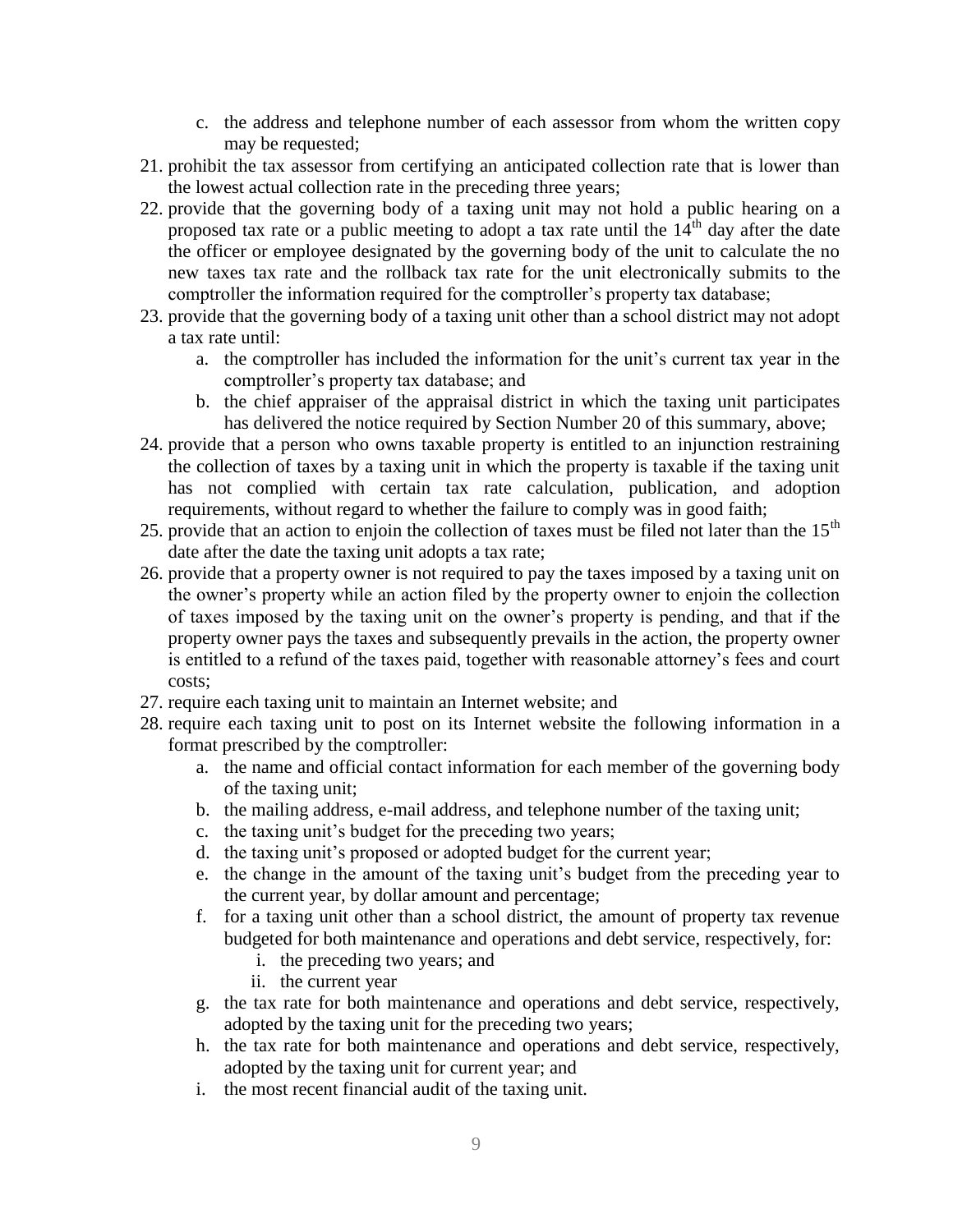**H.B. 27 (Springer) – Property Tax Appraisal**: would provide that: (1) for properties other than a residence homestead, a property must have the same highest and best use as the subject property to be considered a comparable property; (2) a use restriction on property that prohibits the continuation of the current use of the property, or prohibits a competitive use of the property, by a subsequent owner may not be considered in the determination of the property's highest and best use; and (3) for properties other than a residence homestead, the determination of the market value of property must include consideration of whether the highest and best use of the property is the continuation of the current use of the property.

**H.B. 2524 (Fallon) – Property Tax Exemption**: would provide: (1) that the surviving spouse of a first responder who is killed or fatally injured in the line of duty is entitled to an exemption from taxation of the total appraised value of the surviving spouse's residence homestead so long as the surviving spouse has not remarried since the death of the first responder; and (2) that a surviving spouse who receives an exemption under (1) is entitled to receive an exemption from taxation of a property that the surviving spouse subsequently qualifies as the surviving spouse's residence homestead in an amount equal to the dollar amount of the exemption from taxation of the first property for which the surviving spouse received the exemption in the last year in which the exemption applied so long as the surviving spouse has not remarried since the death of the first responder. (See **H.J.R 88**, below.) (Companion bills are **H.B. 570** by **Button** and **S.B. 15** by **Huffines.**)

**H.B. 2532 (R. Anderson) – Property Tax Appraisal**: would, among other things: (1) require the chief appraiser to use the income method of appraisal to appraise nonexempt property used for low-income or moderate-income housing, regardless of whether the chief appraiser considers that method to be the most appropriate method of apprising the property; and (2) provide that in using the income method to appraise the property, the chief appraiser shall: (a) use information contained in the most recent annual owner's compliance report filed by the organization that owns the property with the Texas Department of Housing and Community Affairs to: (i) estimate the property's gross income potential and operating expenses; and (ii) make projections relating to the property's future operating expenses; and (b) make projections relating to the property's future rent or income potential using the maximum amount of rent that is permitted to be charged from the property, as established by the United States Department of Housing and Urban Development.

**H.B. 2560 (T. King) – Heavy Equipment Appraisal**: would modify the method for appraising certain dealer's heavy equipment inventory by minimizing the ability to tie the appraised value of the inventory to the lease or rental price.

**H.B. 2589 (Button) – Property Tax Appraisal**: would modify the way that a retailer's retail inventory is appraised for property tax purposes.

**H.B. 2591 (Herrero) – Tax Exemption**: would provide that a navigation district and its property is exempt from all taxes and special assessments imposed by the state or a political subdivision of the state. (Companion bill is **S.B. 1133** by **Hinojosa**.)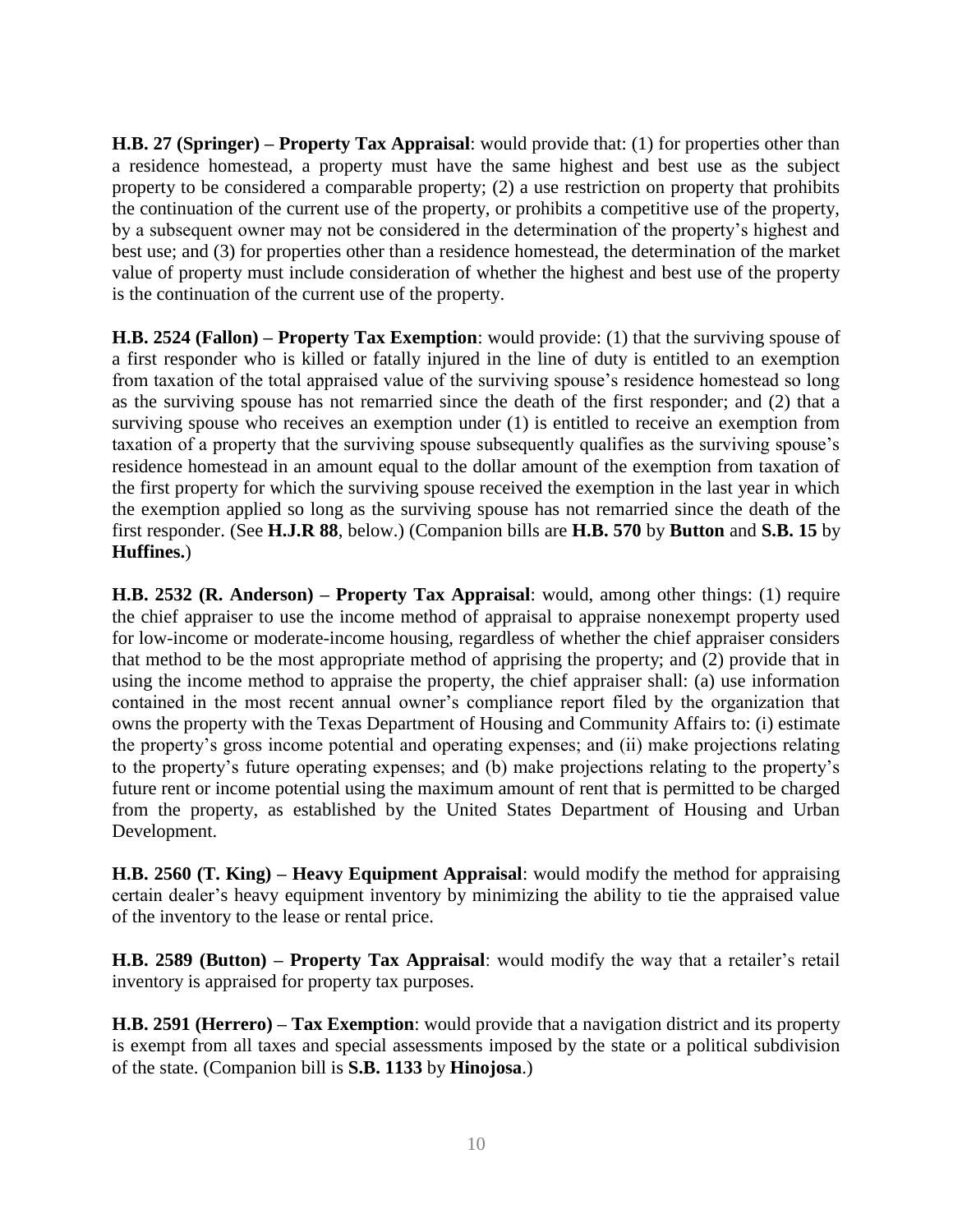**H.B. 2635 (Dutton) – Property Tax Installment Payments**: would provide that an owner of property who inherited the property from a person who was at the time of the person's death receiving a deferral from the collection of taxes for the property is entitled to pay the deferred taxes and the interest that accrued on those taxes during the deferral period in installments.

**H.B. 2653 (Geren) – Property Tax Appeals**: would: (1) authorize a property owner to appeal an order of the appraisal review board determining that the appraisal review board lacks jurisdiction to finally determine a protest by the property owner because the property owner failed to comply with a statutory requirement; (2) provide that a property owner who establishes that the appraisal review board had jurisdiction to issue a final determination of the protest is entitled to a final determination by the court of the protest on any ground, regardless of whether the property owner included the ground in the property owner's notice of protest; and (3) provide that for certain appeals, if a plea to the jurisdiction is filed in the appeal on the basis that the property owner failed to exhaust the property owner's administrative remedies, the court may, in lieu of dismissing the appeal for lack of jurisdiction, remand the action to the appraisal review board with instructions to allow the property owner an opportunity to cure the property owner's failure to exhaust administrative remedies.

**H.B. 2714 (Bohac) – Property Tax Exemption**: would exempt from property taxes: (1) a motor vehicle leased to the state or a political subdivision of the state; or (2) a motor vehicle: (a) that is leased to an organization that is exempt from federal income taxation as a  $501(c)(3)$ ; and (b) is used exclusively by the organization for religious, educational, or charitable purposes.

**H.B. 2756 (Cook) – Tax Redeterminations and Refunds**: would: (1) provide that a person may file a petition for a tax redetermination before the expiration of 60 days after the date the notice of determination is issued; (2) provide that a person claiming a refund of a tax is entitled to a hearing on the claim if the person requests a hearing on or before the  $60<sup>th</sup>$  day after the date the comptroller issues a letter denying the claim for refund; and (3) authorize a taxpayer who is dissatisfied with the decision on a motion for redetermination or decision on a tax refund claim to file a motion for rehearing in the time provided for filing a motion for rehearing in a contested case.

**H.B. 2868 (Hefner) – Appraisal District**: would: (1) require the board of directors of an appraisal district to approve a proposed budget before September 15; (2) require the board to submit the proposed budget to each taxing unit entitled to vote on the appointment of board members for final approval; (3) provide that not later than the  $30<sup>th</sup>$  day after the date the proposed budget is submitted to the taxing units, the governing body of each taxing unit entitled to vote on the appointment of board members shall vote to approve or disapprove the proposed budget; (4) provide that the budget does not take effect unless the governing bodies of a majority of the taxing units entitled to vote on the appointment of board members vote to approve the budget by that date; and (5) provide that if the budget is not approved by that date, the board shall adopt a new proposed budget and submit the proposed budget to each taxing unit entitled to vote on the appointment of board members within 30 days.

**H.B. 2877 (Sanford) – Property Tax Exemption**: would, among other things, provide that a disabled veteran is entitled to an exemption from property taxation of the following applicable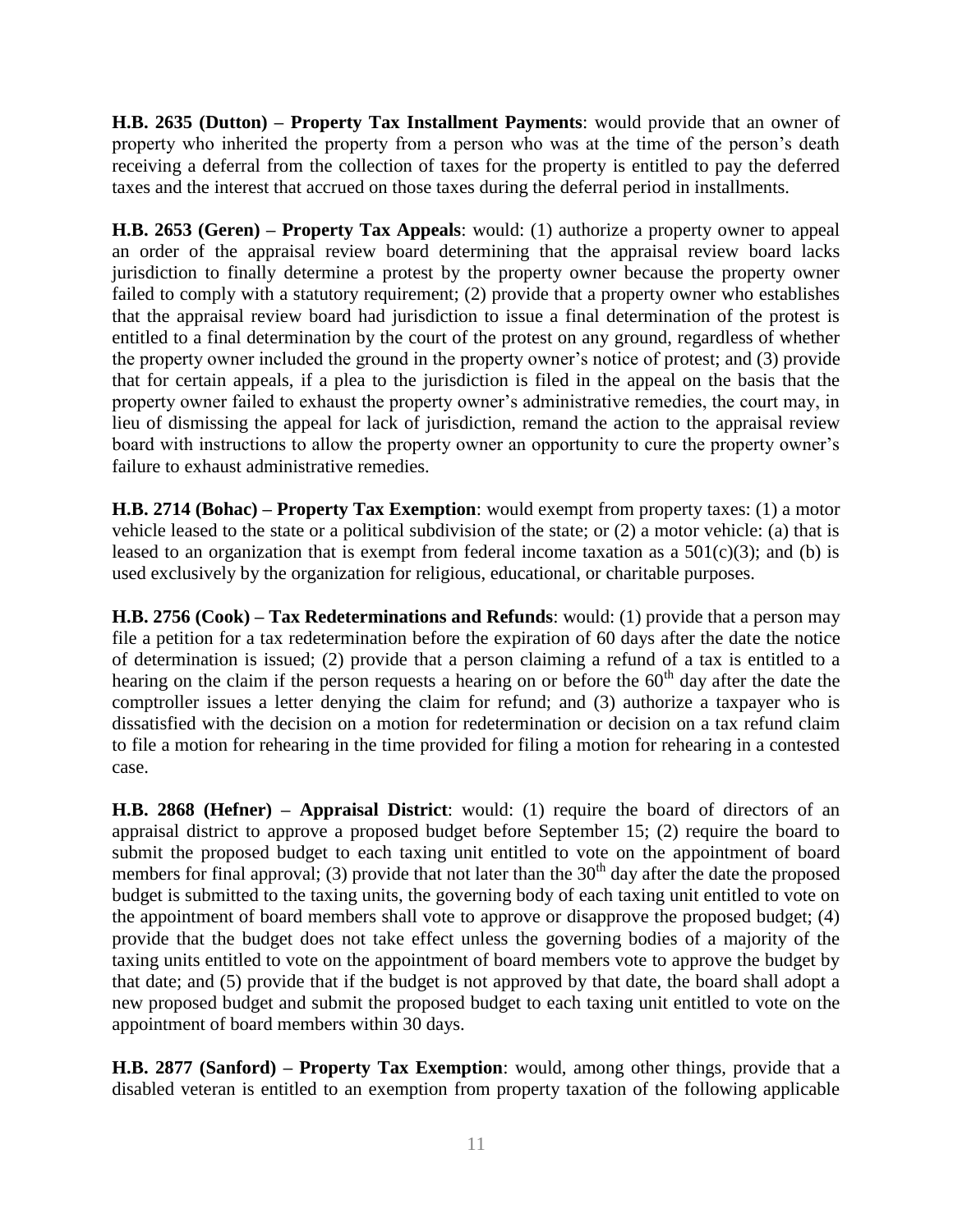percentage of the assessed value of a property the veteran owns and designates for the exemption: (1) \$10,000 for a veteran having a disability rating of at least 10 percent but less than 30 percent; (2) \$15,000 for a veteran having a disability rating of at least 30 percent but less than 50 percent; (3) \$20,000 for a veteran having a disability rating of at least 50 percent but less than 70 percent; or (4) \$24,000 for a veteran having a disability rating of at least 70 percent. (See **H.J.R. 92**, below.)

**H.B. 2887 (Thierry) – Property Tax Exemption**: would provide that a veteran of the United States armed services who served in the armed services for at least three years is entitled to an exemption from taxation of \$5,000 of the appraised value of the veteran's residence homestead. (See **H.J.R. 93**, below.)

**H.B. 2906 (Raymond) – Property Tax Appraisal**: would provide that the appraisal review board, on motion of a property owner, may direct by written order changes in the appraisal roll or related appraisal records for the current tax year and for either of the two preceding tax years to correct an inaccuracy in the appraised value of the owner's tangible personal property that is the result of an error or omission in a rendition statement or property report filed for the applicable tax year.

**H.B. 2989 (D. Bonnen) – Property Tax Refund**: would provide that if a correction decreases the tax liability of a property owner after the owner has paid the tax, the taxing unit shall refund to the property owner who paid the tax the difference between the tax payed and the tax legally due.

**H.B. 3002 (Miller) – Property Tax Exemption**: would: (1) provide that a disabled veteran who has a disability rating of at least 80 percent but less than 100 percent is entitled to an exemption from taxation of a percentage of the appraised value of the disabled veteran's residence homestead equal to the disabled veteran's disability rating; (2) provide that the surviving spouse of a disabled veteran who qualified for an exemption under (1) is entitled to an exemption from taxation of the same percentage of the appraised value of the same property to which the disabled veteran's exemption applied if: (a) the surviving spouse has not remarried since the death of the disabled veteran; and (b) the property: (i) was the residence homestead of the surviving spouse when the disabled veteran died; and (ii) remains the residence homestead of the surviving spouse; and (3) provide that if a surviving spouse who qualifies for an exemption under (2) subsequently qualifies a different property as the surviving spouse's residence homestead, the surviving spouse is entitled to an exemption from taxation of the subsequently qualified residence homestead in an amount equal to the dollar amount of the exemption from taxation of the former residence in the last year in which the surviving spouse receive an exemption if the surviving spouse has not remarried since the death of the disabled veteran. (See **H.J.R. 97**, below.)

**H.B. 3137 (Hefner) – Property Tax Appraisal**: would, among other things: (1) provide that a person is not required to file a new application for appraisal of land because of a change in ownership of the land if the change in ownership results from a transfer of the land from the former owner to a person who is related to the former owner within the second degree by affinity or third degree by consanguinity; and (2) provide that if an appraisal roll is changed due to a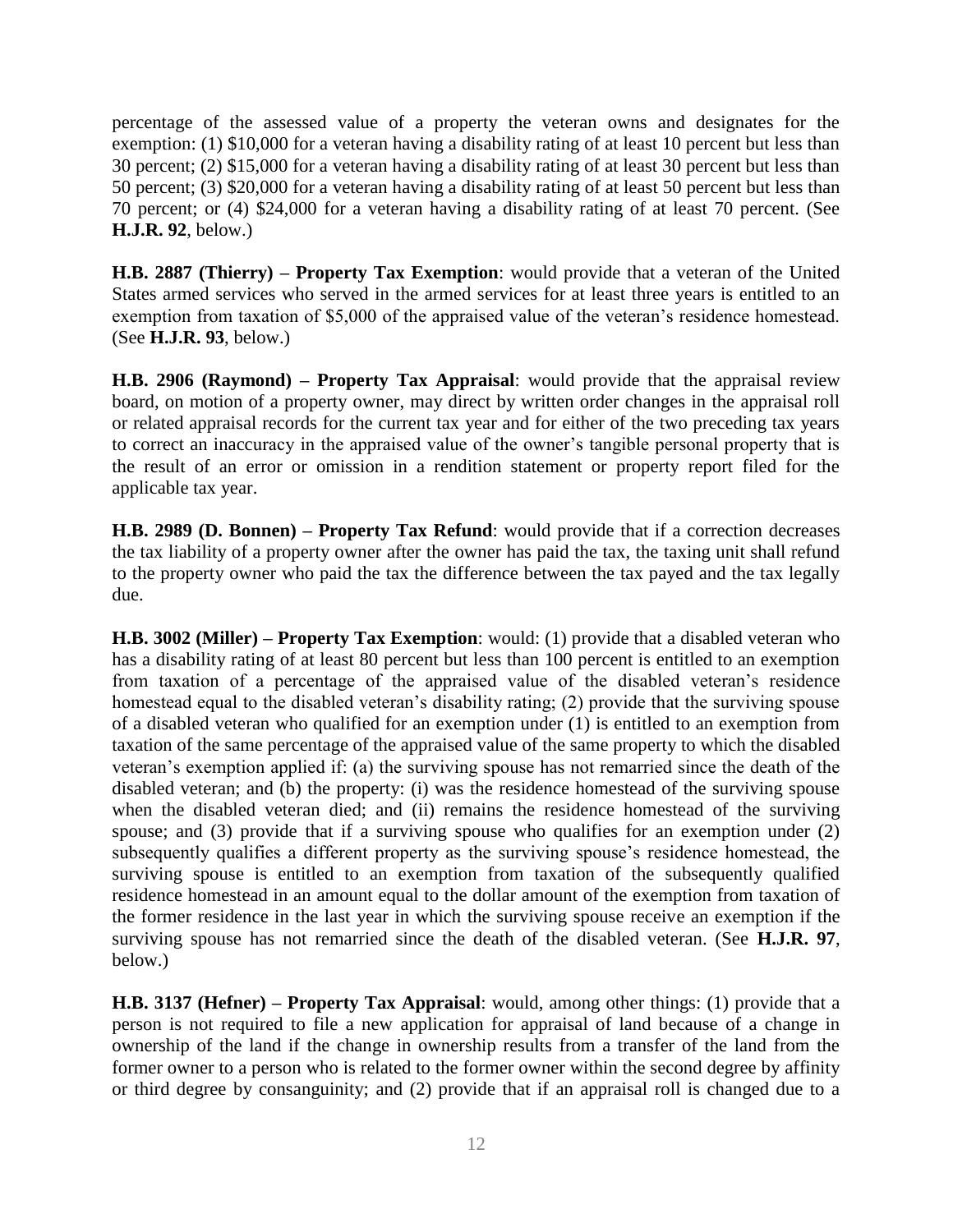transfer under (1), the property owner must pay to each affected taxing unit a penalty equal to 10 percent of the difference between the amount of tax imposed on the land and the amount of tax that would have been imposed had the land been taxed at market value.

**H.B. 3138 (Gutierrez) – Intangible Personal Property**: would provide that, for property tax purposes, the definition of intangible personal property includes: (1) the value of: (a) a brand name; (b) a business service; or (c) a business; and (2) income derived from the operation of a business other than income from use of the property.

**H.B. 3148 (Uresti) – Installment Payments**: would: (1) expand the types of groups who may be able to pay off delinquent property taxes in quarterly installment payments; and (2) for a residence homestead, authorize a person who is disabled or over 65 or disabled veterans and their unmarried surviving spouses to pay off delinquent property taxes in monthly installment payments.

**H.B. 3168 (Geren) – Property Tax Appraisal**: would, among other things: (1) establish an office of local property tax ombudsman in the office of the comptroller to resolve complaints involving alleged violations of procedural requirements imposed by law, by comptroller rule, or by the rules of procedure established by an appraisal review board regarding the activities of an appraisal district, appraisal review board, chief appraiser, or appraisal review board member; and (2) prohibit a taxing unit from challenging before the appraisal review board the level of appraisals of any category of property in the district.

**H.B. 3191 (Uresti) – Property Tax Appraisal**: would, among other things: (1) require the comptroller's binding arbitration form to allow a property owner requesting binding arbitration regarding property located in a county with a population of 120,000 or more to request that the arbitrator be selected only from those arbitrators listed in the comptroller's registry who reside in that county; and (2) provide that if a property owner request binding arbitration, the parties shall attempt to select an arbitrator only from those arbitrators listed in the comptroller's registry who reside in the county in which the property that is subject of the appeal is located.

**H.B. 3264 (R. Anderson) – Property Tax Exemption**: would: (1) entitle a first responder to an exemption from taxation of \$10,000 of the appraised value of the responder's residence homestead if the residence homestead is located in the political subdivision that employs the first responder; (2) provide that if a first responder is employed by the state, the first responder is entitled to receive the exemption regardless of the location of the residence homestead; (3) provide that a first responder who sustains an injury in the performance of that person's duties as a first responder and presents evidence satisfactory to the chief appraiser that the first responder's condition is a total disability resulting in permanent incapacity for work and that the total disability has persisted for more than 12 months is entitled to an exemption from taxation of the total appraised value of the first responder's residence homestead; (4) provide that the surviving spouse of a first responder who qualified for an exemption under (3) is entitled to an exemption from taxation of the total appraised value of the same property to which the first responder's exemption applied if: (a) the surviving spouse has not remarried; and (b) the property: (i) was the residence homestead of the surviving spouse when the first responder died; and (ii) remains the residence homestead of the surviving spouse; and (5) provide that if a first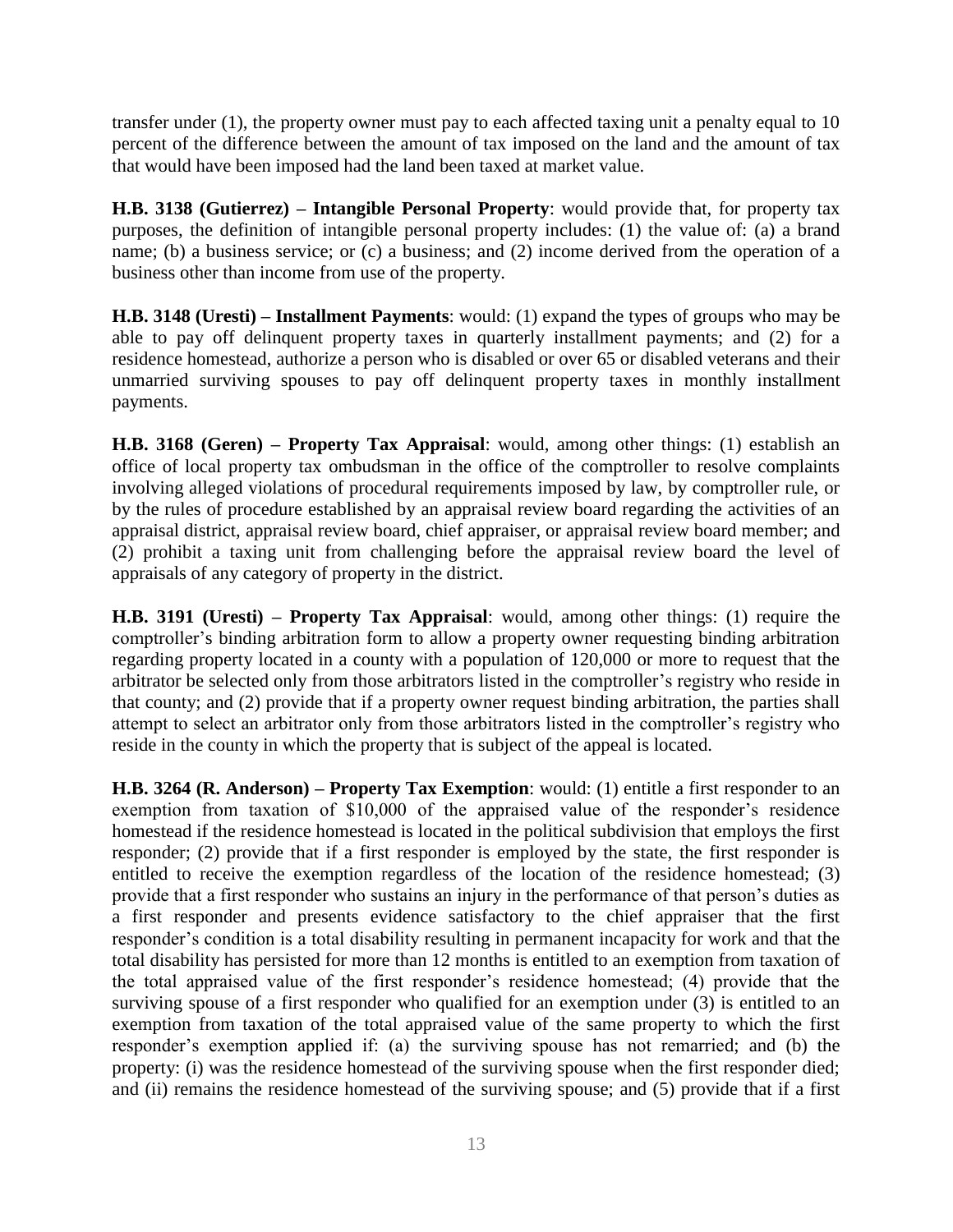responder who qualifies for an exemption under (3) dies while unmarried, the first responder's surviving children, if any, are entitled to an exemption from taxation of the total appraised value of the same property to which the first responder's exemption applied if: (a) one or more of the surviving children are younger than 18 years of age and unmarried; and (b) the property: (i) was the principal residence of one or more of the surviving children described by (a) when the first responder died; and (ii) remains the principal residence of one or more of those surviving children who are younger than 18 years of age and unmarried. (See **H.J.R. 102**, below.)

**H.J.R. 88 (Fallon) – Property Tax Exemption**: would amend the Texas Constitution to provide that: (1) the surviving spouse of a first responder who is killed or fatally injured in the line of duty is entitled to an exemption from taxation of the total appraised value of the surviving spouse's residence homestead so long as the surviving spouse has not remarried since the death of the first responder; and (2) a surviving spouse who receives an exemption under (1) is entitled to receive an exemption from taxation of a property that the surviving spouse subsequently qualifies as the surviving spouse's residence homestead in an amount equal to the dollar amount of the exemption from taxation of the first property for which the surviving spouse received the exemption in the last year in which the exemption applied so long as the surviving spouse has not remarried since the death of the first responder. (See **H.B. 2524**, above.)

**H.J.R. 92 (Sanford) – Property Tax Exemption**: would amend the Texas Constitution to provide that a disabled veteran is entitled to an exemption from property taxation of the following applicable percentage of the assessed value of a property the veteran owns and designates for the exemption: (1) \$10,000 for a veteran having a disability rating of at least 10 percent but less than 30 percent; (2) \$15,000 for a veteran having a disability rating of at least 30 percent but less than 50 percent; (3) \$20,000 for a veteran having a disability rating of at least 50 percent but less than 70 percent; or (4) \$24,000 for a veteran having a disability rating of at least 70 percent. (See **H.B. 2877**, above.)

**H.J.R. 93 (Thierry) – Property Tax Exemption**: would amend the Texas Constitution to provide that a veteran of the United States armed services who served in the armed services for at least three years is entitled to an exemption from taxation of \$5,000 of the appraised value of the veteran's residence homestead. (See **H.B. 2887**, above.)

**H.J.R. 96 (Button) – Property Tax Exemption**: would amend the Texas Constitution to provide that the governing body of one or more political subdivisions may exempt from property taxation a person's inventory held for sale at retail.

**H.J.R. 97 (Miller) – Property Tax Exemption**: would amend the Texas Constitution to provide that a disabled veteran who has a disability rating of at least 80 percent but less than 100 percent is entitled to an exemption from taxation of a percentage of the appraised value of the disabled veteran's residence homestead equal to the disabled veteran's disability rating. (See **H.B. 3002**, above.)

**H.J.R. 102 (R. Anderson) – Property Tax Exemption**: would propose an amendment to the Texas Constitution that would: (1) entitle a first responder to an exemption from taxation of \$10,000 of the appraised value of the responder's residence homestead if the residence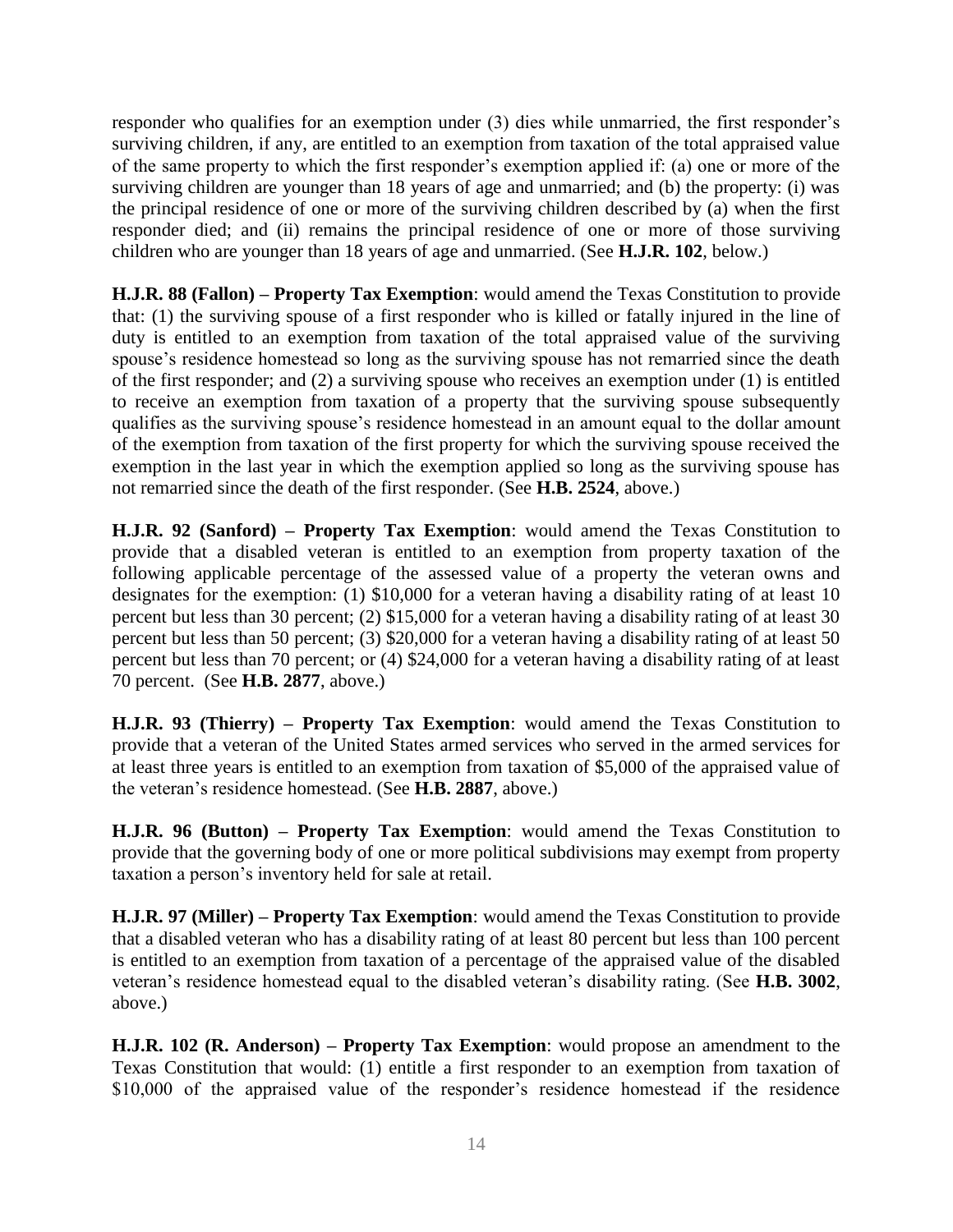homestead is located in the political subdivision that employs the first responder; (2) provide that if a first responder is employed by the state, the first responder is entitled to receive the exemption regardless of the location of the residence homestead; (3) provide that a first responder who sustains an injury in the performance of that person's duties as a first responder and presents evidence satisfactory to the chief appraiser that the first responder's condition is a total disability resulting in permanent incapacity for work and that the total disability has persisted for more than 12 months is entitled to an exemption from taxation of the total appraised value of the first responder's residence homestead; (4) provide that the surviving spouse of a first responder who qualified for an exemption under (3) is entitled to an exemption from taxation of the total appraised value of the same property to which the first responder's exemption applied if: (a) the surviving spouse has not remarried; and (b) the property: (i) was the residence homestead of the surviving spouse when the first responder died; and (ii) remains the residence homestead of the surviving spouse; and (5) provide that if a first responder who qualifies for an exemption under (3) dies while unmarried, the first responder's surviving children, if any, are entitled to an exemption from taxation of the total appraised value of the same property to which the first responder's exemption applied if: (a) one or more of the surviving children are younger than 18 years of age and unmarried; and (b) the property: (i) was the principal residence of one or more of the surviving children described by (a) when the first responder died; and (ii) remains the principal residence of one or more of those surviving children who are younger than 18 years of age and unmarried. (See **H.B. 3264**, above.)

**S.B. 1133 (Hinojosa) – Tax Exemption**: would provide that a navigation district and its property is exempt from all taxes and special assessments imposed by the state or a political subdivision of the state. (Companion bill is **H.B. 2591** by **Herrero**.)

**S.B. 1209 (Uresti) – Property Appraisal**: would authorize land used for local predation management activities to be appraised for property tax purposes as qualified open-space land. (Companion bill is **H.B. 1471** by **Murr**.)

**S.B. 1275 (V. Taylor) – Property Tax Appraisal**: would, among other things, provide that for the purpose of appraising certain nonexempt property used for low-income or moderate-income housing, the chief appraiser shall use the income method of appraisal, regardless of whether the chief appraiser considers that method to be the most appropriate method of appraising the property.

**S.B. 1286 (Bettencourt) – Property Tax Appeals**: would, among other things: (1) require the comptroller to adopt rules prescribing: (a) the manner and form, including security requirements, in which a person must provide a copy of material the person intends to offer or submit to the appraisal review board at a hearing, which must allow the appraisal review board to retain the material as part of the board's hearing record; and (b) specifications for the audiovisual equipment provided by an appraisal district for use by a property owner or the property owner's agent; and (2) impose restrictions on who can be appointed as an arbitrator for a property tax appeal through binding arbitration.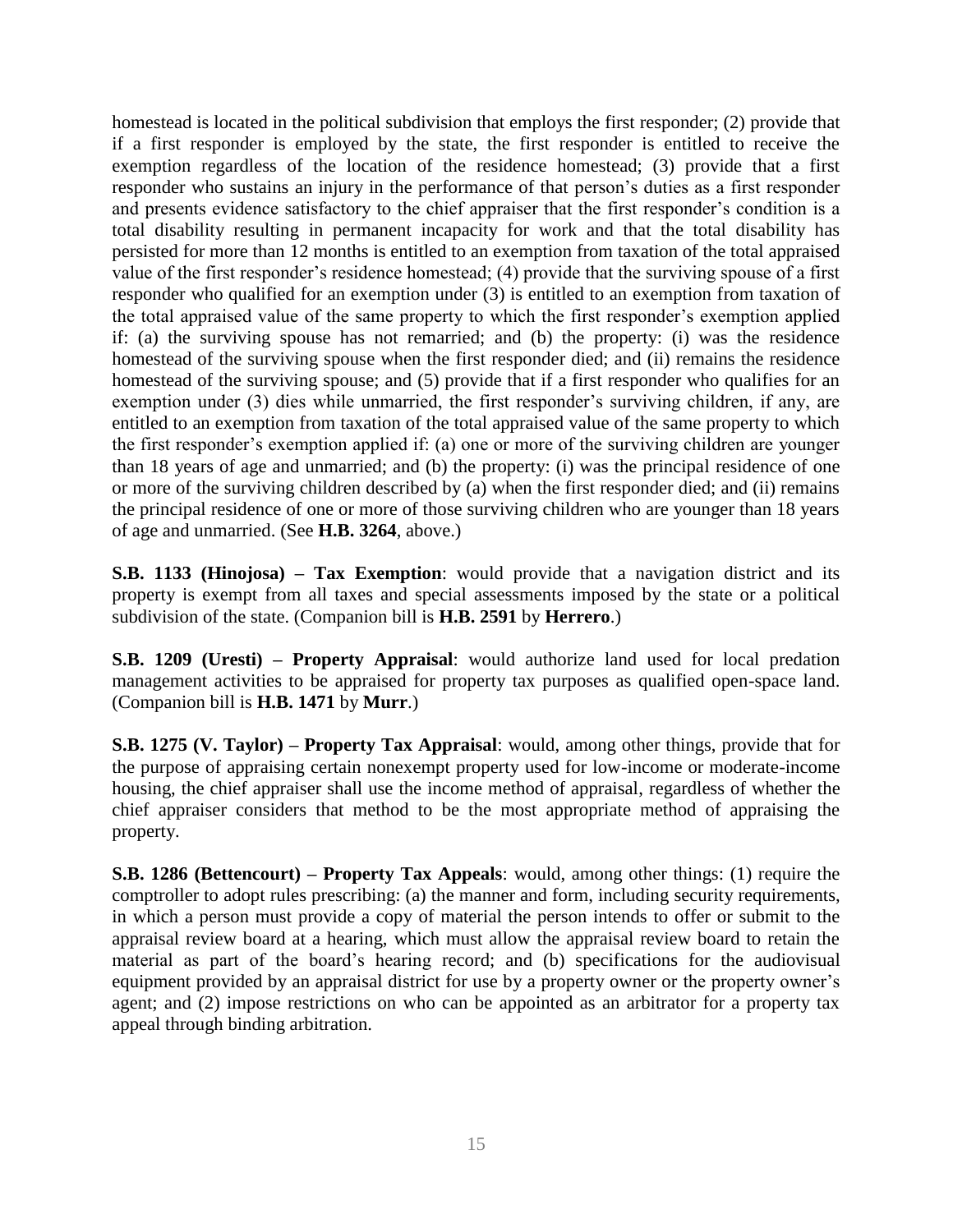**S.B. 1345 (Watson) – Property Tax Exemption**: would exempt from property taxation property owned by a charitable organization used to provide tax return preparation and other financial services without regard to the beneficiaries' ability to pay.

**S.B. 1360 (Watson) – Property Tax Notice**: would, among other things, require the chief appraiser of an appraisal district to provide notice to taxpayers regarding school district tax rates and the amount paid by the school district to the state.

**S.B. 1378 (Zaffirini) – Foreclosure of Property Tax Lien**: would authorize an individual to abate a sale to foreclose a tax lien if the tax was imposed against the property that the individual owns and occupies as a residence homestead.

## **Sales Tax**

**H.B. 2562 (Shine) – Sales Tax Exemption**: would exempt from sales taxes: (1) an admission to the championship game of the National Football League; and (2) the sale of an audio master recording by the producer of the master.

**H.B. 2563 (Shine) – Sales Tax Exemption**: would exempt from sales taxes the sale of an audio master recording by the producer of the master.

**H.B. 2751 (Raymond) – Sales Tax**: would provide that, for sales tax purposes, "tangible personal property" includes streaming video provided via the Internet or similar technology, regardless of the type of device used by the purchaser to receive the streaming video.

**H.B. 3046 (Dale) – Sales Tax Ballot Propositions**: would authorize a city to use a combined ballot proposition to lower or repeal any city sales tax and by the same proposition raise or adopt any other city sales tax.

**S.B. 1159 (Garcia) – Sales Tax Exemption**: would provide that the sale, use, or consumption of course materials is exempted from the sales tax if the course materials are purchased by a university or college student and are specifically required by the instructor of a course in which the student is enrolled.

### **Purchasing**

**H.B. 2689 (Murphy) – Prevailing Wage Rates**: would: (1) allow the use of a third-party survey to determine prevailing wage rates; and (2) provide that any survey used to determine a general prevailing rate must be conducted within a three-year period preceding the date the public body calls for bids for the public work.

**H.B. 2780 (Paddie) – U.S. Steel**: would provide that: (1) the uniform general conditions for a construction project, including a city project, in which iron or steel products will be used must require that the bid documents provided to all bidders, and the contract, include a requirement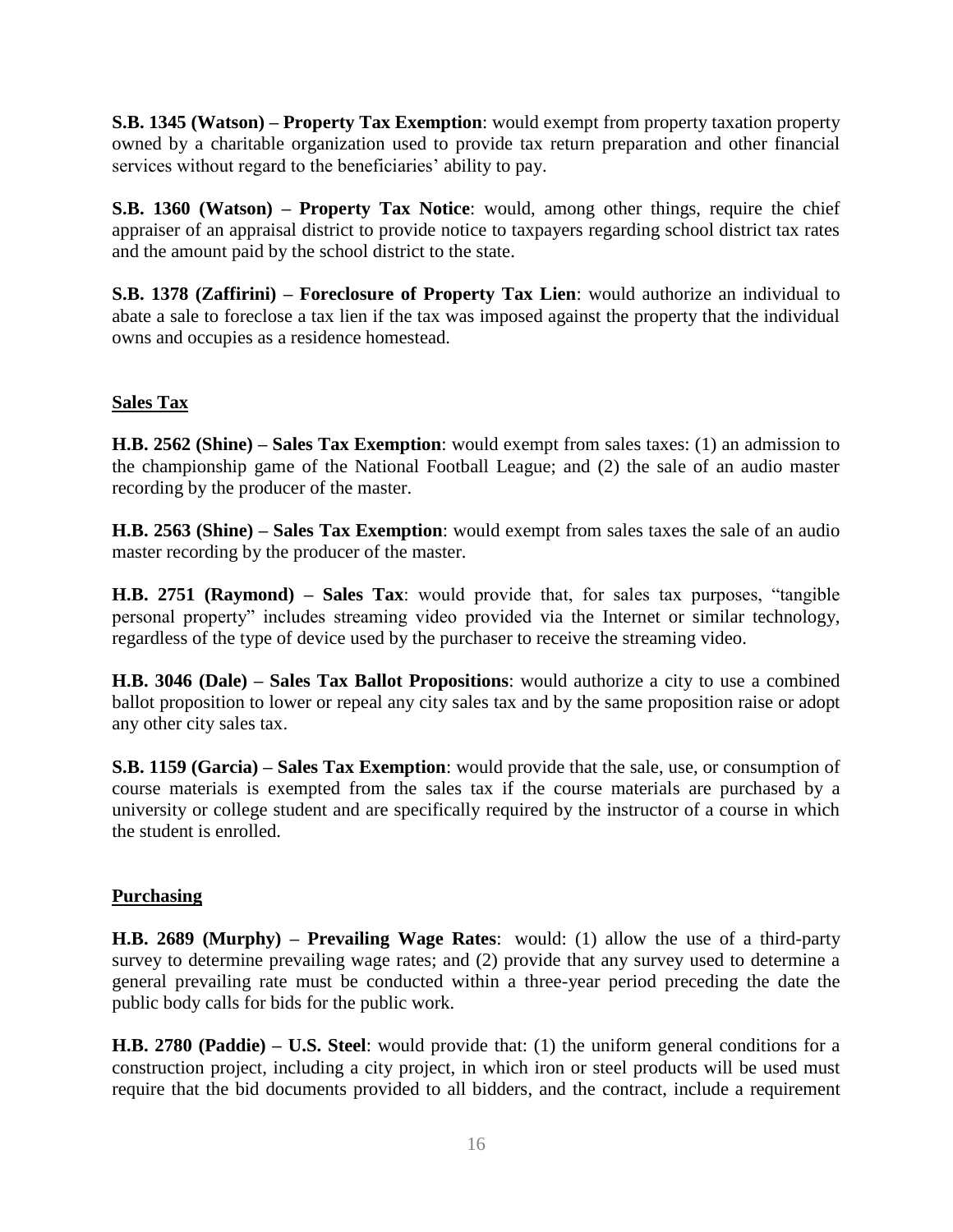that any iron or steel product used in the project be produced in the United States; (2) a governmental entity may decide not to use iron or steel products produced in the United States if the products are not: (a) produced in sufficient quantities; (b) reasonably available; or (c) of a satisfactory quality; and (3) a governmental entity may decide not to use iron or steel products produced in the United States if the use will increase the total cost of the project by more than 20 percent. (Companion bill is **S.B. 1289** by **Creighton**.)

**H.B. 3020 (Cyrier) – Procurement**: would provide that: (1) a purchasing cooperative shall maintain an Internet website with a continually updated list of purchases made through the cooperative or through agreements that must include for each purchase: (a) the name of the purchaser; (b) the name of the vendor; (c) the amount of the purchase; (d) the date of the purchase; and (e) the fees paid to the cooperative or managing entity; (2) a local government may not enter into a contract to purchase construction-related goods or services through a purchasing cooperative in an amount greater than \$50,000 unless the purchase is approved by the governing body of the local government at a public meeting and other conditions in current law are met; (3) the current laws relating to construction procurement may be enforced through an action for declaratory or injunctive relief filed not later than the 10th business day after the date on which the contract bid evaluations are made public; and (4) an economic development corporation is subject to the same construction procurement laws as a city.

**H.B. 3250 (Leach) – Construction Procurement**: would provide that a governmental entity, including a city: (1) may implement a prequalification process to eliminate unqualified offerors from consideration for a public work project under a construction procurement method in current law; (2) that implements a prequalification process shall advertise or publish notice of the prequalification process along with a request for qualifications; (3) may directly solicit qualifications from potential offerors if the competitive requirements of current law are followed; (4) in determining the award of a construction contract, may consider – among the other factors in current law: (a) the offeror's experience with similar construction projects and reputation; and (b) good faith efforts to comply with laws, rules, or applicable municipal charters in relation to historically underutilized businesses; (5) shall base its selection among offerors using detailed methodology for scoring each criterion; and (6) shall deliver to an offeror who is not selected and seeks an explanation of why a written explanation of its evaluation and, if applicable, ranking of the offeror's submission, including an explanation of why the submission was evaluated or ranked differently than the offeror's previous submission to the governmental entity.

**S.B. 1215 (Hughes) – Construction Defects**: this bill is somewhat unclear as to its application. It would presumably apply to a construction project owned by a city, and it would provide that: (1) a contractor is not responsible for the consequences of defects in, and may not warranty the accuracy, adequacy, sufficiency, or suitability of, plans, specifications, or other design or bid documents provided to the contractor by: (a) the person with whom the contractor has entered into the contract; or (b) another person on behalf of the person with whom the contractor has entered into the contract; and (2) a person may not waive the bill's requirements by any means.

**S.B. 1289 (Creighton) – U.S. Steel**: this bill is the same as **H.B. 2780**, above.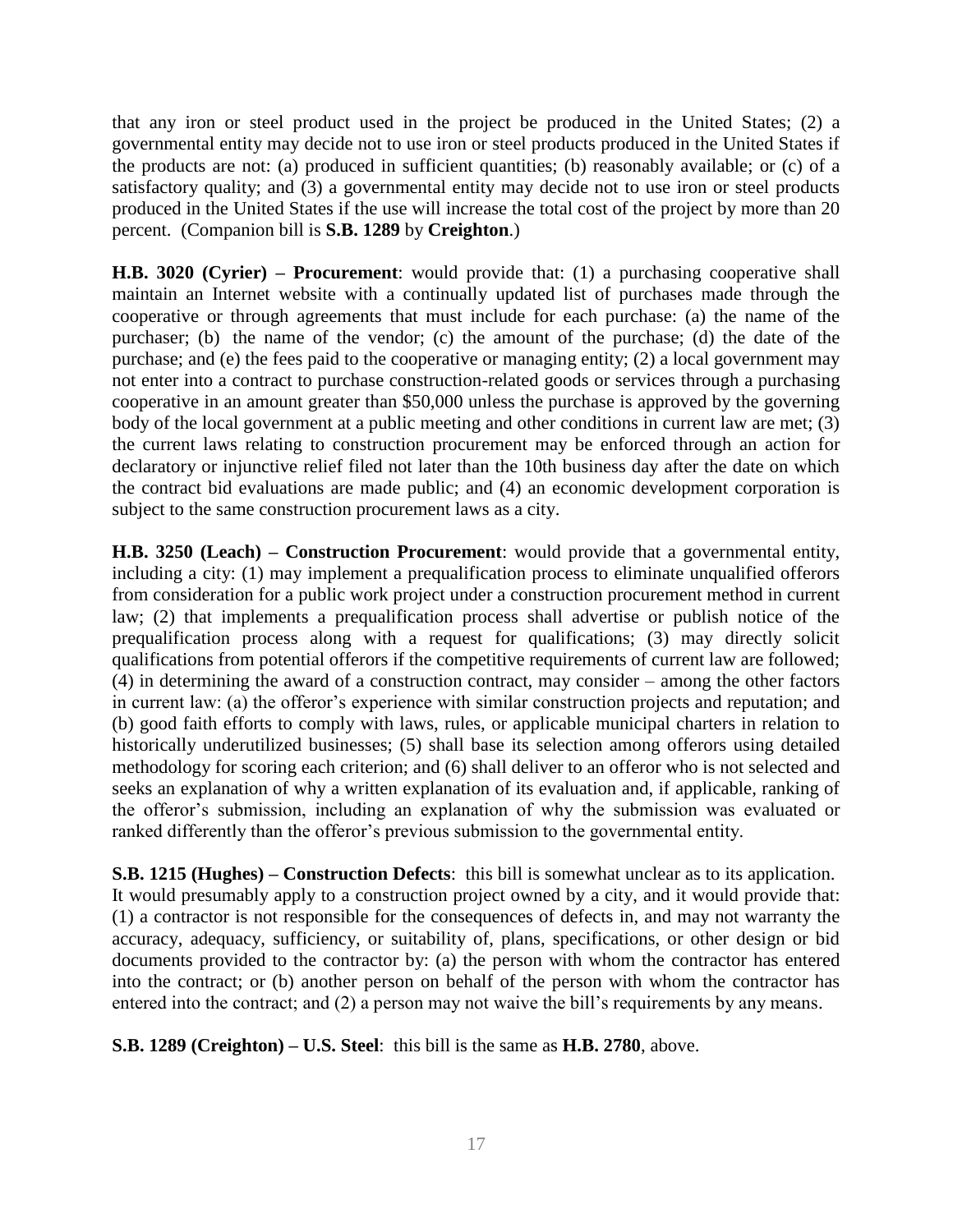## **Elections**

**H.B. 2554 (Shaheen) – Early Voting by Personal Appearance**: would, among other things: (1) provide that a temporary branch early voting polling place may be located in a movable structure, but the structure may not change locations during the early voting period; (2) require that early voting by personal appearance at each permanent or temporary branch polling place be conducted on the same days and during the same hours as voting is conducted at the main early voting polling place; and (3) require cities to use county election precincts for all elections. (Companion bill is **S.B. 1717** by **Hall**.)

**H.B. 2559 (Reynolds) – Annual Mail Ballot Applications**: would provide that an annual mail ballot application is not available for public inspection before the first business day after the earliest occurring election held by the authority to which the application was submitted in the calendar year for which the application was submitted.

**H.B 2676 (W. Thompson) – Voter Eligibility**: would provide that a person on parole or released to mandatory supervision, other than a person required to register as a sex offender, is considered to have fully discharged the person's sentence and will be eligible to register to vote and will be a qualified voter if the person: (1) was released on parole or to mandatory supervision not less than 10 years before the day the person offers to vote; and (2) has been released from supervision and reporting requirements.

**H.B. 2691 (G. Bonnen) – Elections**: would, among other things: (1) require the notice of appointment given to a presiding election judge or alternate election judge to contain any available telephone number and email address of the alternate judge or presiding judge; (2) provide that the countywide polling place program applies to any resulting runoff election for an election held on the uniform election date in May; and (3) eliminate the requirement of an election authority to furnish precinct boundary maps to an election judge.

**H.B. 2699 (Neave) – Ballot Preparation**: would provide that: (1) a candidate's name shall be printed on the ballot with the given name or initials first, followed by a nickname, if any, followed by the surname, including any married name; and (2) a person may use any surname acquired by law or marriage.

**H.B. 2701 (Hinojosa) – Early Voting by Mail**: would provide that a person who is a permanent caretaker of a person who has a disability may apply to the early voting clerk to participate in early voting by mail.

**H.B. 2720 (Shine) – Polling Place**: would provide that a polling place may not be located at the residence or place of business of a person who is: (1) a candidate for an elective office; or (2) related within the third degree by consanguinity or the second degree by affinity to a candidate for elective office.

**H.B. 2722 (Phillips) – Early Voting by Mail**: would authorize a voter to apply for a ballot to be voted by mail on the grounds of employment hardship.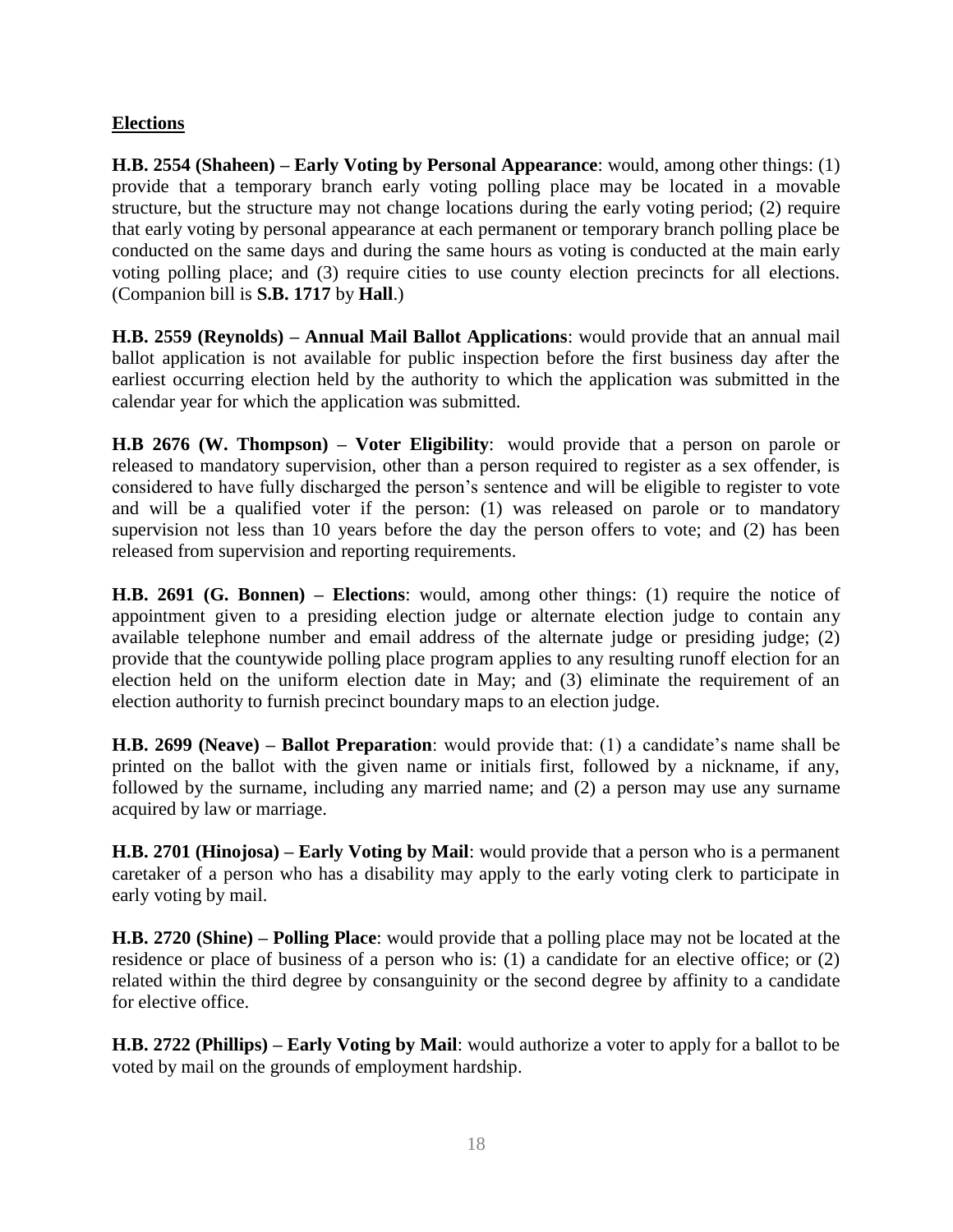**H.B. 2734 (Reynolds) – Elections**: would, among other things: (1) provide that the countywide polling place program applies to any resulting runoff election for an election held on the uniform election date in May; and (2) eliminate the requirement of an election authority to furnish precinct boundary maps to an election judge.

**H.B. 2815 (Oliverson) – Early Voting**: would require early voting to take place at a residential care facility if five or more voters residing in the same residential care facility apply to vote early by mail on the grounds of age or disability.

**H.B. 2834 (Blanco) – Polling Places**: would require the secretary of state to prescribe procedures requiring each entity designating the location of a polling place, including an early voting polling place, to submit information on the location to the secretary of state for inclusion on the secretary of state's website.

**H.B. 2840 (Alonzo) – Early Voting by Personal Appearance**: would, among other things, provide that in an election ordered by a city, early voting by personal appearance at the main early voting polling place shall be conducted from 7 a.m. until 7 p.m.

**H.B. 2889 (Laubenberg) – Election Contests**: would provide that the costs of an election may be assessed against the governmental or political entity the contestee represents.

**H.B. 2919 (Sanford) – Candidates for Elective Office**: would: (1) require that an applicant for a place on the ballot for a city office state with which party the candidate is aligned, or state that the candidate is not aligned with any party; and (2) allow a candidate for city office to declare a party affiliation, which must appear on the ballot next to the candidate's name.

**H.B. 2983 (Klick) – Voting Procedure**: would: (1) require an election officer to ask a voter if the voter's residence address on the precinct list of registered voters is current and whether the voter has changed residence, regardless if the voter has just changed residences within the county; (2) provide that if a voter's address is not current because the voter has changed residence to a different county within 30 days of the date of election, the voter may vote, if otherwise eligible, in the election precinct in which the voter is registered; and (3) provide that in a joint election, if the voter's address is not current because the voter has changed residence within the county, the voter may vote, if otherwise eligible, in the election precinct in which the voter is registered.

**H.B. 2984 (Klick) – Voting Procedure**: would, among other things, provide that a person may vote a limited ballot by personal appearance: (1) at any early voting polling place; or (2) at the discretion of the county clerk, on election day at: (i) a countywide polling place or the polling place located in the precinct of the new residence of the voter; or (ii) the clerk's office or the location that served as the main early voting polling place.

**H.B. 3060 (Hinojosa) – Early Voting by Mail**: would require the signature verification committee, before deciding whether to accept or reject an early voting ballot voted by mail containing a defect, to immediately contact a voter or witness, as appropriate, to advise the voter or witness of any defect in the ballot and provide the person an opportunity to correct the defect.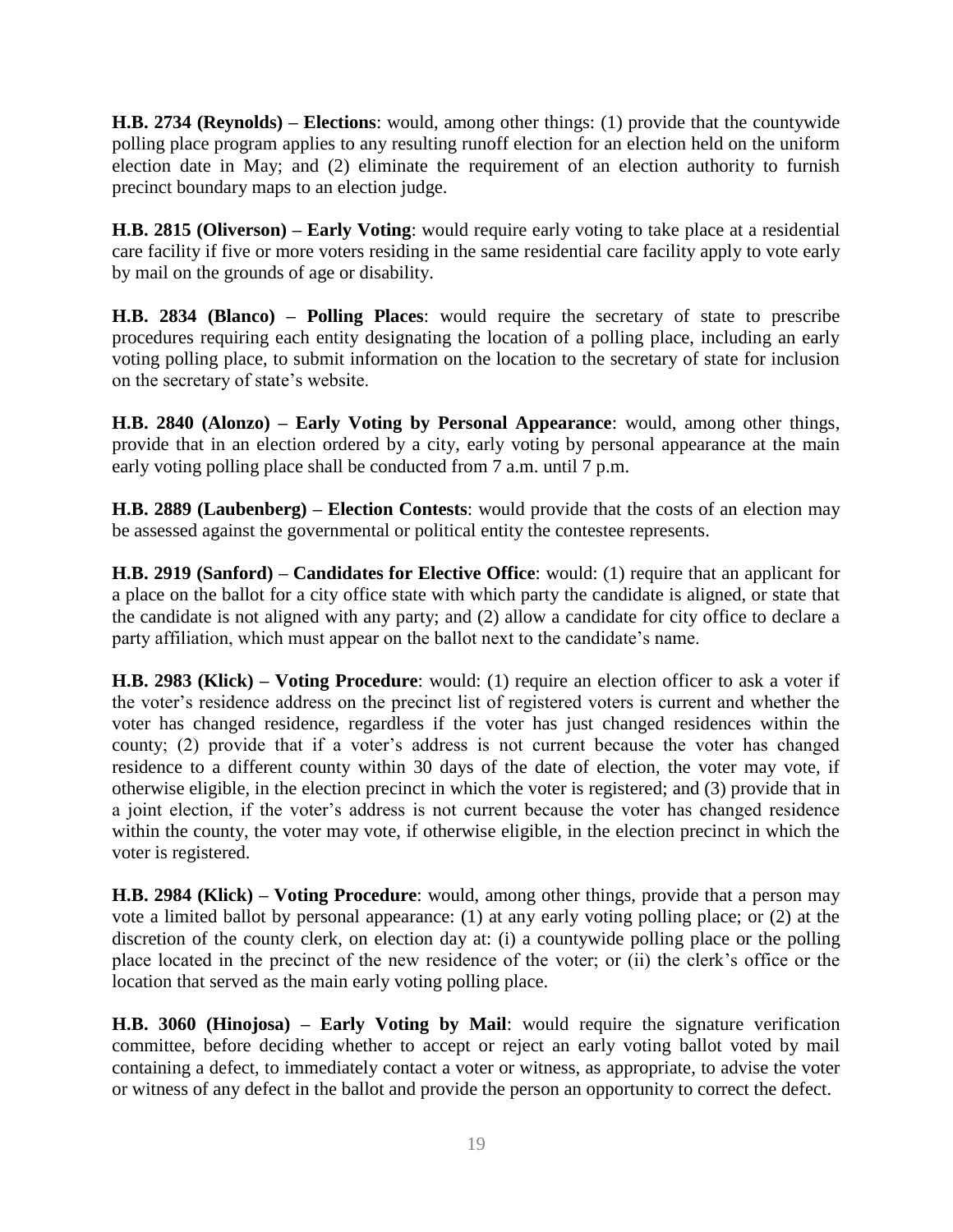**H.B. 3068 (Reynolds) – Petition for Place on the Ballot**: would, among other things: (1) provide that an electronic signature in connection with a candidate's application for a place on the ballot is valid; and (2) provide that a person circulating a petition described by (1) need not: (a) point out and read to each person signing the petition each statement pertaining to the signer that appears on the petition; or (b) verify each signer's registration status and ascertain that each registration number entered or the petition is correct.

**H.B. 3072 (E. Rodriguez) – Petition for Place on the Ballot**: would: (1) provide that a single notarized affidavit by any person who obtained signatures is valid for all signatures gathered by the person if the date of notarization is on or after the date of the last signature obtained by the person; and (2) provide that a petition may be corrected and additional signatures presented to the appropriate authority after it has been initially filed but not after the deadline for filing the petition.

**H.B. 3118 (Allen) – Early Voting by Mail**: would, among many other things, authorize early voting by mail for any qualified voter and provide for implementing procedures. (Companion bills are **S.B. 426** by **Rodriguez** and **H.B. 956** by **Ortega**.)

**S.B. 1125 (Hall) – Early Voting**: would provide that the period for early voting by personal appearance begins on the  $10<sup>th</sup>$  day before election day and continues through the day before election day.

**S.B. 1142 (Hall) – Automatic Recount**: would: (1) require the presiding judge of a precinct that has completed a vote count in which the total number of ballots counted differs by at least 0.5 percent from the number of people who signed the precinct's signature roster to conduct a recount; and (2) make it a Class A misdemeanor for a person to canvass a precinct's returns prior to the completion of a recount required by (1).

**S.B. 1144 (Hall) – Direct Recording Electronic Voting Machines**: would provide that beginning on September 1, 2024, a voting system that consists of direct recording electronic voting machines may not be used in an election unless the system: (1) uses a paper record; or (2) produces a paper receipt by which a voter can verify that the voter's ballot will be counted accurately.

**S.B. 1150 (Buckingham) – Ballot Propositions**: would require each proposition on the ballot to identify the name of the authority ordering the election on the measure and assign a number to the measure that corresponds to the order in which it is placed on the ballot. (Companion bill is **H.B. 273** by **Gonzales**.)

**S.B. 1296 (Huffman) – Ballot Language**: would, for an election held on certain measures and held by a political subdivision located primarily in a county with a population of more than 120,000: (1) require a political subdivision to submit to the regional presiding judge of the administrative judicial region that the political subdivision is located in: (a) the ballot proposition language; and (b) a brief statement on the purpose of the proposition; (2) provide that a political subdivision that is located in two or more administrative judicial regions may select the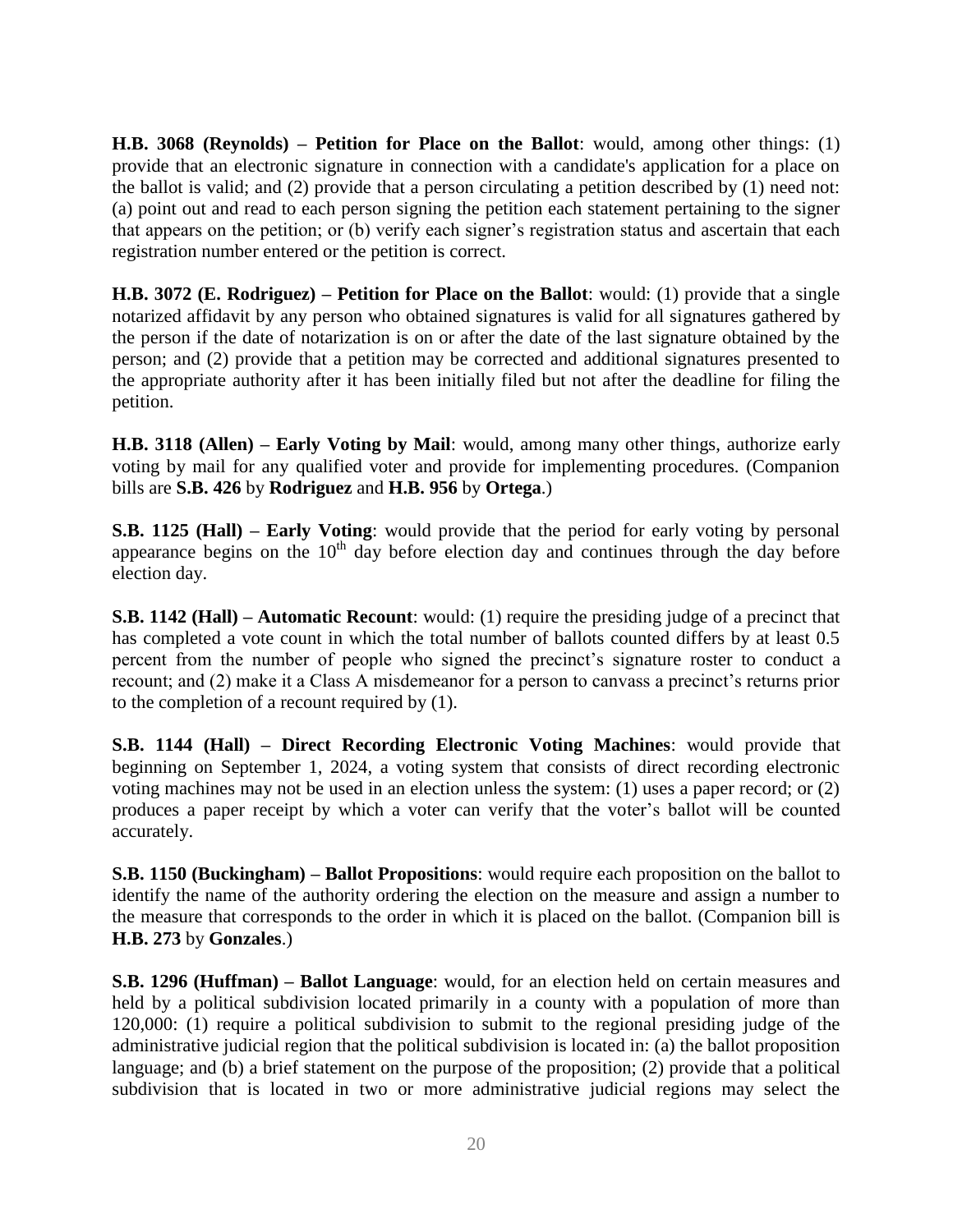administrative judicial region to which the political subdivision submits the proposition language for review; (3) provide that a judge receiving a submission under (1) must appoint three judges from the administrative judicial region to serve on a panel to review the ballot proposition language before the election may be held; (4) provide that if the panel finds the language of the proposition is clear and understandable to the average voter, the panel shall approve the language of the proposition for the ballot; (5) provide that if the panel finds the language of the proposition is not clear and understandable to the average voter or does not make a finding on the proposition language before the  $31<sup>st</sup>$  day after the date the panel is appointed, the language is disapproved and may not be used on the ballot at the election; (6) authorize the panel to provide the political subdivision with rewritten ballot proposition language that is clear and understandable to the average voter for use in the election; and  $(7)$  provide that if the panel disapproves of the ballot language, the political subdivision may: (a) hold the election with the rewritten ballot proposition language provided by the panel; or (b) submit revised ballot proposition language for approval by the panel.

#### **Open Government**

**H.B. 2641 (Sanford) – Community Development Corporations**: would provide that a community development corporation must: (1) broadcast over the Internet live video and audio of each meeting held by the board of directors of the corporation; and (2) make available through the corporation's Internet website archived video and audio for each meeting for which live video and audio was provided.

**H.B. 2670 (Hunter) – Public Information**: would: (1) define "temporary custodian" to mean a current or former officer or employee who, in the transaction of official business, creates/created or receives/received public information that the officer or employee has not provided to the officer for public information of the governmental body; (2) provide that a current or former officer or employee who maintains public information on a privately owned device must: (a) forward or transfer the information to the governmental body to be preserved; or (b) preserve the public information in its original form on the privately owned device for the requisite retention period; (3) require a public information officer to make reasonable efforts to obtain public information from a temporary custodian if: (a) the information has been requested in a public information request; (b) the officer is aware of facts sufficient to warrant a reasonable belief the temporary custodian is in possession, custody, or control of the information; (c) the officer is unable to comply with a request without obtaining the information from the temporary custodian; and (d) the temporary custodian has not provided the information to the officer; (4) provide that a current or former officer or employee does not have a personal or property right to public information the officer or employee created or received while acting in an official capacity, and must surrender the information not later than the 10th day after the date the officer for public information requests the information be returned or surrendered; (5) provide that if a temporary custodian fails to comply with (4), the officer for public information must notify the attorney general who may then sue for an injunction or writ of mandamus to compel the surrender or return of the information; (6) require a court to dismiss, with prejudice, a suit in (5) if the current or former officer or employee files an answer containing a general denial supported by a sworn affidavit stating the individual is not in possession, custody, or control of public information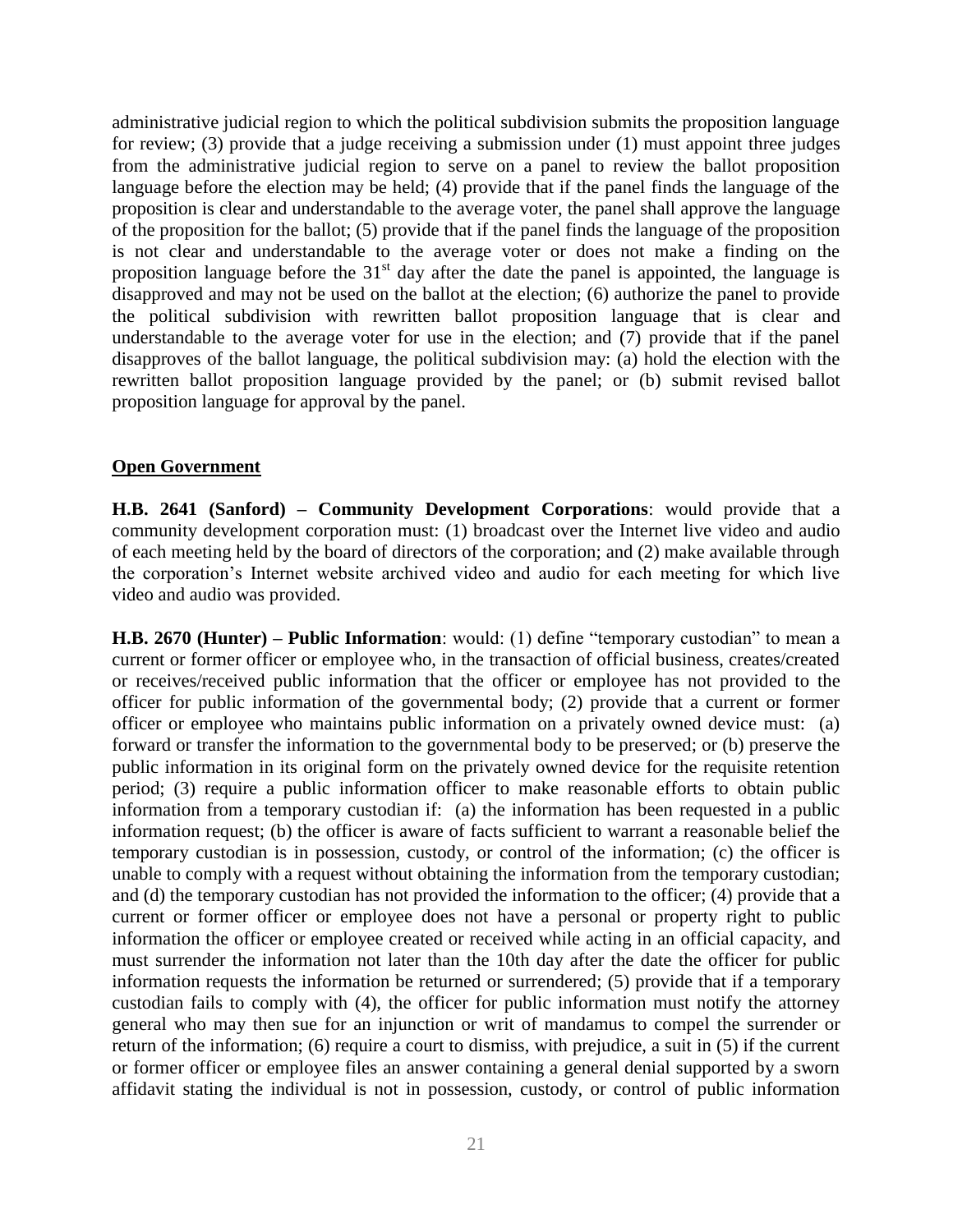responsive to the request, but provide that the suit is dismissed without prejudice and may be refiled by the attorney general if, in providing the affidavit, the officer or employee engaged in perjury and is arrested, charged, or indicted for that offense; (7) for purposes of seeking an attorney general decision, provide that the governmental body is considered to receive a request for information on the date the information is surrendered by a temporary custodian or returned to the governmental body from a temporary custodian; and (8) make it a criminal offense for a temporary custodian to refuse to surrender or return information as required in (4). (Note: This bill would overrule the court of appeals opinion in *El Paso v. Abbott*, which concluded that the Public Information Act does not force a city employee or official to turn over public information in his or her possession.)

**H.B. 2710 (Hunter) – Dates of Birth**: would provide that: (1) a date of birth is public information and not excepted from required disclosure unless made confidential under the PIA or other law; and (2) the personnel information exception does not exempt from disclosure a date of birth.

### **H.B. 2742 (G. Bonnen) – Governmental Information Access**: would provide that:

- 1. the legislature, the lieutenant governor, committees of the legislature, and legislative agencies would have a right of access to governmental information, including information that is confidential or excepted from disclosure, from governmental bodies (GB) as defined by the Public Information Act (PIA);
- 2. a request for access to governmental information must state that the request is made for a legislative purpose, but the requestor does not have to specify the legislative purpose;
- 3. the GB must provide the requested information to the requestor promptly, but not later than: (a) the fifth business day, or as soon as practicable as agreed to by the GB and the requestor, following the date the request is received, if the request is received when the legislature is convened in regular or special session; or  $(b)$  the  $10<sup>th</sup>$  business day following the date the request is received, if the request is received when the legislature is not convened in regular or special session;
- 4. the GB must provide the requested information in the manner requested and provide the information without charge, except that a requestor is entitled to only one paper copy of the information without charge;
- 5. the GB shall provide guidance to the recipient of confidential information regarding how information my be generalized or modified so that the information as generalized or modified is no longer confidential and subject to the confidentiality agreement and may be disclosed for a legislative purpose outside the office of the recipient;
- 6. confidentiality is not waived on the requested information for purpose of state or federal law or waive the right of the GB to assert exceptions to disclosure in the future;
- 7. GB may require requestor or a designated employee of the requestor who will view or handle requested information and that is confidential or excepted from disclosure under law to sign a confidentiality agreement that covers the information;
- 8. except for a requirement prescribed by federal law, a confidentiality agreement may only require that: (a) the information not be disclosed outside of the requestor's office unless the information is generalized or modified in accordance with GB's guidance; (b) the information is labeled as confidential; (c) the information be kept securely; or (d) the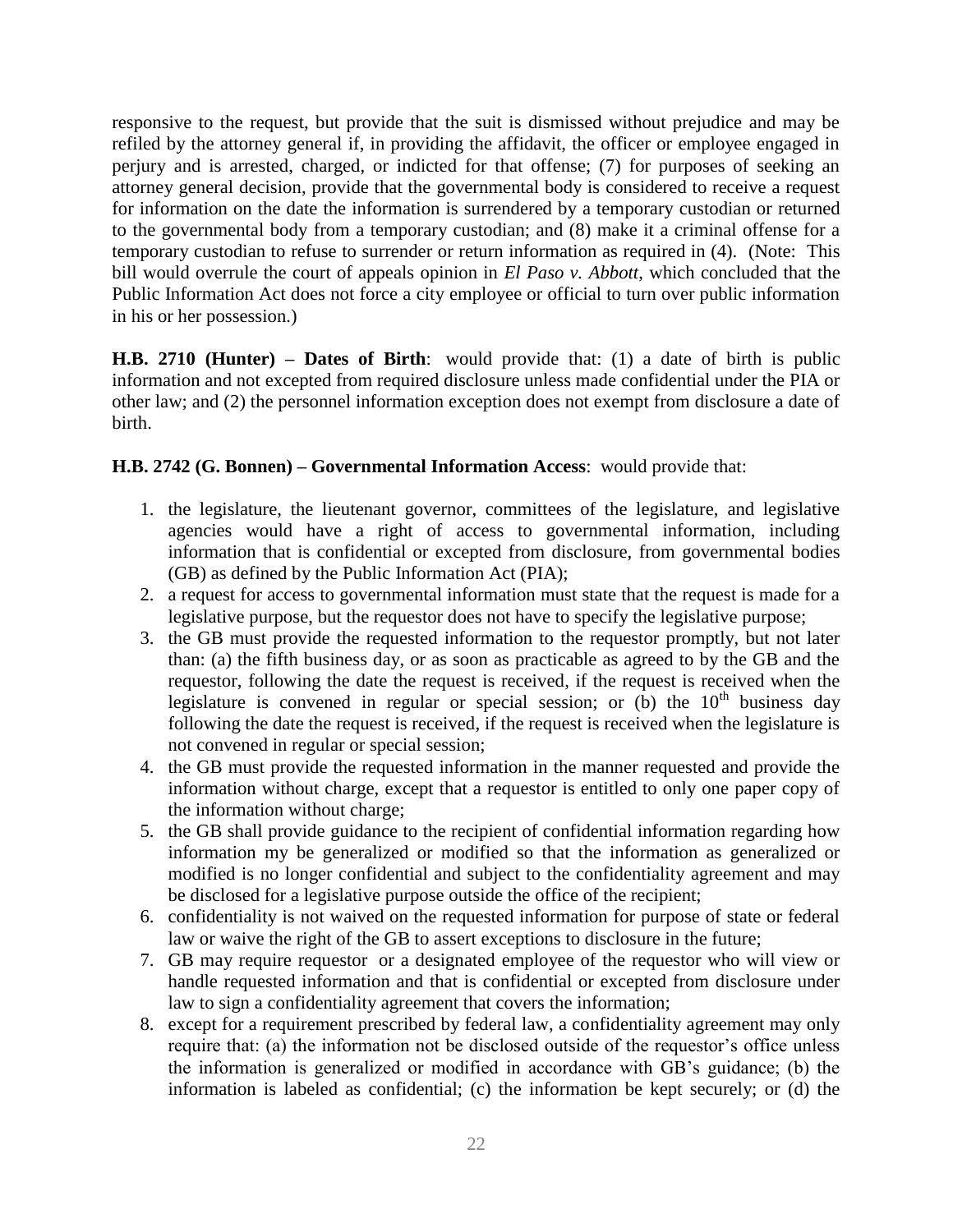number of copies made of the information or the notes taken from the information that implicate the confidential nature of the information be controlled, with all copies or notes that are not destroyed or returned remaining confidential and subject to the confidentiality agreement;

- 9. GB must submit a confidentiality agreement to the requestor not later then the third business day following the date the request is received or the GB waives the right to require the requestor to sign the agreement;
- 10. the confidentiality agreement is void to the extent that the agreement covers information that is finally determined by an attorney general's decision to not be confidential or excepted from disclosure;
- 11. requestor may seek an attorney general's decision about whether the information covered by the confidentiality agreement is confidential or excepted from disclosure;
- 12. the attorney general's office by rule shall establish procedures and deadline for a request for an attorney general's written decision on information covered by the confidentiality agreement and render a decision not later then  $45<sup>th</sup>$  business day or  $55<sup>th</sup>$  business is unable to issue decision in 45-day period;
- 13. the requestor, GB, or person with proprietary interest or privacy interest in the information affected by the decision can appeal the attorney general's decision to a Travis County district court;
- 14. the requestor or the attorney general's office may file suit for a writ of mandamus compelling a GB to provide requested information;
- 15. a writ of mandamus suit, if filed by the requestor, must be filed in a district court of the county in which the GB's main office is located or, if filed by the attorney general's office, must be filed in a Travis County district court; and
- 16. it is a criminal offense if a person who is a recipient of confidential information knowingly: (a) uses the confidential information for the purpose other than the purpose for which the information was received or for a purpose unrelated to the law that permitted the person to obtain access to the information, including solicitation of political contributions or solicitation of clients; (b) permits inspection of the confidential information by a person who is not authorized to inspect the information; or (c) discloses the confidential information to a person who is not authorized to receive the information.

(Companion bill is **H.B. 456** by **V. Taylor.**)

**H.B. 2783 (Smithee) – Public Information Act**: would provide that, in a writ of mandamus suit, declaratory judgement suit, or injunctive relief suit, the court shall assess costs of litigation and reasonable attorney's fees incurred by a plaintiff who substantially prevails or to whom a governmental body voluntarily releases the requested information after filing an answer to the suit.

**H.B. 2863 (White) – Juvenile Records**: would make various changes to the law relating to confidentiality of juvenile records held by a law enforcement agency or municipal court.

**H.B. 3047 (Dale) – Videoconference**: would provide that a member of a governmental body who participates in a meeting by videoconference shall be considered absent from any portion of the meeting during which audio or video communication with the member is lost or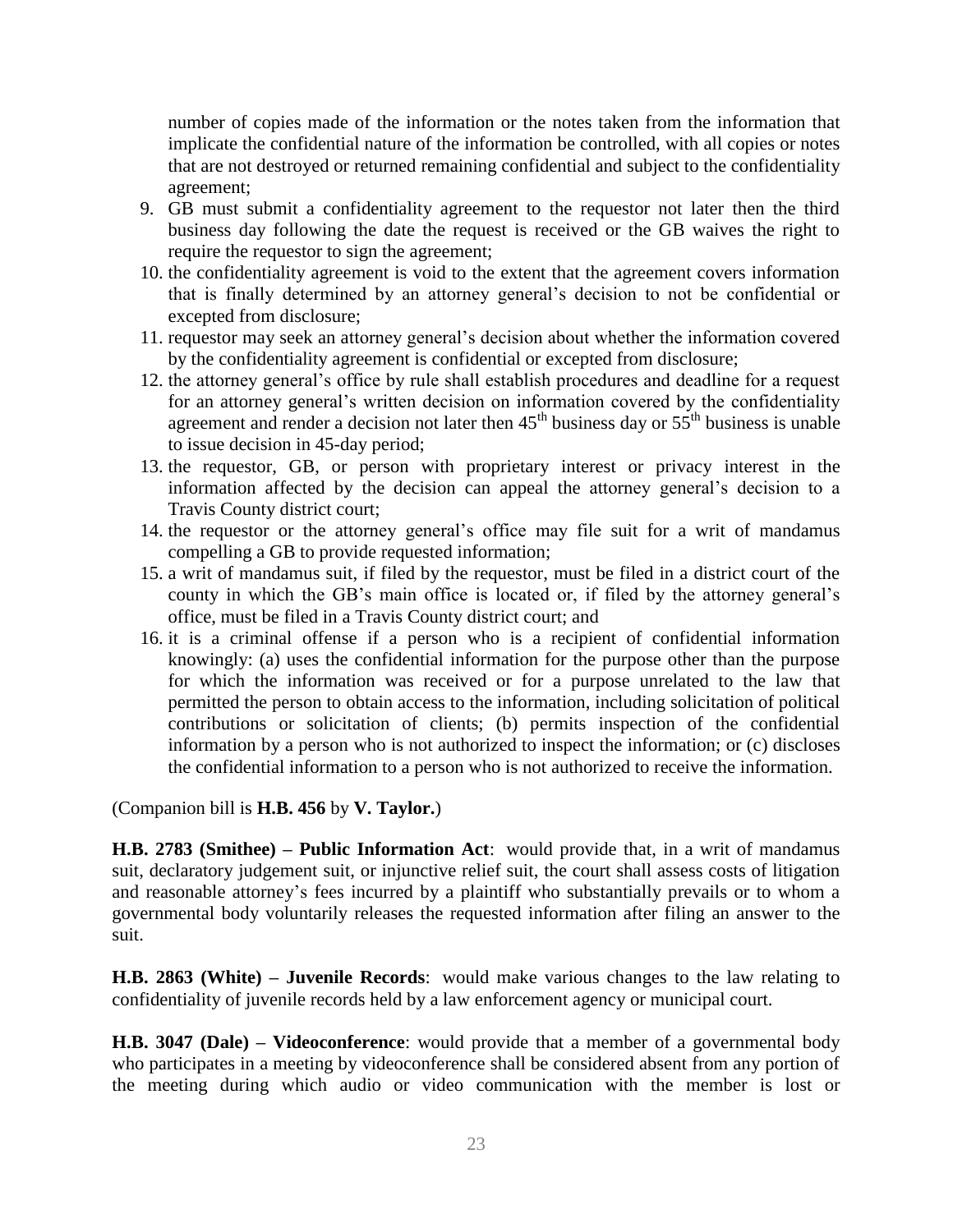disconnected, but that a governmental body may continue the meeting if a quorum remains present at the meeting location or, if applicable, continues to participate in a meeting.

**H.B. 3053 (Ortega) – Dates of Birth**: would add to the list of "super public" information the date of birth of a person who is or has been confined in a city or county jail or in a correctional facility operated by or under contract with the Texas Department of Criminal Justice and that is contained in a record of a law enforcement agency or criminal justice agency.

**H.B. 3141 (Burkett) – Legal Notices**: would provide that: (1) a city may satisfy a requirement to provide notice by publication in a newspaper by: (a) contracting with a utility to include a copy of the notice in the utility bill that is received by each utility customer; and (b) mailing the notice to municipal residents who do not receive a utility bill; and (2) a city or utility providing notice shall ensure that the notice is received at least one day before the date of the event for which the notice is provided.

## **H.B. 3203 (Fallon) – Open Meetings**: would, among other things:

- 1. require that a governmental body prepare and keep for each open meeting: (a) minutes; and (b) either a video recording of the meeting or an audio recording of the meeting if it is an authorized telephone conference call meeting;
- 2. except from the requirement in (1) a city (and certain deliberative bodies of the city) with a population of less than 25,000;
- 3. require a city with a population of less than 25,000 to prepare and keep minutes or make a recording of each open meeting, and provide that the minutes must state the subject of each deliberation and the vote, decision, or other action taken;
- 4. with certain exceptions, require a city with a population of 25,000 or more to archive and make available on the Internet website of the body each recording of an open meeting required to be recorded, and if the city has no website, to make the archive available on some other publicly-accessible website;
- 5. except for a consultation with an attorney, require that a governmental body prepare and keep for each closed meeting: (a) a certified agenda; and (b) either a video recording of the meeting or an audio recording of the meeting if it is an authorized telephone conference call meeting;
- 6. except from the requirement in (5) a city (and certain deliberative bodies of the city) with a population of less than 25,000;
- 7. except for a consultation with an attorney, require a city with a population of less than 25,000 to either keep a certified agenda of a closed meeting or make a recording of the proceedings and require the presiding officer to certify that any agenda is a true and correct record of the proceedings;
- 8. require that the certified agenda in (7) include a statement of the subject matter of each deliberation, a record of any further action taken, and announcement by the presiding officer at the beginning and end of the meeting indicating the date and time;
- 9. require that a recording in (7) including announcements by the presiding officer at the beginning and ending of the meeting indicate the date and time;
- 10. require a governmental body to permanently preserve the certified agenda and recording of a closed meeting;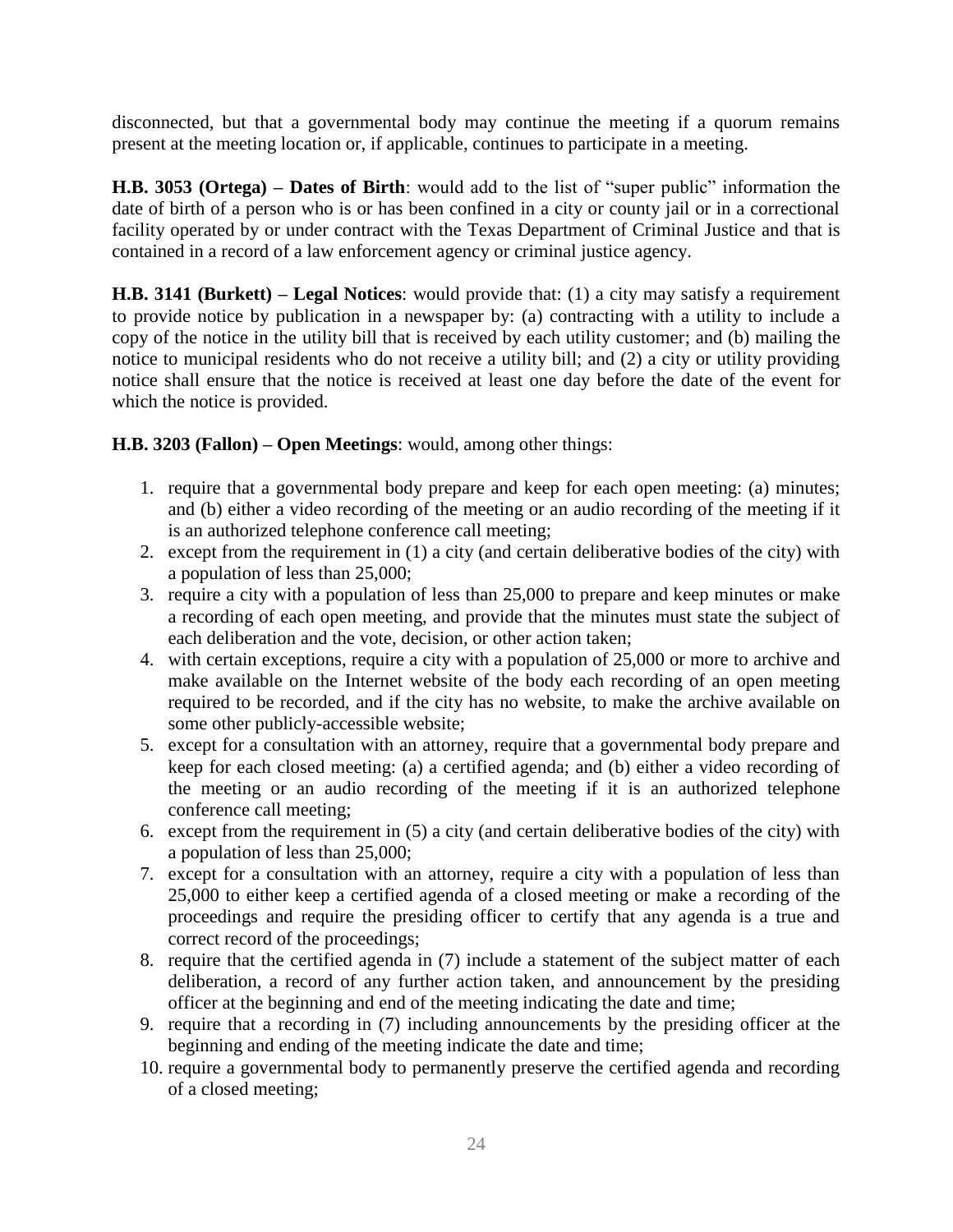- 11. except from the requirement in (10) a city (and certain deliberative bodies of the city) with a population of less than 25,000, and instead require that the certified agenda or recording of a closed meeting be preserved for at least two years;
- 12. provide that a member of a governmental body commits a Class C misdemeanor offense if the member participates in an open meeting knowing that a required recording is not being made; and
- 13. a member of the governmental body commits a Class C misdemeanor offense if the member knowingly fails to ensure that a recording of an open meeting is made available and maintained on the Internet.

**H.B. 3222 (Goldman) – Public Information Act**: would provide that a current legal spouse of a person already listed in the exception concerning the confidentiality of home address, home telephone number, emergency contact information, social security numbers and personal family information of public employees is included in the exception under the Public Information Act.

**H.B. 3234 (Moody) – Public Information Act**: would provide that a governmental body cannot use the law enforcement/prosecutorial information exception of the Public Information Act on information, internal records, or notations that deal with the detection, investigation, or prosecution of crime only in relation to an investigation that did not result in conviction or deferred adjudication if: (1) each person who is subject of the information, record, or notation is deceased or consents to the release of the information, record, or notation; or (2) the information, record, or notation relates to a peace officer who is the subject of a criminal or internal investigation arising out of the peace officer's involvement in the detection, investigation, or prosecution of a crime.

**H.B. 3237 (Moody) – Search Warrant Affidavits**: would provide that a search warrant affidavit becomes public information when the search warrant for which the affidavit was presented is executed.

**H.B. 3271 (Shaheen) – Public Information**: would provide that: (1) city officers have a right of access to public information, including confidential information; (2) a city may require a municipal officer to sign a confidentiality agreement that covers the information; (3) a city officer may ask for a ruling from the attorney general's office as to whether the information in (2) is confidential; (4) a city officer may appeal the attorney general's ruling in (3) in district court; (5) a city charter may not limit the right of a city officer to obtain information under other law or grant authority to a city council to withhold information from the officer; and (6) city councilmembers have a right of access to any building, structure, room, land, or body of water owned, leased by, or under the exclusive control of the city. (Companion bill is **S.B. 515** by **V. Taylor**.)

**S.B. 1304 (Perry) – Juvenile Records**: this bill is the same as **H.B. 2863**, above.

**S.B. 1332 (Rodriguez) – Dates of Birth**: this bill is identical to **H.B. 3053**, above.

**S.B. 1347 (Watson) – Public Information**: would provide for: (1) an expedited response procedure that would allow a city to withhold or redact information that it in good faith believes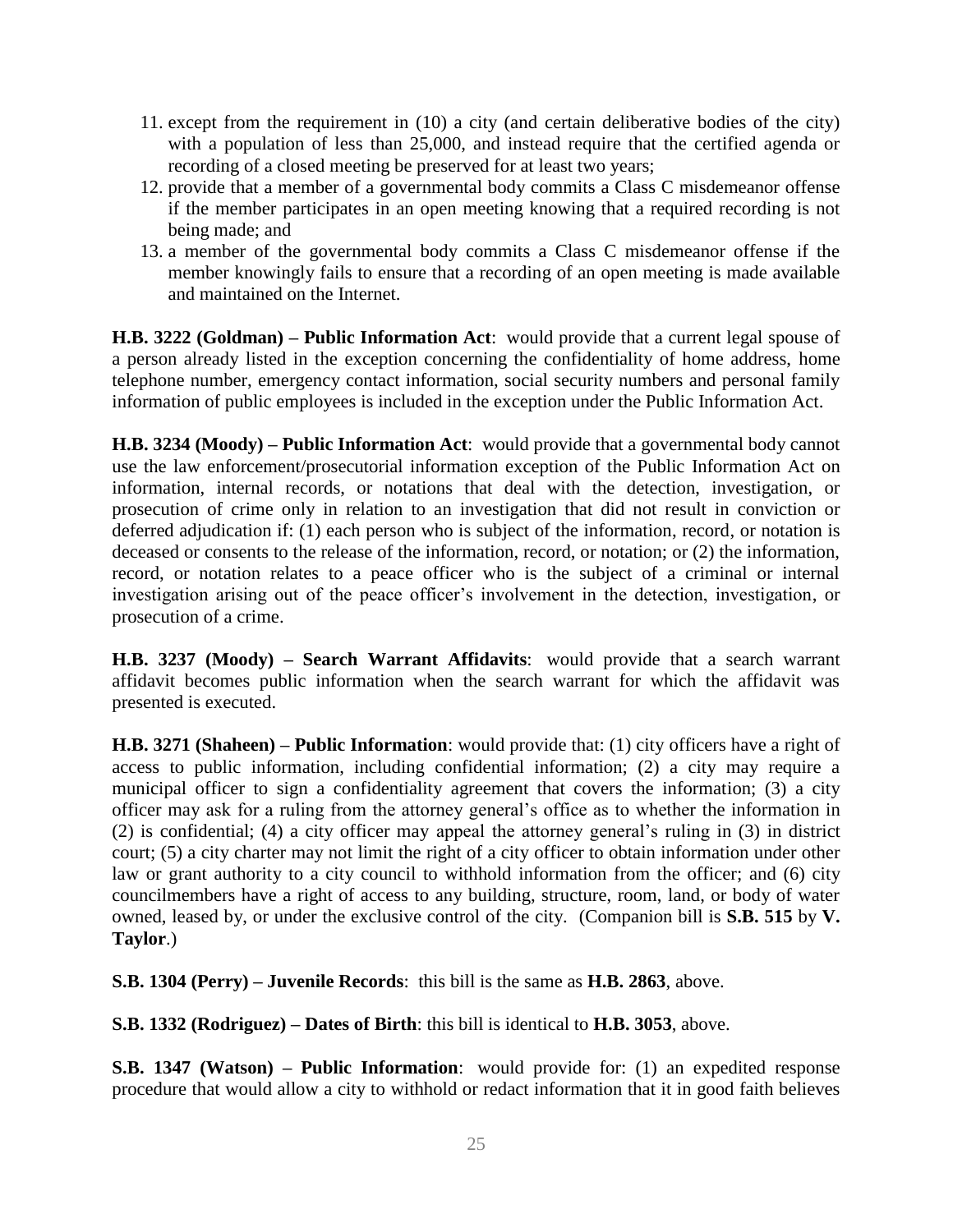is excepted from disclosure; and (2) a detailed process that a city must follow to utilize the procedure. (Companion bill is **H.B. 2328** by **Lucio.**)

**S.B. 1357 (Hall) – Right to Information**: would: (1) give an elected or appointed member of the city council (public officer) a right of access to information of the city; (2) provide that a public officer is not required to: (a) obtain approval from the city council to request or obtain information; or (b) specify the purpose for which the information is requested; (3) require the city to provide information to a public officer, including confidential information or information otherwise excepted from disclosure, at no charge and not later than the 10th business day after receiving the request, or as soon as practicable as agreed by the city and the requestor; (4) require a city to provide information requested by a public officer in the manner and format requested, including by allowing: (a) unrestricted access to physical information; and (b) the requestor to make copies or other reproductions of the information; (5) prohibit a city from requiring a public officer to sign a confidentiality agreement in order to receive information; (6) require a public officer to use information only in a manner that maintains the confidential nature of the information and prohibit the disclosure or release to the public; and (7) provide that a city's public information officer (PIO), or the officer's agent, commits a Class A misdemeanor offense if, with criminal negligence, the PIO or the PIO's agent fails or refuses to provide information to a public officer.

#### **Other Finance and Administration**

**H.B. 2551 (Krause) – Short-Term Rentals**: would preempt a city's authority to regulate shortterm rentals. Specifically, the bill would provide that:

- 1. "short-term rental" is defined as a residential property, including a single-family dwelling or a unit in a condominium, cooperative, or time-share, that is rented wholly or partially for a fee for a period not longer than 30 consecutive days;
- 2. a city is prohibited from adopting or enforcing a local law that expressly or effectively prohibits the use of a property as a short-term rental;
- 3. a city is prohibited from adopting or enforcing a local law that restricts the use of or otherwise regulates a short-term rental based on the short-term rental's classification, use, or occupancy;
- 4. a city may adopt or enforce a regulation on a property used as a short-term rental only if the city demonstrates the regulation's primary purpose is to protect the public's health and safety;
- 5. regulations are permitted that would address: (a) fire and building codes; (b) health and sanitation; (c) traffic control, and (d) solid or hazardous waste control;
- 6. a city may adopt or enforce a local regulation that limits or prohibits the use of short-term rental only if the law prohibits the use of a rental for the purpose of: (a) housing sex offenders; (b) operating a structured sober living home; (c) selling illegal drugs, (d) selling alcohol or another activity that requires a permit or license under the Alcoholic Beverage Code, or (d) operating as a sexually oriented business; and
- 7. a city must apply a local law regulating land use to a short-term rental in the same manner as another similar property, which includes regulations on: (a) residential use and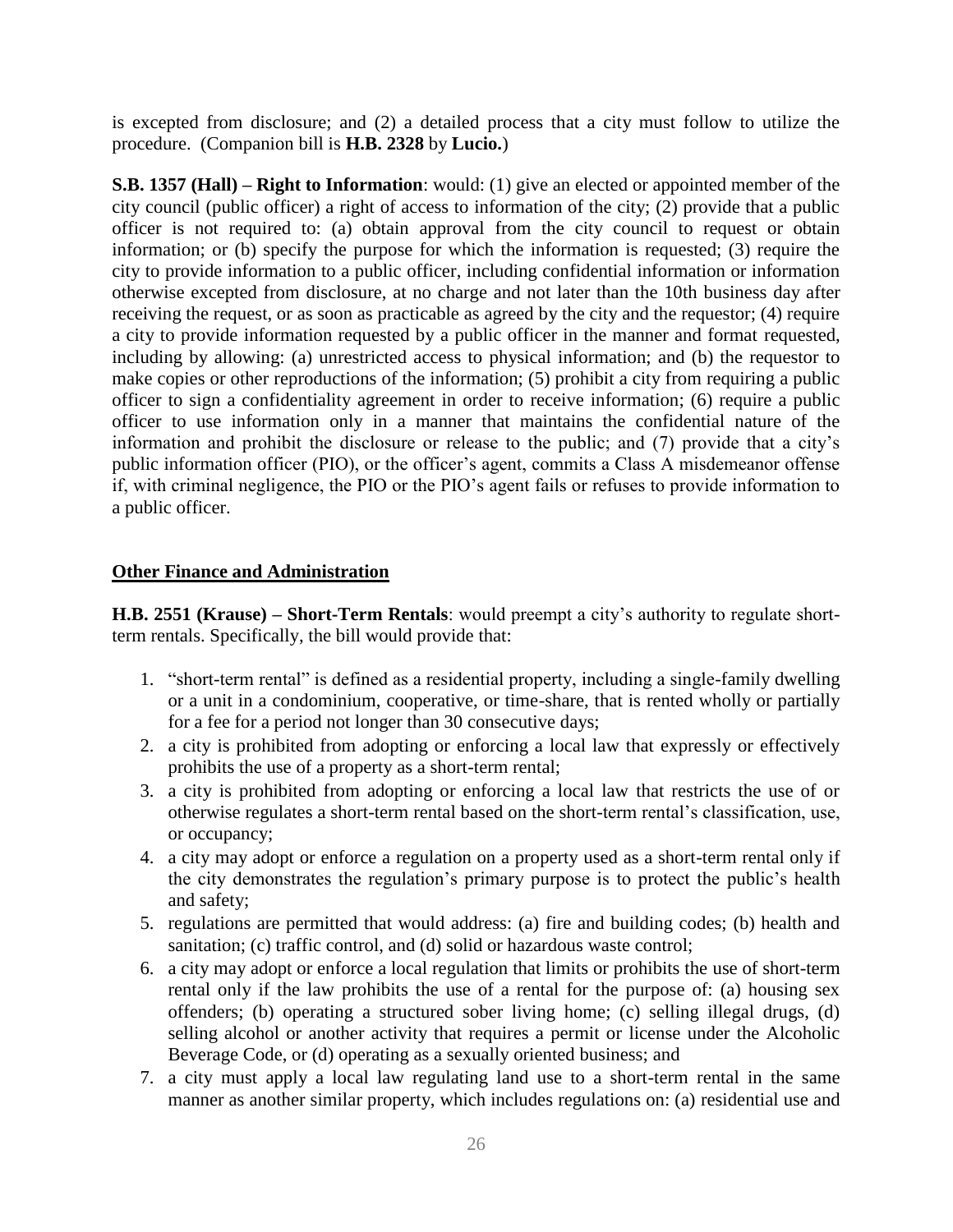other zoning matters; (b) noise; (c) property maintenance; and (d) nuisance. (Companion bill is **S.B. 451** by **Hancock**.)

**H.B. 2553 (Shaheen) – Lobbying Activities**: would require a city that imposes a tax and uses any public money to directly or indirectly influence or attempt to influence the outcome of any legislation pending before the legislature to disclose on any comprehensive annual financial report required to be prepared by the city: (1) the total amount spent during the fiscal year on influencing legislation; and (2) each person required to register as a lobbyist who was compensated by the city during the fiscal year to try to influence the outcome of legislation.

**H.B. 2585 (Raymond) – Housing Authorities**: would provide that all municipal housing authorities may borrow money, accept grants, and exercise the power to provide safe and sanitary housing communities for veterans and are not subject to the area operation limitation with respect to housing projects that primarily benefit veterans.

**H.B. 2612 (Meyer) – Civil Liability**: would provide that a person is liable for damages proximately caused by the consumption or ingestion of a synthetic substance by another person or strictly liable for all damages caused by the consumption or ingestion and of a synthetic substance by a minor if the actor: (1) produced distributed, sold, or provided the synthetic substance to the other person or minor; or (2) aided in the production, distribution, sale, or provision of the synthetic substance to the other person or minor.

**H.B. 2642 (Sanford) – Local Debt**: would provide that a city or county shall include in any publicly disseminated information relating to the proposed issuance of general obligation bonds, including information provided on the Internet website of the city or county, the following information: (1) the purpose for which the bonds are issued; (2) the amount of the bonds; (3) the likely rate of interest on the bonds; and (4) the maximum estimated cost to repay the bonds that would be authorized by the proposed issuance, including the principal and interest at the likely interest rate determined under (3).

**H.B. 2647 (Stephenson) – Public Funds Investment Act**: would provide that an investment in an interest-bearing banking deposit or other obligation that is guaranteed or insured by the Federal Deposit Insurance Corporation or the National Credit Union Share Insurance Fund is an authorized investment under the Public Funds Investment Act.

**H.B. 2648 (Stephenson) – Public Funds Investment Act**: would provide that obligations, including letters of credit, of the United States or its agencies and instrumentalities, including the Federal Home Loan Banks, are authorized investments under the Public Funds Investment Act.

**H.B. 2664 (Miller) – Day Care Centers**: would, among other things, provide that the executive commissioner of Department of Family and Protective Services (DFPS) by rule shall adopt minimum standards that apply to day-care centers for nutrition and daily dietary requirements, physical activity, and time spent using or viewing electronic devices. (Companion bill is **S.B. 818** by **Watson**.)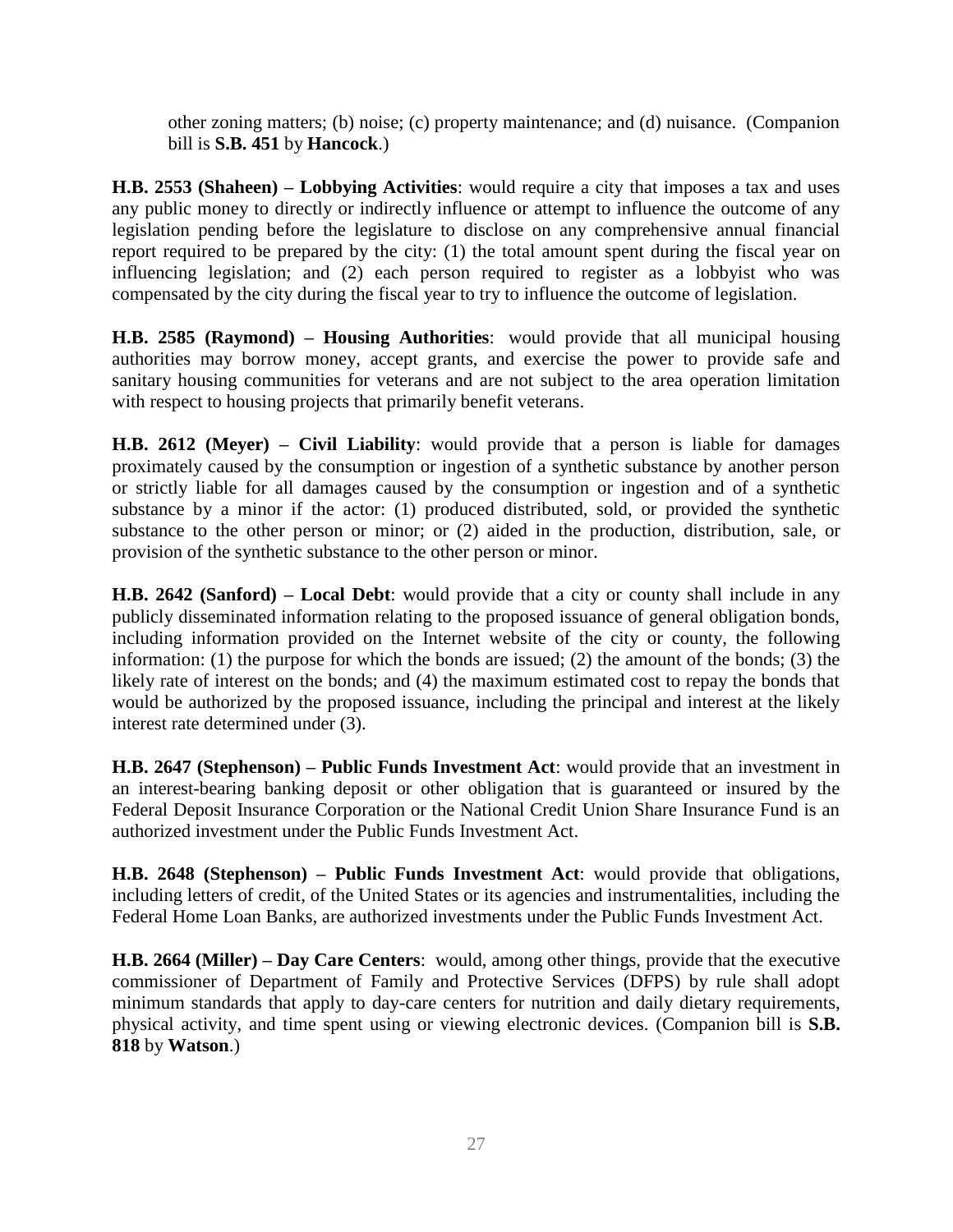**H.B. 2690 (Morrison) – State Hotel Occupancy Taxes**: would, beginning in 2020, require the comptroller to compute the amount of revenue derived from the collection of state hotel occupancy taxes at a rate of two percent and received from hotels located in coastal counties and transfer that amount to the coastal erosion response account to be used in ways that benefit coastal counties.

**H.B. 2733 (Lucio) – Towing and Booting**: would: (1) prohibit a towing company from removing and storing a vehicle that is unauthorized from a vehicle parking facility unless the parking facility owner or certain persons authorized by a parking facility owner request that the vehicle be towed; (2) allow a parking facility owner to authorize a person to request that an unauthorized vehicle be towed if: (a) the person is authorized to park a vehicle in a specific space; and (b) the vehicle identified for towing is obstructing or occupying the space in which the person is authorized to park; and (3) prohibit a parking facility owner from causing a boot to be installed on an unauthorized vehicle in the parking facility unless the owner requests the boot.

**H.B. 2741 (Deshotel) – Gambling**: would authorize certain forms of gambling and provide that a portion of a gaming tax on casinos be used to fund the Texas Windstorm Insurance Association. (See **H.J.R. 90**, below.)

**H.B. 2758 (Geren) – Seed Regulation:** would prohibit a city from adopting an ordinance that regulates agricultural seed, vegetable seed, weed seed, or any other seed in any manner, including planting seed or cultivating plants grown from seed. (Companion bill is **S.B. 1172** by **Perry.**)

**H.B. 2770 (Smithee) – Common Nuisance**: would provide that a suit may be brought under the state's nuisance statute by the attorney general, or district, county, or city attorney against a person who operates a web address or computer network that engages with certain activity, including human trafficking. (Companion bill is **S.B. 1196** by **Kolkhorst**.)

**H.B. 2779 (Schaefer) – Religious Freedom**: would, among other things: (1) prohibit a governmental entity, including a city, from taking any discriminatory action against: (a) a religious organization because the organization, based on or in a manner consistent with a sincerely held religious belief or moral conviction, makes an employment-related decision, or makes a decision concerning the sale, rental or occupancy of a dwelling or other housing under the religious organization's control; (b) a religious organization that advertises, provides, or facilitates adoption or foster care consistent with a sincerely held religious belief or moral conviction; (c) a person granted custody of a foster or adoptive child for instructing the child based on a sincerely held religious belief or moral conviction; (d) a person who declines to participate in certain treatment or counseling related to sex reassignment or gender identity; (e) a person who has provided or declined to provide certain goods and services related to celebrating or recognizing a marriage; (f) a person who establishes sex-specific standards for employee and student dress, grooming, and bathroom access; (g) an employee who lawfully speaks or engages in expressive conduct based on or in a manner consistent with a sincerely held religious belief or moral conviction; (h) a person employed by or acting on behalf of an entity who has authority to authorize or license marriages and seeks recusal from that duty based on a sincerely held religious belief or moral conviction; (2) allow certain claims, defenses, injunctive relief, and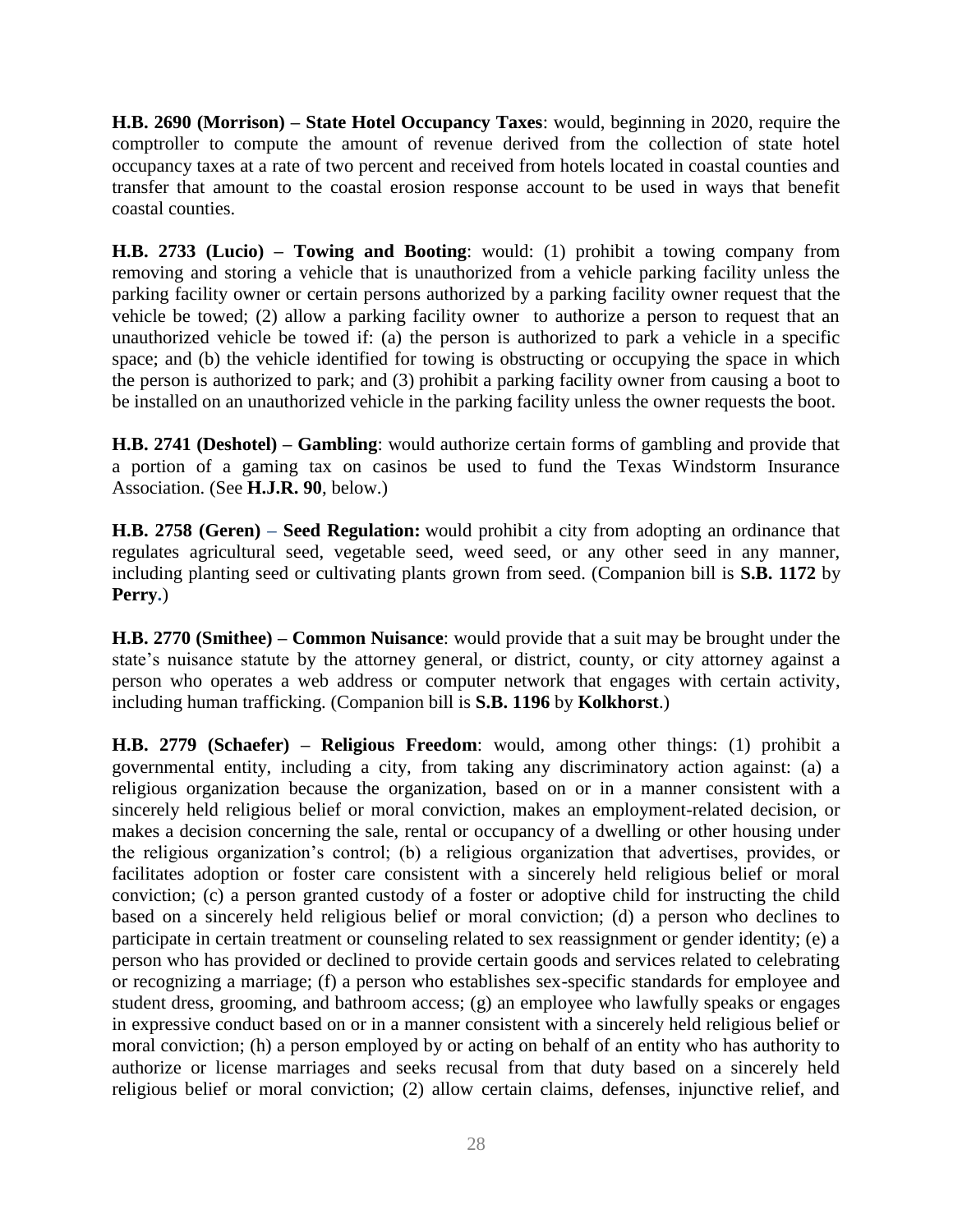declaratory relief for a violation of the prohibition in (1); and (3) waive sovereign immunity, and establish a two-year limitations period for a violation of the prohibition in (1).

**H.B. 2781 (Miller) – Vehicle Regulation**: would authorize certain counties to remove and store vehicles and other personal property from a roadway, and regulate vehicle storage facilities, junkyards, and auto wrecking and salvage yards.

**H.B. 2829 (Oliveira) – Unclaimed Property**: would provide that, in furtherance of the authority to examine and investigate regarding unclaimed property, the comptroller or the comptroller's designee may: (1) take testimony; (2) administer oaths; (3) subpoena witnesses; and (4) issue subpoenas or commission to require any person to appear at the place and time stated in the subpoena or commission and: (a) give testimony under oath; or (b) produce relevant books, records, document, papers, accounts, and other data as may be relevant or material to the inquiry being made.

**H.B. 2839 (Longoria) – Credit Card Transactions**: would require a merchant, in a point of sale transaction, to require an individual using a credit card or debit card to provide photo identification, and allow a merchant to refuse the card if the individual fails to provide the photo identification. (Companion bill is **S.B. 1381** by **Hughes**.)

**H.B. 2870 (Burns) – Fee Exemption**: would exempt members of the Texas National Guard or Texas State Guard on active duty, who are preparing to be deployed in a hostile fire zone, from paying certain fees incurred in order to arrange the member's personal affairs, including fees for a birth certificate and property tax records.

**H.B. 2876 (Sanford) – Wedding Industry Professionals**: would, among other things, prohibit a city from penalizing or withhold benefits or privileges, including any tax exemption, contract, grant, or license from wedding industry professionals who refuse to provide certain goods, services, and facilities on the basis of a sincerely held religious belief.

**H.B. 2878 (Sanford) – Conscientious Refusal**: would provide that: (1) a physician or health care provider may not be held civilly or criminally liable solely because of the provider's refusal of a health care service that is contrary to a sincerely held set of moral convictions arising from a belief in God or religious faith ("conscientious refusal of a health care service"); (2) it is a violation for a person to discriminate against another person because of their conscientious refusal of a health care service, including discrimination with regard to licensing, hiring, promoting, transferring or granting staff appointments or privileges; (3) it is a violation to discriminate against an applicant for employment because of the applicant's conscientious refusal of a health care service; (4) it is a violation for a public official to discriminate against a recipient entitled to aid, assistance, or benefits because of the recipient's conscientious refusal of a health care service; (5) a health care facility must develop a written conscientious refusal protocol, and doesn't have to counsel a patient regarding a health care service if doing so is contrary to the conscience of the facility, physician or provider; and (6) governmental immunity is waived and civil damages, court costs, and attorney's fees are available to an injured person.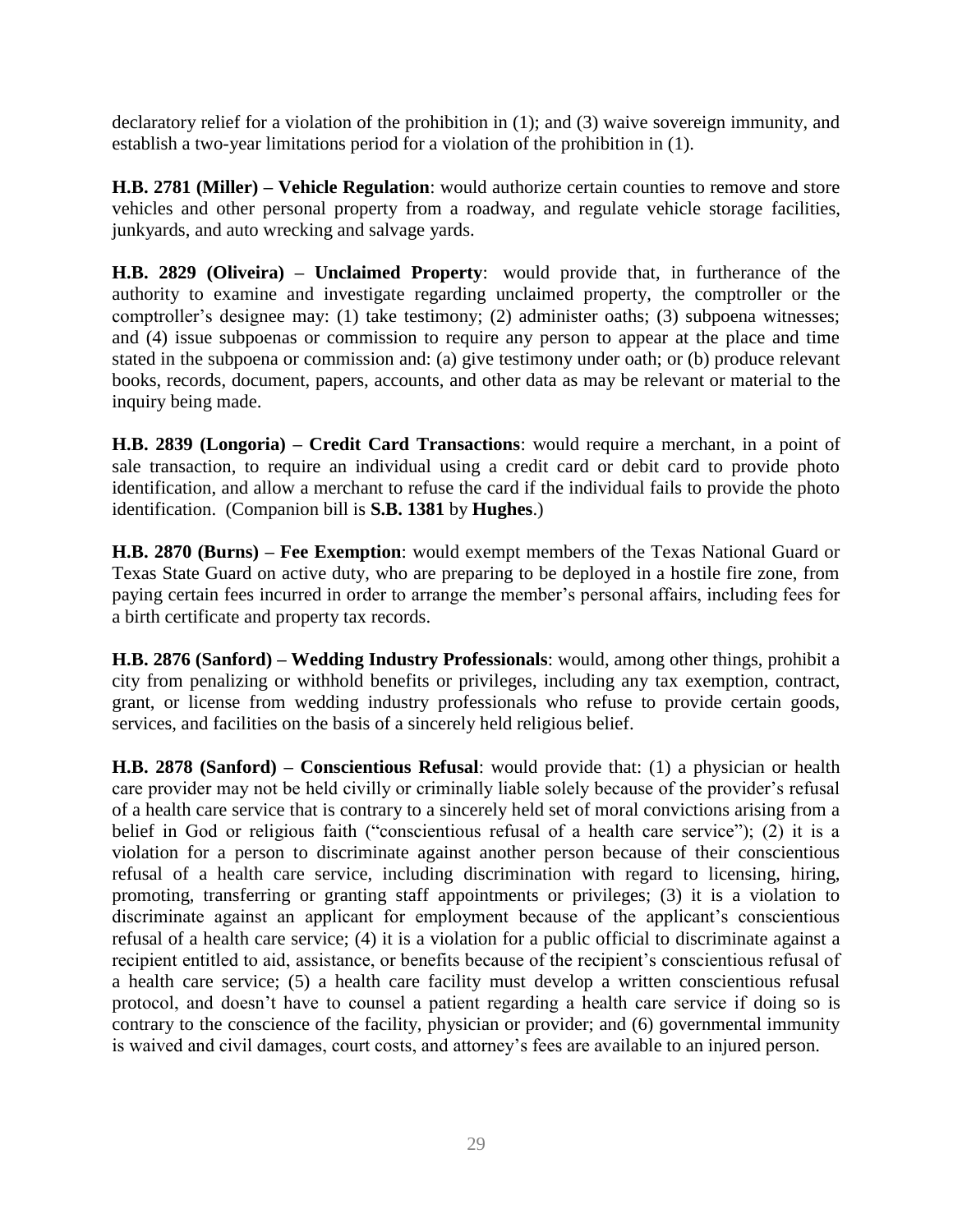**H.B. 2899 (Simmons) – Discrimination**: would provide that: (1) a political subdivision may not adopt an order, ordinance, or other measure to: (a) protect a class of persons from discrimination; or (b) reduce or expand a class of persons protected under state law from discrimination; and (2) an order, ordinance, or other measure that is adopted by a political subdivision before the date this section becomes law and that violates section (1) is null and void.

**H.B. 2921 (Sanford) – Vehicle Storage**: would require the operator of a governmental vehicle storage facility to allow the owner of property that is left in a vehicle stored at the facility to recover the property if: (1) at the time the vehicle was towed to the facility for storage, the vehicle was operated by a motor carrier, and the property was transported under an agreement between the property owner and the motor carrier; and (2) the property owner demonstrates ownership of the property.

**H.B. 2922 (Alonzo) – Service Charge**: would: prohibit a city from collecting a service charge when a payment by credit card is not honored by the credit card company if: (1) the city is notified at the time of payment that the payment is not honored; and (2) the person immediately submits to the city an alternative form of payment.

**H.B. 2928 (Stephenson) – Public Funds Investment Act**: would provide: (1) that an obligation, including a letter of credit, of the Federal Home Loan Banks is an authorized investment under the Public Funds Investment Act; and (2) that a certificate of deposit or share certificate is an authorized investment if the certificate is issued by a depository institution that has its main office or a branch office in this state and is secured in accordance with the Public Funds Collateral Act.

**H.B. 2956 (Kuempel) – Signs**: would: (1) repeal city authority to regulate outdoor signs in the extraterritorial jurisdiction; (2) provide that, in regard to state highways, a person commits an offense if the person erects, maintains, or allows outdoor advertising on property owned by the person, that is higher than 65 feet, excluding a cutout that extends above the rectangular border, measured from the highest point on the sign to grade level of the road; and (3) provide that, in regard to rural roads, an on-premise or off-premise sign may not be higher than 65 feet, excluding a cutout, measure from the highest point on the sign to the grade level of the road (current law is  $42\frac{1}{2}$  feet).

**H.B. 2967 (Raymond) – Animal Shelters**: would, among other things: (1) require one vet associated with an animal shelter serve on the State Board of Veterinary Medical Examiners; (2) require a veterinarian to submit to the Texas State Board of Pharmacy a record of each controlled substance dispensed including the name, strength and quantity of the substance, date the substance is dispensed, name of the animal, species/genera/estimated date of birth of the animal, name/address of animal's owner, directions for use of the substance, intended use of the substance, contact information of vet, and other information required by rule; and (3) prohibit a veterinarian from dispensing certain drugs to a client unless the vet has reviewed the prescription and dispensing history associated with the client by accessing information submitted to the Texas State Board of Pharmacy under (2).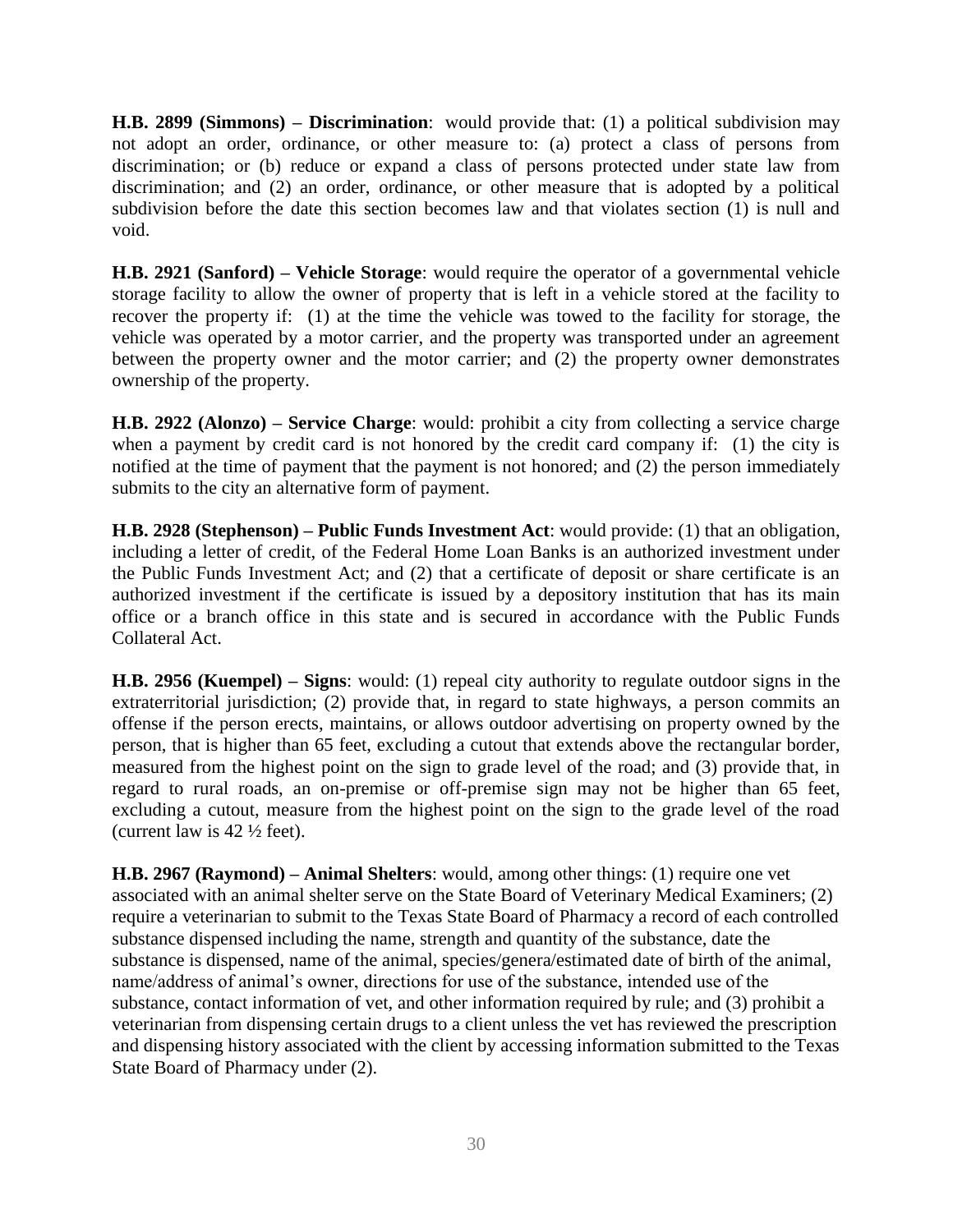**H.B. 3010 (Lucio) – Venue Projects**: would, among other things, provide that an area or facility for active transportation use and airport facilities located in a city located on the international border are approved venue projects.

**H.B. 3030 (Burns) – Fiscal Notes**: would require the state Legislative Budget Board to include in each fiscal note a statement indicating whether the bill or resolution may create an increased cost for one or more counties or cities.

**H.B. 3074 (E. Rodriguez) – Emergency Services Districts**: would require a city to factor in sales tax revenue to the amount that must be paid to an emergency services district when the city seeks to remove territory from the district.

**H.B. 3077 (E. Rodriguez) – Venue Districts**: would, among other things: (1) authorize a city to spend hotel occupancy tax revenue dedicated to a venue district on a city parks and recreation system, watershed protection and preservation projects, a recharge protection project, a conservation easement, or an open-space preservation program intended to protect water; and (2) authorize a city to spend short-term motor vehicle rental tax revenue dedicated to a venue district on a city parks and recreation system.

**H.B. 3082 (Capriglione) – Public Funds Investment Act**: would: (1) lower the number of required continuing Public Funds Investment Act training hours for city finance and investment officers from eight hours every two years to five hours every two years; and (2) clarify that that a city investment officer need not take continuing investment training if the city: (a) does not invest city funds; or (b) only deposits city funds in interest-bearing deposit accounts or certificates of deposit. (Note: city finance and investment officers must still initially receive ten hours of training within 12 months after taking office or assuming investment duties.)

**H.B. 3094 (Burkett) – Prevention Advisory Board**: would provide that a Prevention Advisory Board be created and one of the tasks of the board is to maximize funding sources to expand prevention programs, including federal and local government funds and private funds.

**H.B. 3178 (Anchia) – Brokers**: would: (1) allow any city to contract with a broker to lease or sell a tract of real property owned by the city; (2) allow a home-rule city to contract with a broker to sell a tract of real property that the city holds in trust and has authority to sell; (3) provide that if the contract with a broker under (1) or (2) requires the tract be listed at least 30 days on a multiple-listing service, the city may sell the tract on or after the  $30<sup>th</sup>$  day the property is listed to a buyer produced by a broker who submits the most advantageous offer; (4) require a city to post notice of intent to sell real property in a newspaper not less than once, at least 14 days before the date the city accepts an offer produced by a broker, and exempt a city from certain other requirements.

**H.B. 3229 (Phelan) – Assistance Animals**: would: (1) define "assistance animal" to include a "service animal" and an animal that provides emotional support to a person with a disability; (2) define "service animal" to mean a canine specially trained or equipped to do work or perform tasks for a person with a disability and used by a person with a disability; (3) provide full and equal access to all housing accommodations for a person with a total or partial disability who has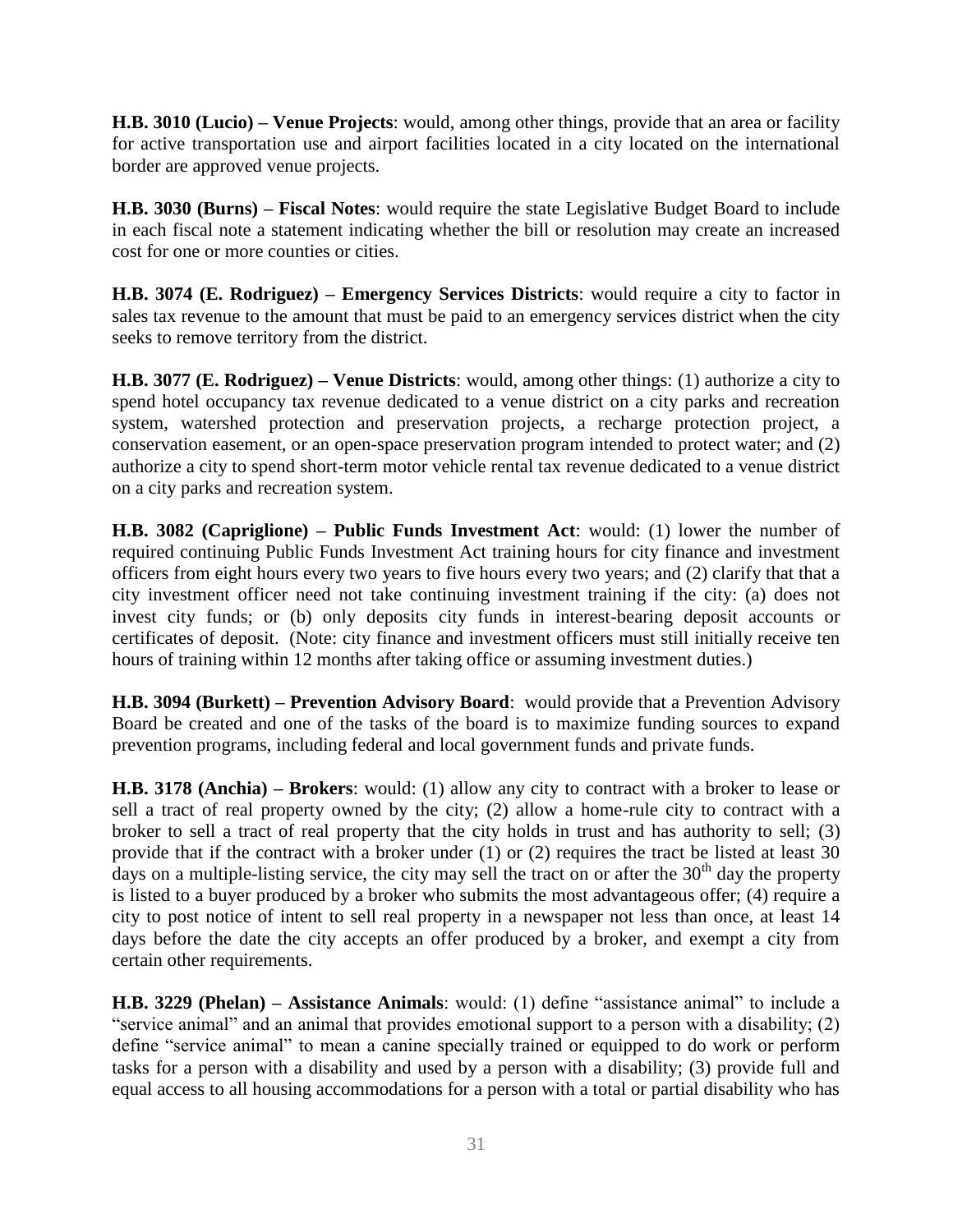or obtains an assistance animal; and (4) provide that a person who misrepresents the use of a canine as an assistance animal to a landlord or landlord's agent is guilty of a misdemeanor offense.

**H.B. 3259 (Shaheen) – Red Light Cameras**: would amend the law relating to enforcement of red light camera violations, including: (1) authorizing the county attorney for the county or the city attorney for the city in which a red light violation is alleged to bring suit to collect a related civil penalty; (2) repealing the procedures to have an administrative adjudication hearing in relation to a red light camera violation; and (3) repealing the state law that provides that a failure to pay a civil penalty or contest liability in a timely manner is an admission of liability and a waiver of the right to appeal.

**H.J.R. 90 (Deshotel) – Gambling**: would amend the Texas Constitution to authorize certain forms of gambling and provide that a portion of a gaming tax on casinos be used to fund the Texas Windstorm Insurance Association. (See **H.B. 2741**, above.)

**S.B. 1164 (V. Taylor) – Fees**: would: (1) prohibit a city from imposing a new fee unless the fee is approved by at least two-thirds of the members of the governing body and the voters voting at an election held for that purpose; and (2) make the prohibition in (1) applicable only to a fee projected to generate substantial revenue (defined as an amount equal to at least 1% of the general revenue during the most recent fiscal year) during the 12-month period after the date of an election to approve the fee.

**S.B. 1172 (Perry) – Seed Regulation:** would prohibit a city from adopting an ordinance that regulates agricultural seed, vegetable seed, weed seed, or any other seed in any manner, including planting seed or cultivating plants grown from seed.

**S.B. 1196 (Kolkhorst) – Common Nuisance**: this bill is the same as **H.B. 2770**, above.

**S.B. 1221 (Watson) – Hotel Occupancy Taxes**: would: (1) require cities to annually report to the comptroller: (a) the rate of the city's hotel occupancy tax and, if applicable, the rate of the city's hotel occupancy tax supporting a venue project; (b) the amount of revenue collected during the city's preceding fiscal year from: (i) the city's hotel occupancy tax; and (ii) if applicable, the city's hotel occupancy tax supporting a venue project; and (c) the amount and percentage of revenue described by (1)(b)(i) allocated by the city for the promotion of the arts during the city's preceding fiscal year;  $(2)$  require cities to make the report required in (1) by: (a) submitting the report to the comptroller on a form prescribed by the comptroller; or (b) providing the comptroller a direct link to, or a clear statement describing the location of, the information required to be reported that is posted on the Internet website of the city.

**S.B. 1251 (West) – Ending Homelessness Fund**: would create a fund to provide grants to cities to combat homelessness funded by voluntary contributions made when a person registers or renews the registration of a motor vehicle.

**S.B. 1272 (Miles) – Hurricane Preparedness**: would provide that the governor shall issue a proclamation each year before hurricane season instructing: (1) individuals, including residential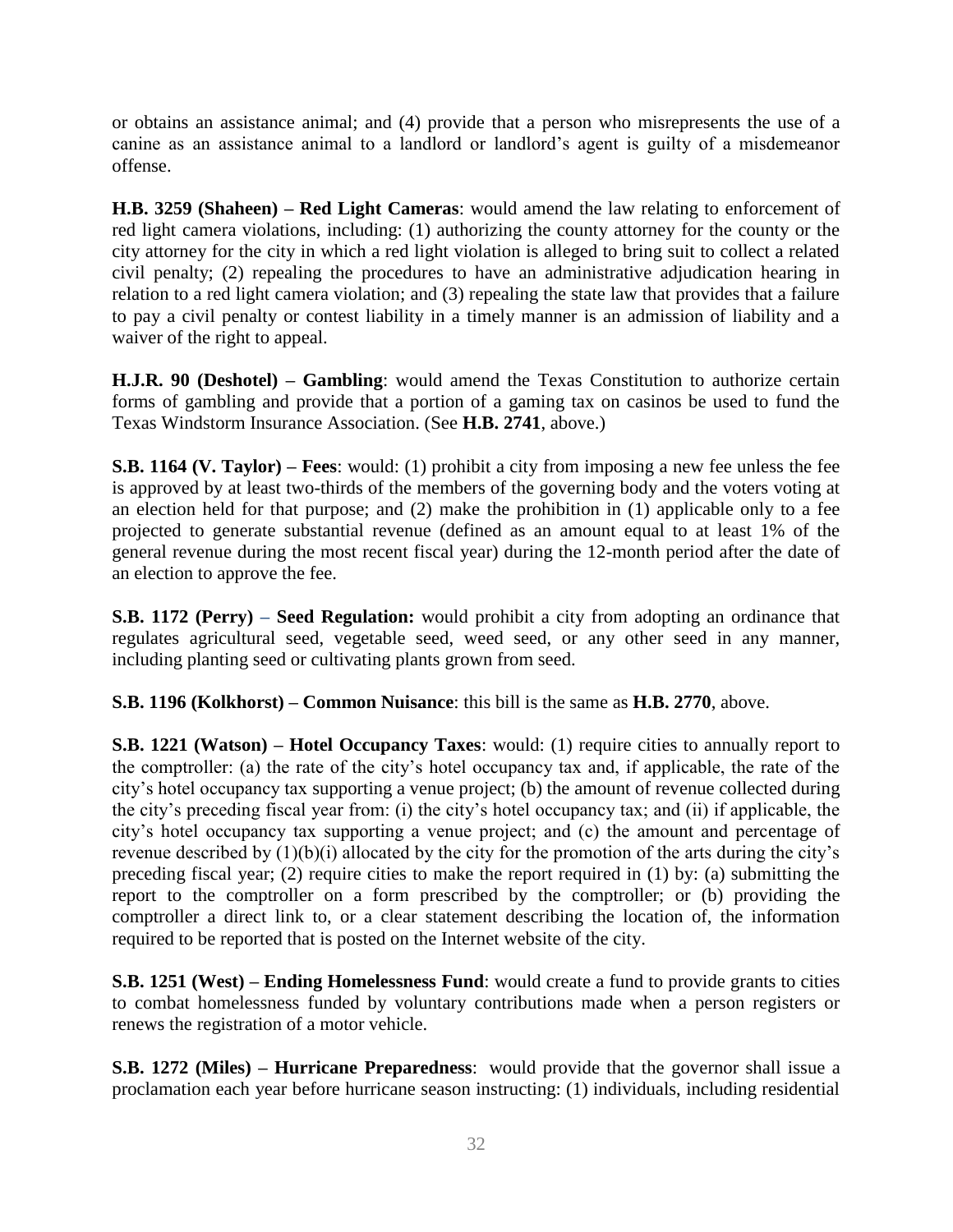and commercial property owners, to prepare their property and communities for the upcoming hurricane season; (2) state agencies to review and update their hurricane preparedness plans; and (3) cities and other entities to conduct community outreach and education activities on hurricane preparedness between May 25th and May 31<sup>st</sup> of each year to the extent practicable.

**S.B. 1276 (Campbell) – Bathrooms:** would provide that a public or private entity that provides a gender-neutral bathroom, changing room, locker room, shower room, or similar facility must prominently display on each entrance to the facility an icon, symbol, or other identifying device that designates the facility as gender-neutral.

**S.B. 1344 (V. Taylor) – Public Retirement Systems**: would provide that a public retirement system, other than the Texas Municipal Retirement System, shall: (1) select an independent firm to evaluate the retirement system's investment practices and performances; and (2) make changes to the investment reporting requirements to the Pension Review Board.

**S.B. 1363 (Uresti) – Diaper Changing Stations**: would provide that: (1) a governmental entity that engages in or contracts for the construction or renovation of any building operated by the governmental entity that has one or more restrooms accessible to the general public shall provide a diaper changing station in at least one restroom designated for each gender or, if applicable, in at least one restroom not designated by gender; and (2) the governmental entity shall post in a conspicuous place a sign with clear language indicating the location in the building of each restroom with a diaper changing station.

**S.B. 1381 (Hughes) – Credit Card Transactions**: this bill is identical to **H.B. 2839**, above.

**S.B. 1382 (Hughes) – Energy Savings Performance Contracts**: would expand the definition of "energy savings" to include the estimated amount of avoided expected future operating and maintenance costs for purposes of a local government entering into an energy savings performance contracts. (Companion bill is **H.B. 1571** by **Paddie**.)

**S.B. 1409 (Menendez) – Credit Card Information**: would: (1) require a business that accepts a credit card or debit card for payment and retains any data related to the card other than a confirmation number for the transaction to secure the retained information from a breach of system security; (2) require a business that has a breach of system security to send notice to the attorney general and each financial institution that issued a credit or debit card affected by the breach; (3) establish the data security breach victim compensation fund; and (4) provide that a business that fails to secure its computer system and suffers a breach is liable to the state for a civil penalty of \$50 for each credit card and debit card from which information was compromised.

## **Municipal Courts**

**H.B. 12 (Price) – Mental Illness/Disability**: would make various changes to the law dealing with a person with a mental illness or intellectual disability who is involved with the court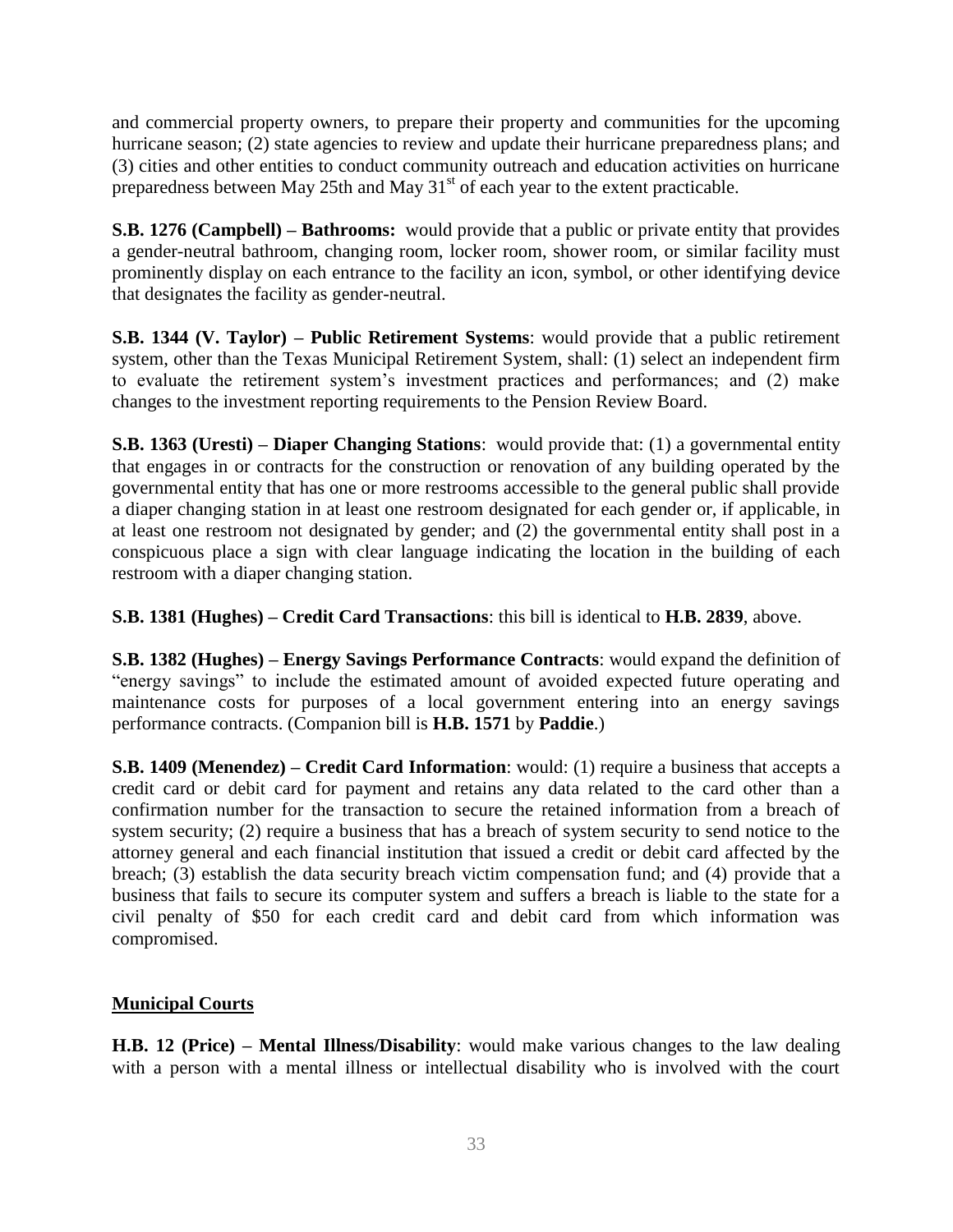system, and provide for the eligibility for medical assistance of certain mentally ill inmates. More specifically, it would provide that:

- 1. if a magistrate is provided written or electronic notice of credible information that may establish reasonable cause to believe that a person brought before the magistrate has a mental illness or intellectual disability, the magistrate shall conduct the proceedings in accordance with certain laws related to early detection and release on bond of those with mental illness or intellectual disability (Code of Criminal Procedure articles 16.22 and 17.032);
- 2. in regard to trial priorities, a defendant who has been determined to be restored to competency shall be given preference over certain other matters;
- 3. a court must dismiss certain misdemeanor charges when a defendant is sent to a jailbased restoration of competency program and not tried before a certain period of time;
- 4. the Health and Human Services Commission must: (a) implement a jail-based restoration of competency program (to replace the current pilot program); and (b) establish a grant program (primarily for counties, local mental health authorities, and hospital districts) to reduce recidivism, arrest, and incarceration among individuals with mental illness and reduce wait time for forensic commitment; and
- 5. the director of the Office of Court Administration must make information available to the courts regarding best practice for addressing the needs of persons with mental illness in the court system.

**H.B. 2680 (Canales) – Forms**: would require the Office of Court Administration to create forms for municipal courts to use when a defendant is waiving a jury trial and entering a plea of guilty or no contest.

**H.B. 2773 (Walle) – Time Payment Fee**: would repeal the \$25 time payment fee a person is required to pay if they use a payment plan for paying the fine and court costs associated with the conviction of a misdemeanor offense.

**H.B. 2795 (Lang) – Marriage Ceremonies**: would provide, among other things, that a municipal court judge or retired municipal court judge may decline to conduct a marriage ceremony and, unless the judge is discriminating on the basis of race, religion, or national origin, the judge may not be subject to an administrative or civil penalty imposed by a city.

**H.B. 2911 (Lucio) – Veterans Reemployment Program**: would provide that: (1) veterans placed on deferred adjudication community supervision for or convicted of a misdemeanor offense are eligible to participate in a veterans reemployment program; (2) the judge shall tell the veteran about the veterans reemployment program, but may not require the veteran to participate in the program; and (3) a fee may be assessed for participation in the education and training courses in an amount sufficient to cover the cost of providing the courses, unless the court determines the defendant is indigent and reduces or waives the fee.

**H.B. 2934 (Thompson) – Inability to Pay**: would: (1) require a court that makes a finding that a defendant is unable to pay a fine and court costs to notify the Department of Public Safety; and (2) prohibit DPS from denying renewal of the defendant's driver's license.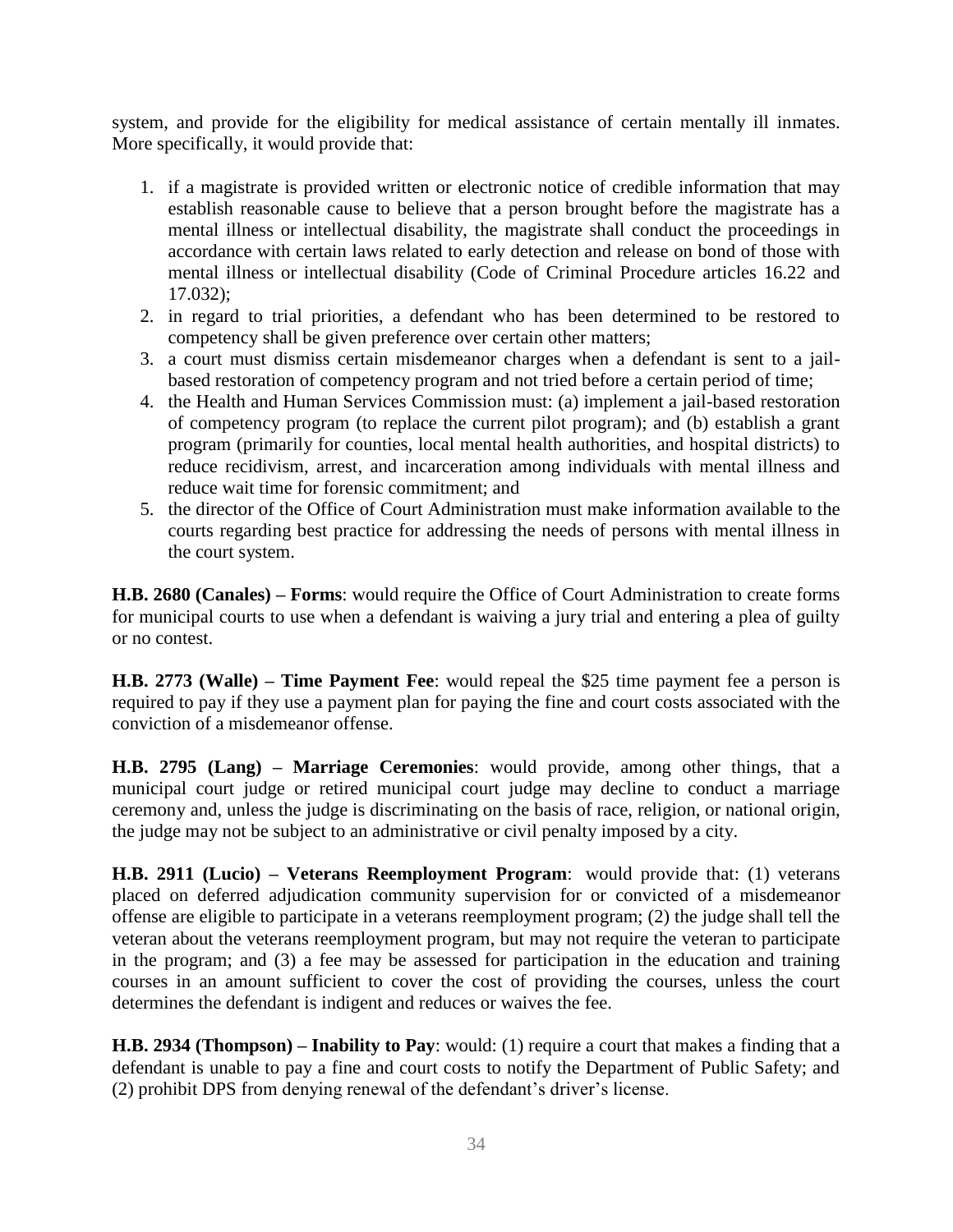**H.B. 3011 (Murr) – Failure to Appear**: would require a magistrate to release on personal bond a defendant who is arrested on a warrant for failure to appear if the defendant shows good cause for the failure to appear. (Companion bill is **S.B.1338** by **Whitmire**.)

**H.B. 3135 (Cain) – Judicial Conduct**: would prohibit disciplinary action against a judge for refusing to follow an action or ruling of a federal court. (Companion bill is **S.B. 1307** by **Hall**.)

**H.B. 3139 (Dutton) – Expunction**: would require a court to order documents related to a dismissed complaint expunged, regardless of whether the person files a petition for expunction.

**H.B. 3147 (White) – Expunction**: would entitle a person to obtain an expunction of the person's arrest if the person was arrested solely as a result of identifying information that was inaccurate due to a clerical error.

**S.B. 1307 (Hall) – Judicial Conduct**: this bill is the same as **H.B. 3135,** above.

**S.B. 1311 (Garcia) – State Traffic Fine:** would modify the distribution of the \$30 state traffic fine as follows: (1) 10 percent (down from 67 percent) to the credit of the state's general revenue fund; and (2) 90 percent (down from 33 percent) to the credit of the designated trauma facility and emergency medical services account. (Certain overages from the general revenue portion of the fee would continue to be deposited to the Texas Mobility Fund.)

**S.B. 1320 (Huffman) – Protective Order Registry**: would provide that: (1) the Office of Court Administration (OCA), in consultation with the Department of Public Safety and the courts, shall establish and maintain a central, computerized, and Internet-based registry for applications for protective orders filed in this state and protective orders issued in this state; (2) the OCA shall establish and maintain the registry in a manner that allows municipal and county case management systems to easily interface; and (3) city attorneys and peace officer will have access to a copy of each application for protective order and a copy of the protective order.

**S.B. 1335 (Hinojosa) – Fines and Court Costs**: would prohibit a municipal court from ordering the confinement of a person for failure to pay all or any part of a fine or court costs imposed for the conviction of an offense punishable by fine only. (Companion bill is **H.B. 1125** by **White.**)

**S.B. 1338 (Whitmire) – Failure to Appear**: this bill is the same as **H.B. 3011**, above.

### **Community and Economic Development**

**H.B. 2564 (Button) – Economic Development Corporations**: would, among other things: (1) require the state Economic Incentive Oversight Board to examine the effectiveness, efficiency, and financial impact on the state of projects undertaken by Type A and Type B economic development corporations; and (2) require a Type A or Type B economic development corporation to provide to the board any information concerning a project undertaken by the corporation as necessary to enable the board to perform the board's duties under (1).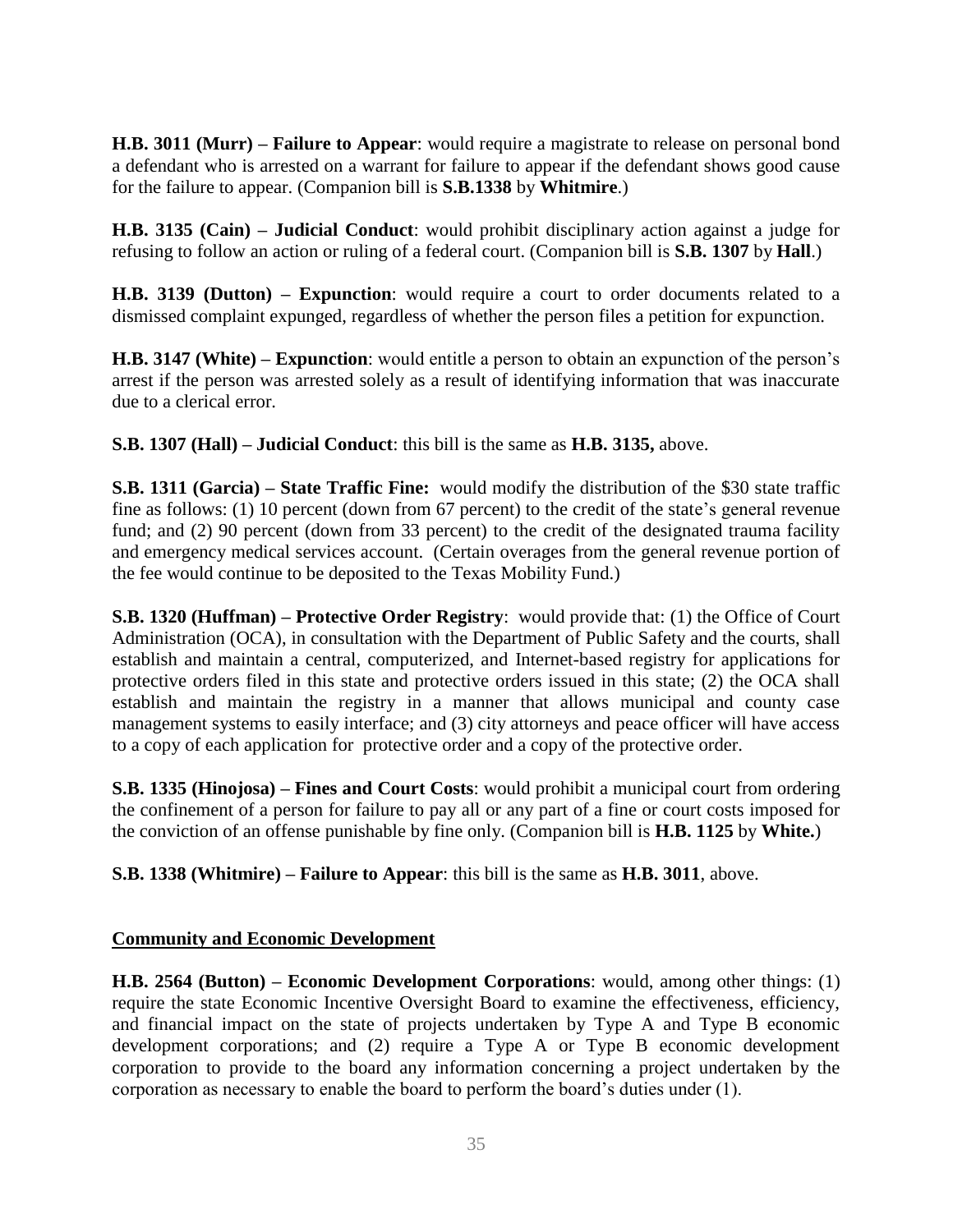**H.B. 2596 (Larson) – Annexation/ETJ**: would provide that: (1) the map that each city is required to prepare showing the boundaries and extraterritorial jurisdiction (ETJ) shall also be prepared in a digital format widely used by common geographic information system software; (2) the map in (1) shall be provided in notices related to annexation; (3) in addition to the notice provided to a person who is placed in a city's three-year annexation plan, a city (before the 90th day after the date the city adopts or amends its annexation plan) shall give written notice to each property owner in any area that would be newly-included in the city 's ETJ as a result of the proposed annexation; (4) the notice in (3) must include, among other things, a list of municipal ordinances that would be applicable in the area that would be newly-included in the city's ETJ; (5) a city must post notice of annexation hearings in any area that would be newly-included in city's ETJ as a result from the proposed annexation; and (5) the notice required by (5) must include, among other things, a list of municipal ordinances that would be applicable in the area that would be newly-included in the city's ETJ.

**H.B. 2621 (Darby) – Enhanced Oil Recovery Reinvestment Zones**: would, among other things: (1) authorize the Texas Railroad Commission to designate an area as an enhanced oil recovery reinvestment zone under certain circumstances; and (2) within the enhanced oil recovery reinvestment zone, authorize a political subdivision under certain circumstances to: (a) impose a limitation on the appraised value of a property interest; (b) refund sales taxes imposed by the political subdivision; and (c) exempt the sale or use of a taxable item used in the operation of a project in the enhanced oil recovery reinvestment zone.

**H.B. 2651 (Laubenberg) – Economic Development Corporations**: would: (1) authorize a Type A or Type B economic development corporation to create one or more subsidiary corporations; and (2) provide that any subsidiary corporation is subject to all of the same legal provisions governing the corporation that creates the subsidiary corporation.

**H.B. 2684 (Burns) – Eminent Domain**: would provide that: (1) after making a bona fide offer, an entity with eminent domain authority shall disclose to the property owner any new, amended, or updated appraisal report produced or acquired by or on behalf of the entity after making the offer and used in determining the entity's opinion of value; (2) a disclosure required by (1) must be made not later than the earlier of: (a) the 10th day after the date the entity receives the appraisal report; or (b) the third business day before the date of a special commissioner's hearing if the appraisal report is to be used at the hearing; (3) detailed requirements must be included in an easement acquired for pipeline or electric transmission right-of-way; (4) the special commissioners may admit evidence on the price paid for pipeline or power line rights-of-way in privately-negotiated transactions made in the absence of a potential, actual, or threatened condemnation; (5) if the amount of damages awarded by the special commissioners is at least 20 percent greater than the amount of the condemnor's final offer or if the commissioners' award is appealed and a court awards damages in an amount that is at least 20 percent greater than the amount of the condemnor's final offer, the condemnor shall pay all costs and any reasonable attorney's fees and other professional fees incurred by the property owner in connection with the eminent domain proceeding; (6) a written agreement entered into by a governmental entity and a property owner in connection with a proceeding initiated by the entity to condemn the owner's property or under a threat of condemnation by the entity of the owner's property is enforceable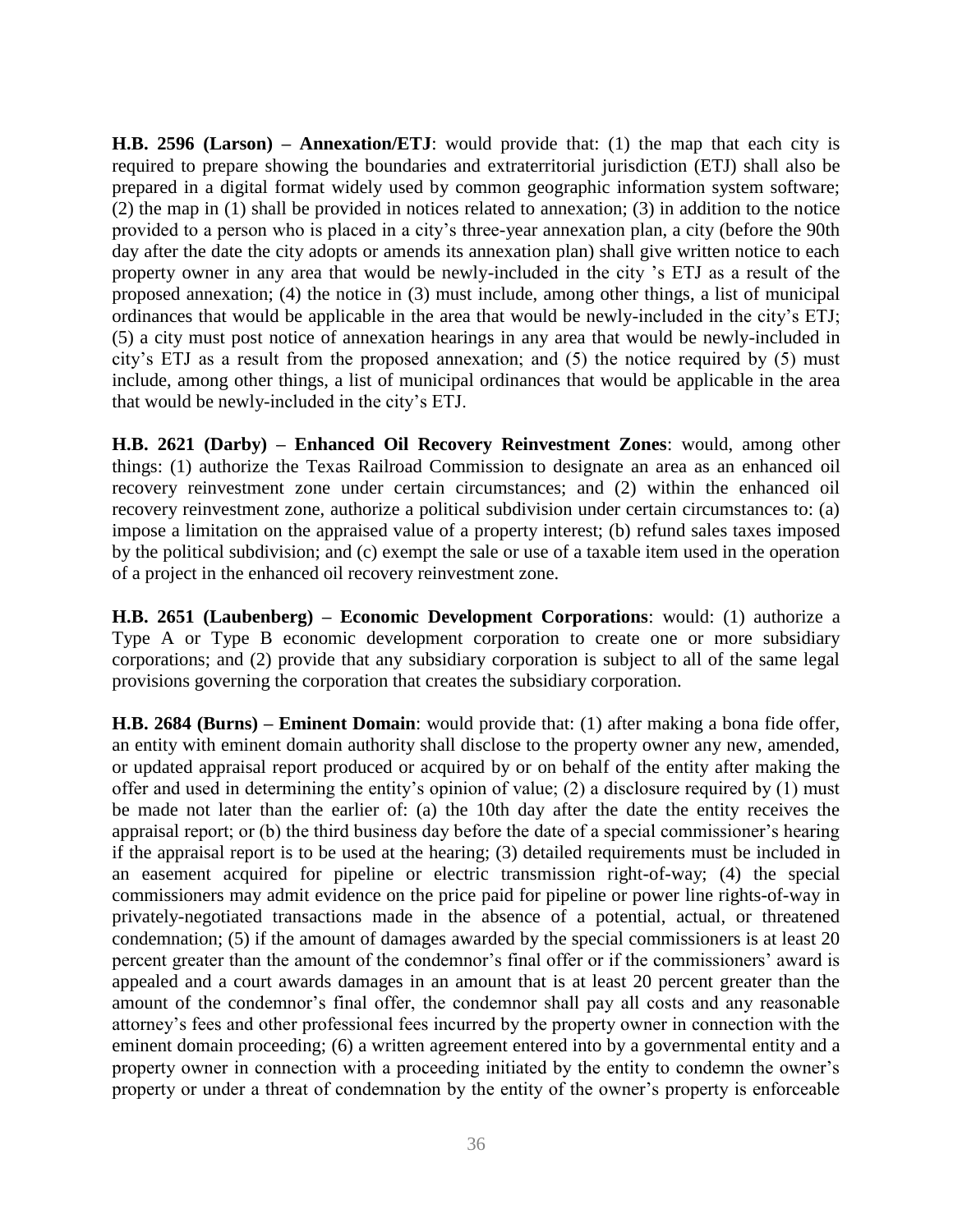by the property owner, and entry into the agreement waives the entity's governmental immunity from suit and from liability to the extent necessary to enforce the agreement; and (7) if the federal government, the state, or a political subdivision of the state assumes possession of taxable property under a possession and use agreement, or a similar agreement, that is entered into under threat of condemnation, the value of the property for property tax purposes is reduced in accordance with a certain formula.

**H.B. 2694 (Kacal) – Eminent Domain**: would provide: (1) detailed requirements that an easement acquired for pipeline or electric transmission right-of-way must include; (2) for a prohibition against any use of the property being conveyed, other than a use stated in the instrument, without the express written consent of the property owner; (3) for a covenant that the entity will indemnify and hold the property owner harmless against any claim brought against the property owner arising out of or relating to the use of condemned property by the entity or the entity 's agents or contractors; and (4) for a covenant that the entity will secure and keep in full force and effect at all times while the entity continues to use the condemned property a policy or policies of liability insurance that meet certain requirements. (Companion bill is **S.B. 742** by **Kolkhorst**.)

**H.B. 2792 (M. Gonzalez) – Public Housing**: would affect public housing converted under the authority of the Rental Assistance Demonstration (RAD) program administered by the U.S. Department of Housing and Urban Development and provide, among other things, that a recipient of housing assistance administered through a housing choice voucher program who is residing in a unit converted through the RAD program may be appointed as a housing authority commissioner when the authority has five commissioners or has seven or more commissioners.

**H.B. 2814 (Oliverson) – Residential Fire Sprinklers**: would provide that: (1) a certified fire inspector who is employed or appointed by a political subdivision or this state may inspect or review plans only for the sprinkler portion of a multipurpose residential fire sprinkler installation, repair, or replacement; (2) a city with a population of less than 50,000 may enact an ordinance, bylaw, order, building code, or rule requiring the installation of a multipurpose residential fire protection sprinkler system or any other fire sprinkler protection system in a new one- or two-family dwelling only if the city holds an election called for the purpose of authorizing the city to enact the requirement; and (3) a city described by (2) that enacts the requirement may not impose an inspection fee for inspection of a multipurpose residential fire protection sprinkler system, but may impose an annual inspection fee not to exceed \$25 for inspection of any other fire sprinkler protection system.

**H.B. 2947 (Moody) – Affordable Housing**: would provide that: (1) developments that propose to rehabilitate or reconstruct housing units that are owned by a public housing authority or public facility corporation can be considered at-risk developments to receive low income housing tax credits; and (2) an at-risk development that was previously allocated housing tax credits set aside does not lose eligibility for those credits if the portion of units reserved for public housing as a condition of eligibility for credits are later converted under the federal Rental Assistance Demonstration program administered by the United States Department of Housing and Urban Development.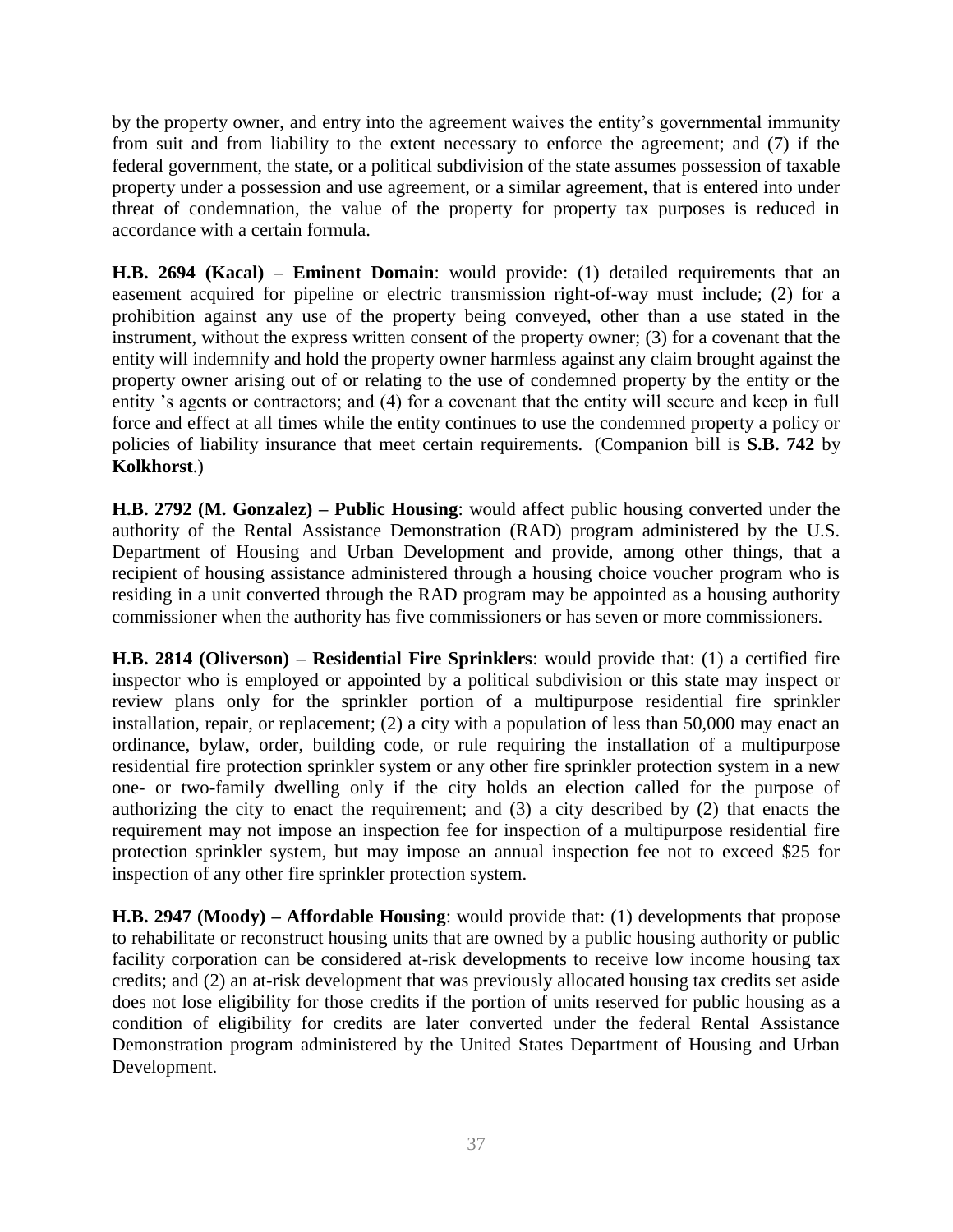**H.B. 2998 (Blanco) – Defense Communities**: would make various changes relating to a defense economic readjustment zones.

**H.B. 3045 (Dale) – Economic Development Corporations**: would authorize a city to hold an election to reduce or increase the sales tax rate for a Type B economic development sales tax.

**H.B. 3081 (Capriglione) – Payday Lending**: would provide that a person subject to regulation by a finance agency and the person's business activities subject to that regulation are subject only to applicable federal law and regulations and applicable state law, including rules adopted by the finance commission. (Note: this bill would preempt all city payday lending ordinances.)

**H.B. 3162 (G. Bonnen) – Excavating**: would amend procedures for emergency excavations under the "call before you dig" statute.

**H.B. 3170 (Bell) – Eminent Domain**: would provide, among other things, that: (1) after making a bona fide offer, an entity with eminent domain authority shall disclose to the property owner any new, amended, or updated appraisal report produced or acquired by or on behalf of the entity after making the offer and used in determining the entity's opinion of value; (2) a disclosure required by (1) must be made not later than the earlier of: (a) the 10th day after the date the entity receives the appraisal report; or (b) the third business day before the date of a special commissioner 's hearing if the appraisal report is to be used at the hearing; (3) a court shall dismiss a condemnation proceeding unless the entity that files a petition proves to the court that the entity has not violated legal procedural requirements; and (4) a court that grants a motion to dismiss shall make an allowance to the property owner for reasonable and necessary fees for attorneys, appraisers, and photographers and for the other expenses incurred by the property owner to the date of the hearing.

**H.B. 3172 (Button) – State Economic Development Incentives**: would establish an electronic information and application system for state incentives for economic development purposes.

**H.B. 3174 (Reynolds) – Comprehensive Plan**: would: (1) require a city that has adopted a comprehensive plan to update it every five years; and (2) require that, as part of a city's comprehensive plan, the city must also adopt an environmental evaluation report that includes certain projected environmental changes, adverse environmental effects, projected environmental benefits, measures for identifying the protection of resources, and either an assessment of the cost to remedy or mitigate any adverse effects or a feasibility study of alternative planning that mitigates adverse effects.

**H.B. 3211 (Paddie) – Excavating**: would amend the state "call before dig" statute to include requirements for large operation excavations.

**H.B. 3220 (Phelan) – Property Tax Abatement**: would require a property tax abatement agreement to include either: (1) a waiver by the property owner of the right to protest before an appraisal review board and the right to contest in any court the unequal appraisal of property subject to the agreement for a tax year in which a portion of the property is exempt from taxation under the agreement; or (2) provisions for the recapture of all or a portion of the property tax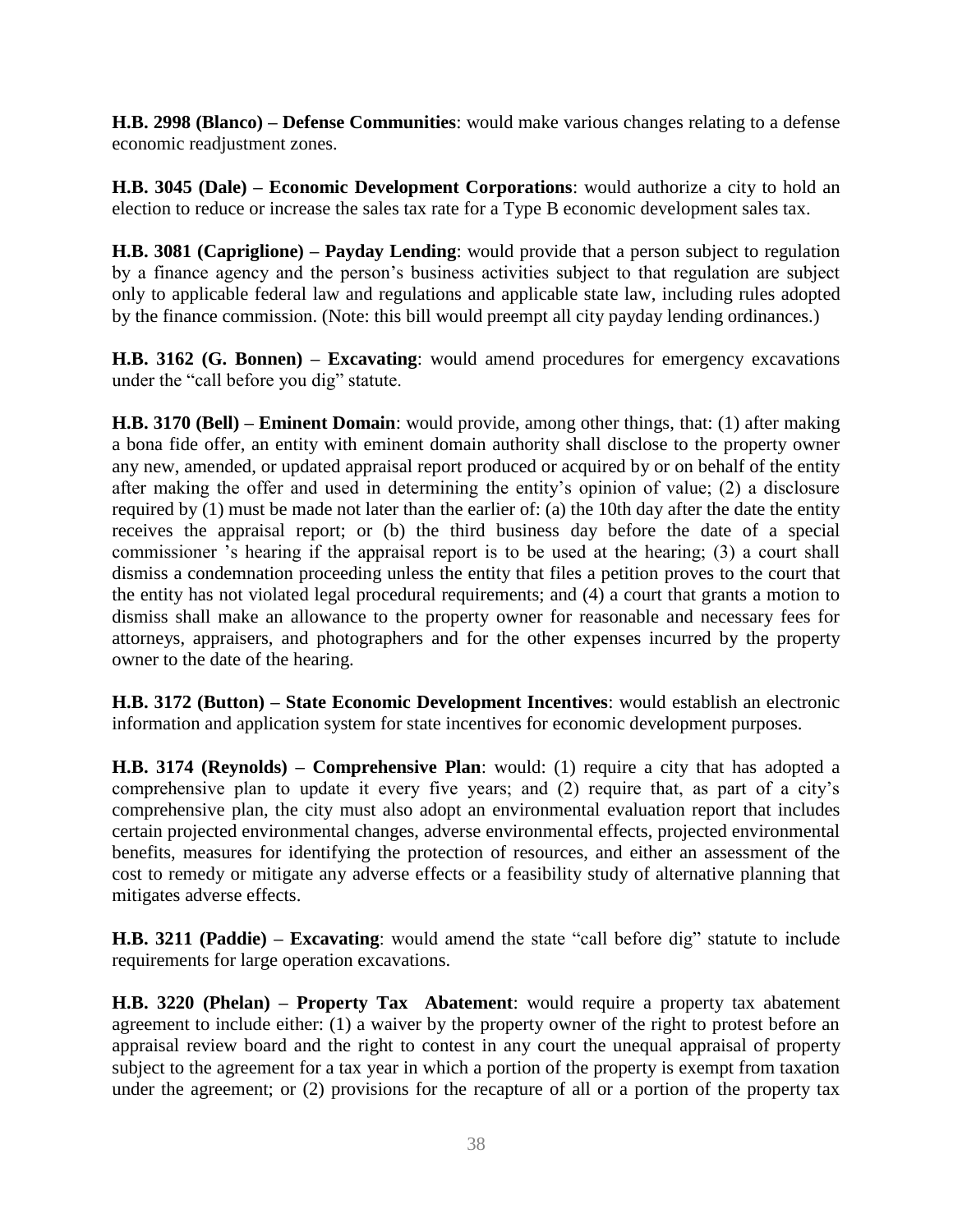revenue lost as a result of the agreement if the appraised value of the property subject to the agreement does not attain a value specified in the agreement for a year covered by the agreement and payment of a penalty or interest, or both, on that recaptured property tax revenue.

**S.B. 1155 (Menendez) – Payday Lending**: would provide that the amount of a fee paid or to be paid to a credit services organization (e.g., a payday or auto title lender) to assist a consumer in transacting, arranging, guaranteeing, or negotiating an extension of credit or to obtain for a consumer an extension of credit is considered interest for usury purposes under state law if: (1) the extension of credit is secured by a non-purchase money security interest in personal property or is unsecured; and (2) the proceeds of the extension of credit are used for personal, family, or household purposes.

**S.B. 1238 (Rodriguez) – Low Income Housing**: would make certain at-risk developments eligible to receive low income housing tax credits.

**S.B. 1248 (Buckingham) – Manufactured Homes**: would: (1) prohibit a city from requiring "a change in the nonconforming use" of any portion of land within a manufactured home community if the nonconforming use of land is: (a) authorized by law; or is not authorized by law on September 1, 2017, but the city has taken no action to enforce the violation before September 1, 2017; and (b) at least 50% of the lots are occupied by a manufactured home as a residence; (2) define "a change in the nonconforming use" to include: (a) requiring the amount of land designated as a nonconforming use to be decreased; (b) imposing an expiration on the nonconforming use designation; (c) declaring the nonconforming use of the land to be abandoned; and (d) requiring an amortization period for the nonconforming use of the land; (3) authorize a manufactured home owner to install a new or used manufactured home on a lot in a manufactured home community under certain circumstances; and (4) prohibit a city from regulating a tract or parcel of land as a manufactured home community, park, or subdivision unless the tract or parcel contains at least four spaces offered for lease for installing and occupying manufactured homes. (Companion bill is **H.B. 1852** by **Lucio**.)

**S.B. 1385 (Campbell) – Pay-or-Waive**: would provide that: (1) if the application of a provision of the Natural Resources Code, the Government Code, the Local Government Code, or the Water Code, or of a rule, policy, or ordinance adopted by a city pursuant to those codes, has the effect of requiring that more than 55 percent of the surface area of an owner's private real property, other than areas designated by the Federal Emergency Management Agency as being in the 100 year floodplain, remain in a natural or undeveloped state, the statute, rule, policy, or ordinance may not be enforced with respect to the property unless the enforcing entity pays for a conservation easement or condemns the property using eminent domain; and (2) various exceptions from the bill apply, such as requirements under the federal Coastal Zone Management Act or state laws related to beach erosion or Texas Commission on Environmental Quality onsite sewage facility regulations. (Companion bill is **H.B. 1135** by **Workman**.)

**S.B. 1387 (Hinojosa) – State Enterprise Zones**: would provide that a "new permanent job" or a "retained job" created or retained by a business in a state enterprise zone must be a full-time position and provide employment benefits, including health care benefits.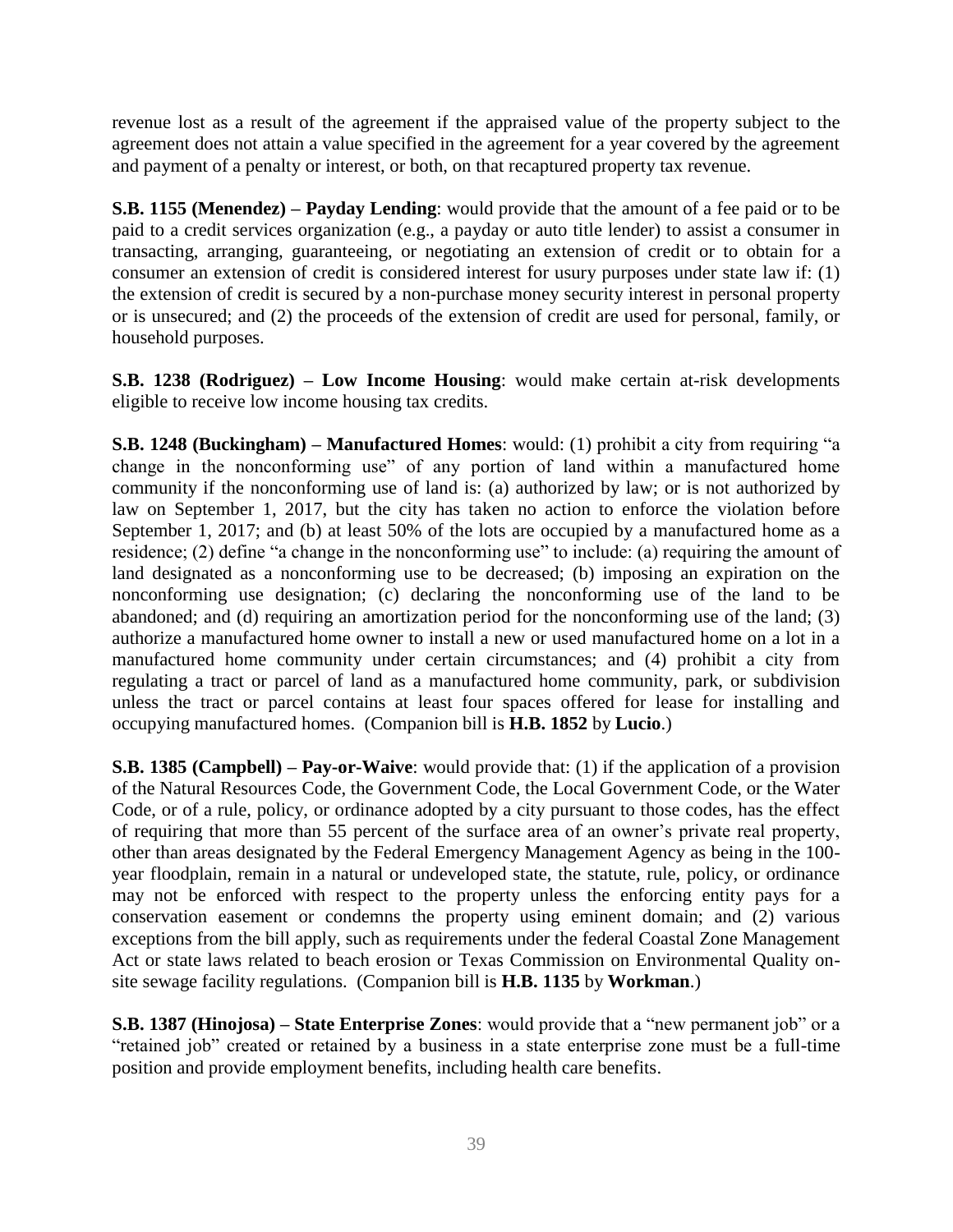### **Personnel**

**H.B. 2587 (Alonzo) – Union Representation**: would provide that: (1) a public employee may request to have representation from any labor organization for which the employee is eligible for membership by virtue of their employment if the public employee is in an investigatory interview the employee thinks will lead to disciplinary action; (2) a public employer shall either: (a) grant the request and delay the interview until representation arrives and has had an opportunity to consult privately with the employee; (b) deny the request and end the interview; or (c) offer the employee the choice of continuing the interview unrepresented or accepting any disciplinary action determined by the employer without an interview; (3) a public employer that allows a public employee to obtain representation must provide the employee a reasonable amount of time to obtain representation; (4) a public employee is not entitled to representation in: (a) interviews to improve an employee's work techniques; (b) interviews that are not for disciplinary purposes; (c) interviews to inform the employee of the employer's decision of final disciplinary action; or (d) conversations initiated by the employee about previously determined disciplinary action; and (5) a public employer is not required to inform the public employee of the employee's right to representation. (Companion bill is **S.B. 369** by **Garcia**.)

**H.B. 2619 (Giddings) – Police Officers**: would provide that the criminal justice division of the governor's office: (1) shall establish and administer a grant program through which a law enforcement agency may apply for a grant to implement practices designed to maintain the mental health of peace officers employed by the law enforcement agency; and (2) shall evaluate and compare the practices implemented by each law enforcement agency that receives this grant to determine the most successful practices for maintaining the mental health of peace officers.

**H.B. 2672 (Collier) – Fire and Police Collective Bargaining**: would provide that: (1) the policy of this state is that a political subdivision shall provide its fire fighters and police officers with compensation and other conditions of employment that are substantially equal to compensation and other conditions of employment that prevail in comparable fire and police departments; (2) judicial enforcement is no longer a remedy for failure to agree on wages and working conditions; and (3) a public employer and an association that is a bargaining agent shall submit to binding interest arbitration if the parties reach an impasse in collective bargaining or are unable to settle after the 61st day after the date the appropriate lawmaking body fails to approve a contract reached through collective bargaining.

**H.B. 2750 (Hinojosa) – Public Service Loan Forgiveness**: would require a city employer to provide written notice of the ability of eligible employees to participate in the Public Service Loan Forgiveness Program within five days of an employee beginning employment with the city. (Companion bill is **S.B. 1060** by **West**.)

**H.B. 2787 (White) –Discrimination**: would prohibit employment discrimination based on an individual's political beliefs and provide, among other things, that: (1) it is an unlawful employment practice for a person elected to public office to discriminate because of political beliefs against an individual who is an employee or applicant for employment to serve on the official's staff, serve on a policy-making level, or serve the elected official as an immediate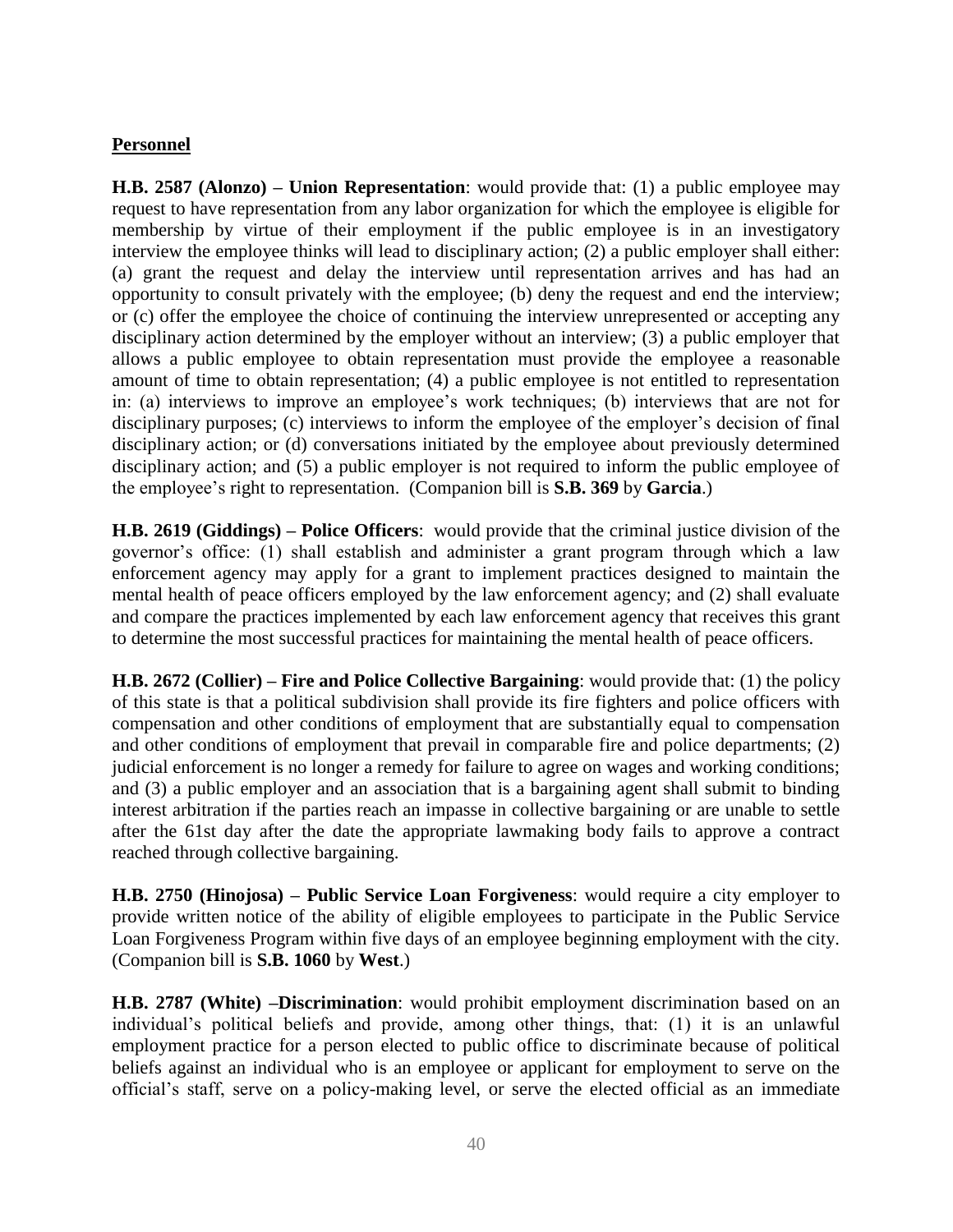advisor in regard to constitutional or legal powers of the office; and (2) a political subdivision or two or more political subdivisions acting jointly may create a local commission to secure freedom from employment discrimination, including discrimination based on political beliefs.

**H.B. 3015 (T. King) – Vacation Leave Time Account**: would provide that: (1) a city shall establish and maintain a vacation leave time account for each firefighter employee organization (FEO); (2) firefighters who are members of an FEO may donate any amount of accumulated vacation time to the vacation leave time account; (3) a firefighter that wishes to donate to the vacation leave time account must authorize the donation in writing on a form provided by the FEO and approved by the city; (4) only a firefighter who is a member of the FEO may use the vacation time donated and may use the time without receiving a reduction in salary and without reimbursing the city; (5) a request to use the vacation time in the FEO's account must be in writing and be submitted to the city by the president or the equivalent officer of the FEO or by that officer's designee; and (6) the city shall account for the time donated to each account and used from each account and shall credit and debit the applicable account on an hour-for-hour basis, regardless of the cash value of the time donated or used.

**H.B. 3041 (Blanco) – Nonexempt Employees**: would, in cities that employ more than 25 employees, require unpaid time off for nonexempt employees to participate in certain academic, extracurricular, and developmental activities of the employee's child.

**H.B. 3193 (Alvarado) – Police/Fire Collective Bargaining**: would provide that a political subdivision shall provide its fire fighters and police officers with compensation and other conditions of employment that are substantially equal to compensation and other conditions of employment that prevail in comparable fire and police departments.

**S.B. 1140 (Zaffirini) – Sexual Harassment**: would: (1) define "employer" to mean a person who employs an employee or acts directly or indirectly in the interest of an employer in relation to an employee; (2) amend the definition of "sexual harassment" to mean an unwelcome sexual advance, a request for a sexual favor, or any other conduct of a sexual nature if made as a term or condition of an individual's employment or used as the basis for a decision affecting the individual's employment; and (3) provide that sexual harassment of an employee is an unlawful employment practice.

**S.B. 1160 (Garcia) – Wage Discrimination**: would: (1) prohibit an employer from inquiring into, considering, or obtaining an applicant's wage history unless available under the Public Information Act; (2) notwithstanding (1), allow an applicant to provide an employer written authorization to obtain information about wage history after the employer has made a written offer of employment; (3) provide that an employer commits an unlawful employment practice if the employer discriminates among employees on the basis of sex in paying compensation or engages in certain other prohibited acts; (4) require employers to post notice setting forth certain information about sex discrimination in compensation; (5) establish a complaint and enforcement process at the Texas Workforce Commission regarding sex discrimination in compensation; and (6) create a task force on wage disparity.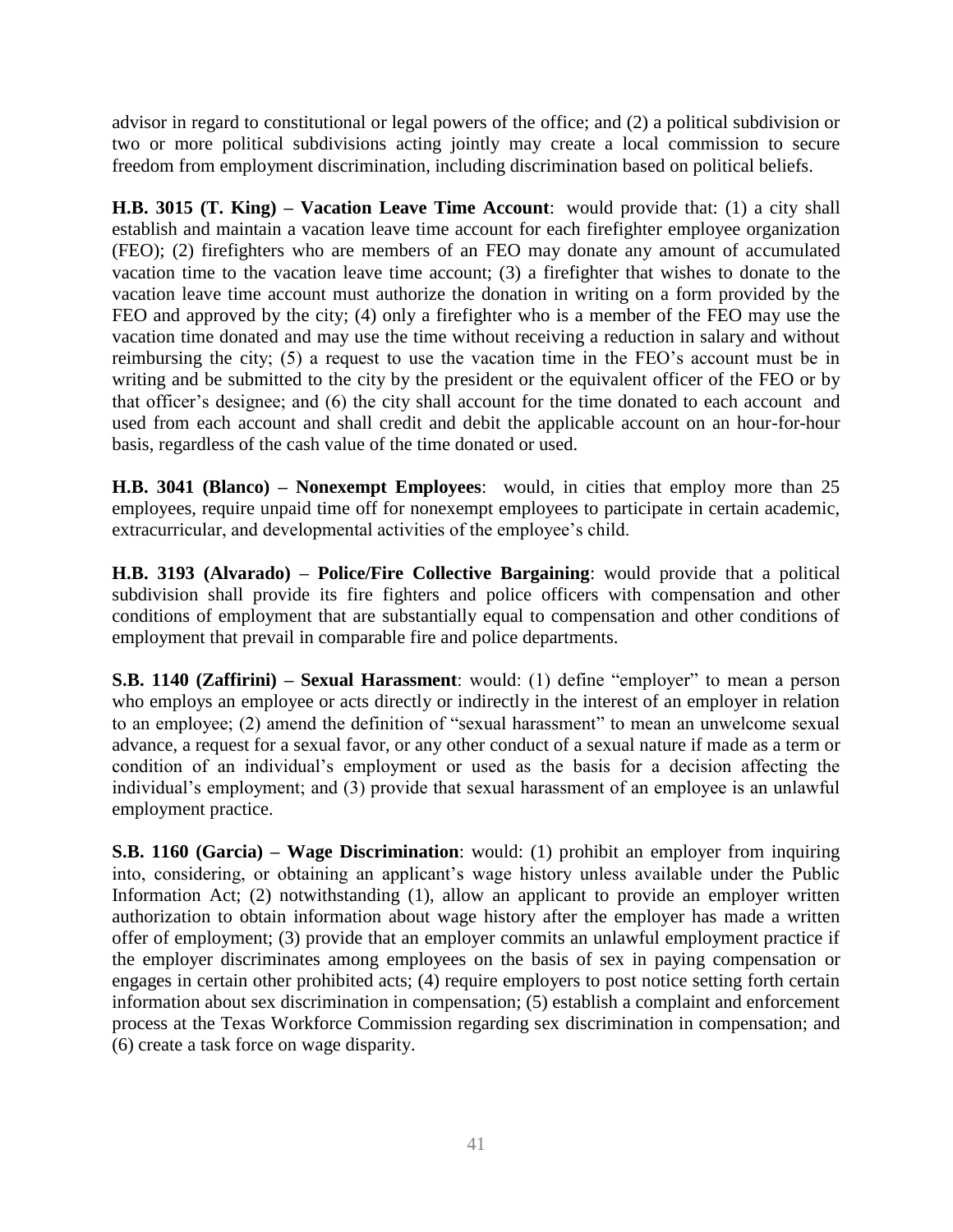**S.B. 1262 (Huffman) – Criminal History Information**: would provide that a political subdivision may not adopt or enforce any ordinance or other local regulation that prohibits, limits, or otherwise regulates a private employer's ability to request, consider, or take employment action based on the criminal history record information of an applicant or employee. (Companion bill is **H.B. 577** by **Workman**.)

### **Public Safety**

**H.B. 2521 (Perez) – Mugshots**: would provide that a criminal justice agency, which includes a city police department, may not disclose or release a photograph of an individual taken pursuant to an arrest or other involvement in the criminal justice system, with certain exceptions.

**H.B. 2552 (Thompson of Harris) – Prostitution**: would provide, among many other things, that: (1) proof in the form of a person's arrest or the testimony of a law enforcement agent that prostitution, promotion of prostitution, aggravated promotion of prostitution or compelling prostitution is committed at a placed licensed as a massage establishment is prima facie evidence that an owner knowingly tolerated the activity; and (2) a city that has established a first offender prostitution prevention program shall submit to the criminal justice division of the governor's office an annual report that concerns the performance of the program and include: (a) the number of participants in the program; (b) a sample or overview of the curriculum; (c) information regarding the program administrators; (d) a statement of the program's effectiveness for the most recent state fiscal year; and (e) any other information requested by the division. (Companion bill is **S.B. 1226** by **Huffman**).

**H.B. 2575 (Meyer) – Sex Offender Registration**: would require: (1) a police officer to include a statement on the sex offender registration form that a person must provide notice of entry onto school property; and (2) a person subject to sex offender registration to immediately notify the school administrative office upon entering a school premises.

**H.B. 2631 (Dutton) – Nuisance Abatement**: would: (1) allow residents of a city, by petition, to require a city to file suit to take remedial action against an alleged public nuisance occurring in the city; (2) set out the information that must be included in the petition in (1), including an allegation that the alleged nuisance is within 1,000 feet of a residence, and the procedures the governing body must follow on receipt of a petition; and (3) provide that if a court determines a public nuisance exists that constitutes a threat to the public health or welfare of the city's residents, the court may order the city to: (a) warn any person who uses or is about to the use the premises for the purposes constituting the nuisance that the use constitutes a public nuisance; (b) investigate whether the city should file a suit to abate the nuisance; (c) purchase the nuisance property, if it serves a public purpose of the city; or (d) exercise the power of eminent domain to acquire the nuisance property, if it serves a public purpose of the city.

**H.B. 2639 (Pickett) – Silver Alert**: would provide that: (1) a person with Alzheimer's disease is added to the silver alert program; (2) a local law enforcement agency may notify the Department of Public Safety (DPS) if the agency: (a) receives notice of a missing senior citizen or person with Alzheimer's disease; (b) verifies that, at the time the senior citizen or person with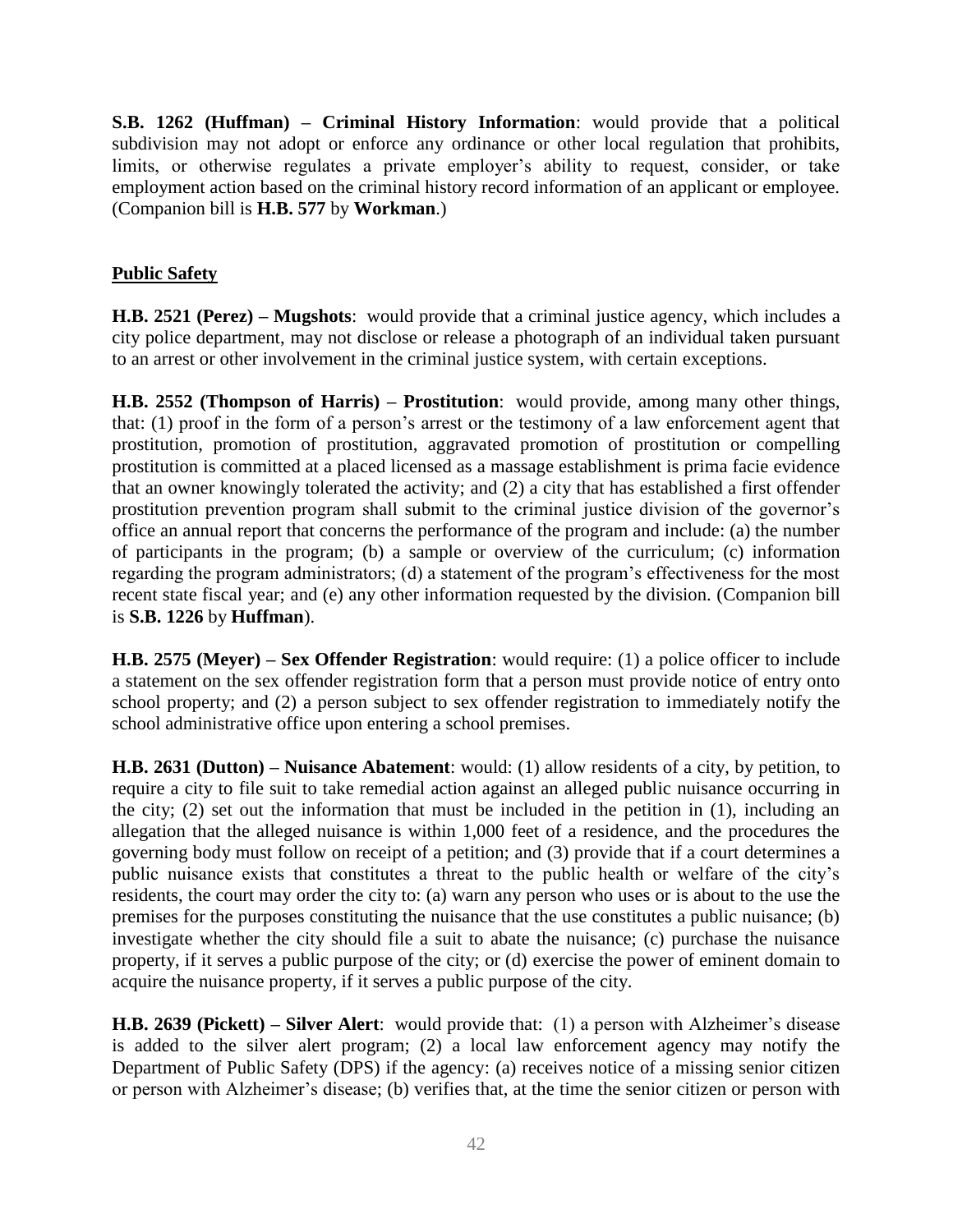Alzheimer's disease is reported missing: (i) the person reported missing is 65 years of age or older and has an impaired mental condition or is a person with Alzheimer's disease; and (ii) the person's location is unknown; and (c) determines that the person's disappearance posses a credible threat to the person's health and safety; (3) the local law enforcement agency shall: (a) require the family or legal guardian of the missing senior citizen or person with Alzheimer's disease to provide documentation of the person's age and condition to verify the person's status as described in (2)(b), above; and (b) as soon as practicable, determine whether the person's disappearance poses a credible threat to the person's health and safety for purpose of (2)(c), above.

**H.B. 2645 (S. Thompson) – Sex Trafficking Prevention Policy**: would provide that a school district may collaborate with local law enforcement and outside consultants with expertise in the prevention of sexual abuse and sex trafficking to create a policy addressing sexual abuse, sex trafficking, and other maltreatment of children.

**H.B. 2693 (Cain) – Fire Department Applications**: would remove the stipulation that a volunteer fire department or a fire department operated by an emergency services district can only obtain the criminal history record of a person required to be certified by the Texas Commission on Fire Protection.

**H.B. 2702 (Coleman) – Sandra Bland Act**: in memory of Sandra Bland, this bill is a product of the House Committee on County Affairs' interim hearings discussing the circumstances and policies that led to her death. This bill would:

- 1. require a peace officer to make a good faith effort to divert a person suffering a mental health crisis or substance abuse to a proper treatment center in the officer's jurisdiction;
- 2. require a person who is arrested without a warrant and detained in jail on a misdemeanor to be released on personal bond;
- 3. provide that the Judicial Commission shall adopt reasonable rules establishing minimum standards for jails regarding use of force, prevention of sexual assault, management of intoxicated inmates, and continuity of medication;
- 4. reduce the timeframe an officer has to complete a training program that includes implicit bias from not later than the second anniversary to not later than the first anniversary of the date the officer is licensed;
- 5. require training on de-escalation techniques;
- 6. prohibit an officer from conducting a search based solely on a person's consent to the search;
- 7. prohibit an officer from making a stop for an alleged violation of a traffic law or ordinance as a pretext for investigating a violation of another penal law;
- 8. require that information regarding the complaint process for reporting racial profiling of a law enforcement agency be provided on each ticket, citation, or warning issued by an officer;
- 9. require a law enforcement agency to review data collected on motor vehicle stops to determine whether the number of vehicles driven by a member of a particular race or ethnicity is disproportionate to the population of that race or ethnicity in the city;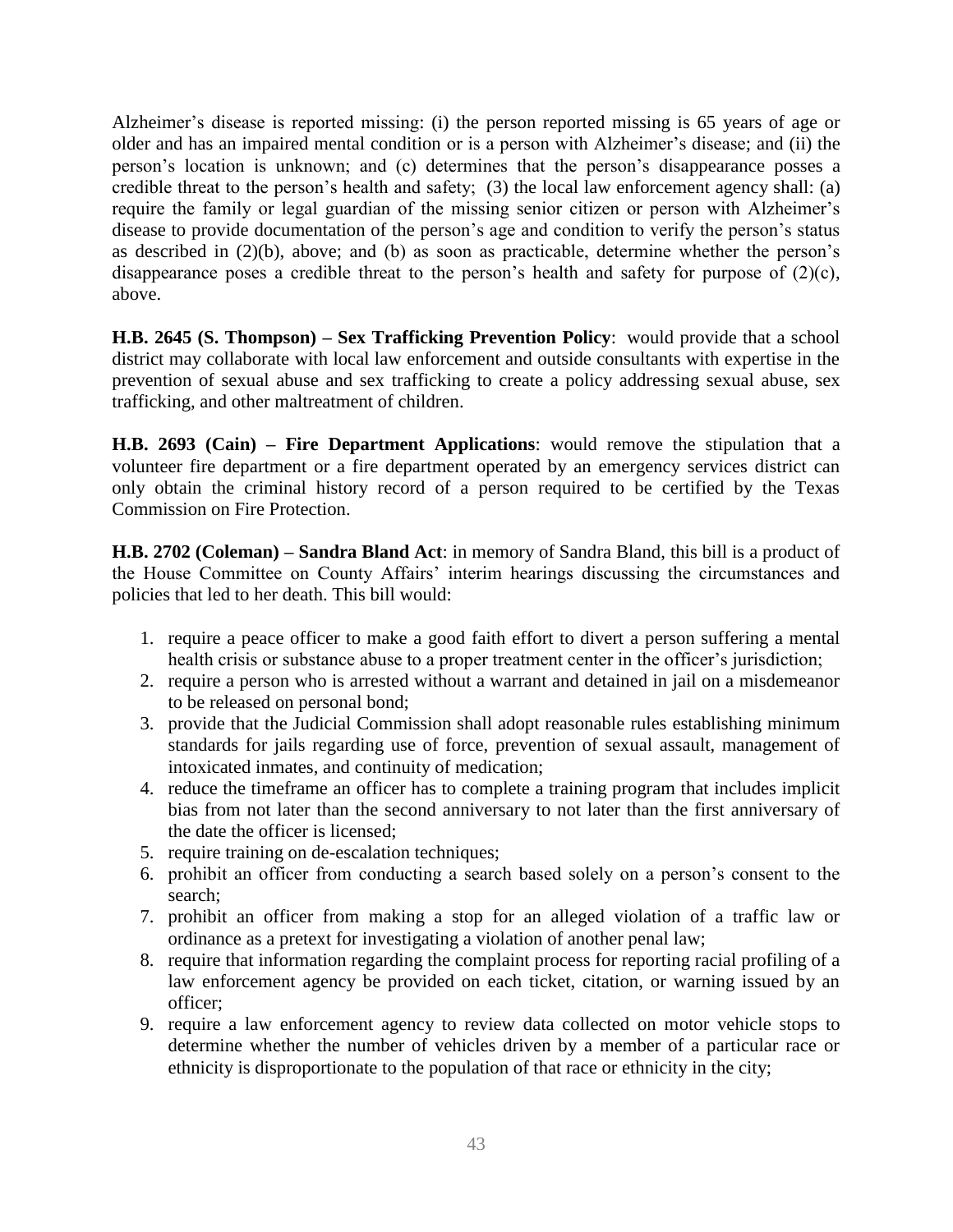- 10. provide that the police chief must annually review the data collected on racial profiling to determine if there is an agency-wide or individual racial profiling problem and certify to TCOLE that the review was completed;
- 11. provide that a law enforcement agency must provide appropriate counseling and training to any officer found to have engaged in racial profiling;
- 12. require a law enforcement agency to adopt and implement a detailed written policy regarding the administration of a motor vehicle stop;
- 13. prohibit an officer from arresting a driver during a motor vehicle stop for a traffic violation to conduct a search incident to arrest unless the officer has probably cause to believe that the driver has committed an offense more serious than a class C misdemeanor;
- 14. require an officer to issue a citation to a person charged with a fine only misdemeanor, that is not an alcohol-related offense, instead of taking the person before a magistrate;
- 15. require an officer who stops a motor vehicle for a fine only misdemeanor to promptly notify the person that the alleged violation is a misdemeanor punishable by fine only and the officer may not arrest a person solely on the basis of that offense;
- 16. provide that the complaint process in chapter 614 of the Government Code applies to cities covered by a meet and confer or collective bargaining agreement;
- 17. require a law enforcement agency to adopt and implement standard procedures for processing a complaint filed by a member of the public;
- 18. provide that citations issued by police officers must include the e-mail address, telephone number, internet address, and physical location where a complaint can be filed by a member of the public against a peace officer; and
- 19. provide procedures for investigation and disciplinary action based on the complaint against the officer.

**H.B. 2712 (Uresti) – Firearm Buyback Program**: would provide that: (1) a firearm buyback program is a program under which a local law enforcement agency seeks to reduce violence or crime in the community by offering a payment as an incentive for each firearm surrendered to the agency; (2) a person who surrenders a firearm in not subject to prosecution for the possession of the firearm; (3) a local law enforcement agency shall pay \$100 to the surrendering person for each firearm surrendered; (4) a local law enforcement agency that receives a firearm surrendered under this program may not dispose of the firearm before the  $30<sup>th</sup>$  day after the date the firearm was surrendered; (5) a local law enforcement agency shall return the firearm to the owner of the firearm if the owner: (a) shows documentation that the owner lawfully owns the firearm; (b) attests that the owner did not authorize the surrender of the firearm; and (c) remits to the agency reimbursement for the \$100 paid to person who surrendered the firearm; (6) a local law enforcement agency: (a) may retain a surrendered firearm as evidence of an offense other than possession of a firearm; or (b) shall destroyed a firearm not retained for evidence; (7) a local law enforcement agency may monthly submit to the comptroller an invoice for amounts paid for firearms surrendered on a form adopted by the comptroller and the comptroller shall reimburse the local law enforcement agency not later than the fifth working day after the date the comptroller receives the invoice.

**H.B. 2727 (Lucio) – Recovery of Personal Property**: would: (1) amend the state law that allows a person access to a residence or former residence to retrieve personal property and allow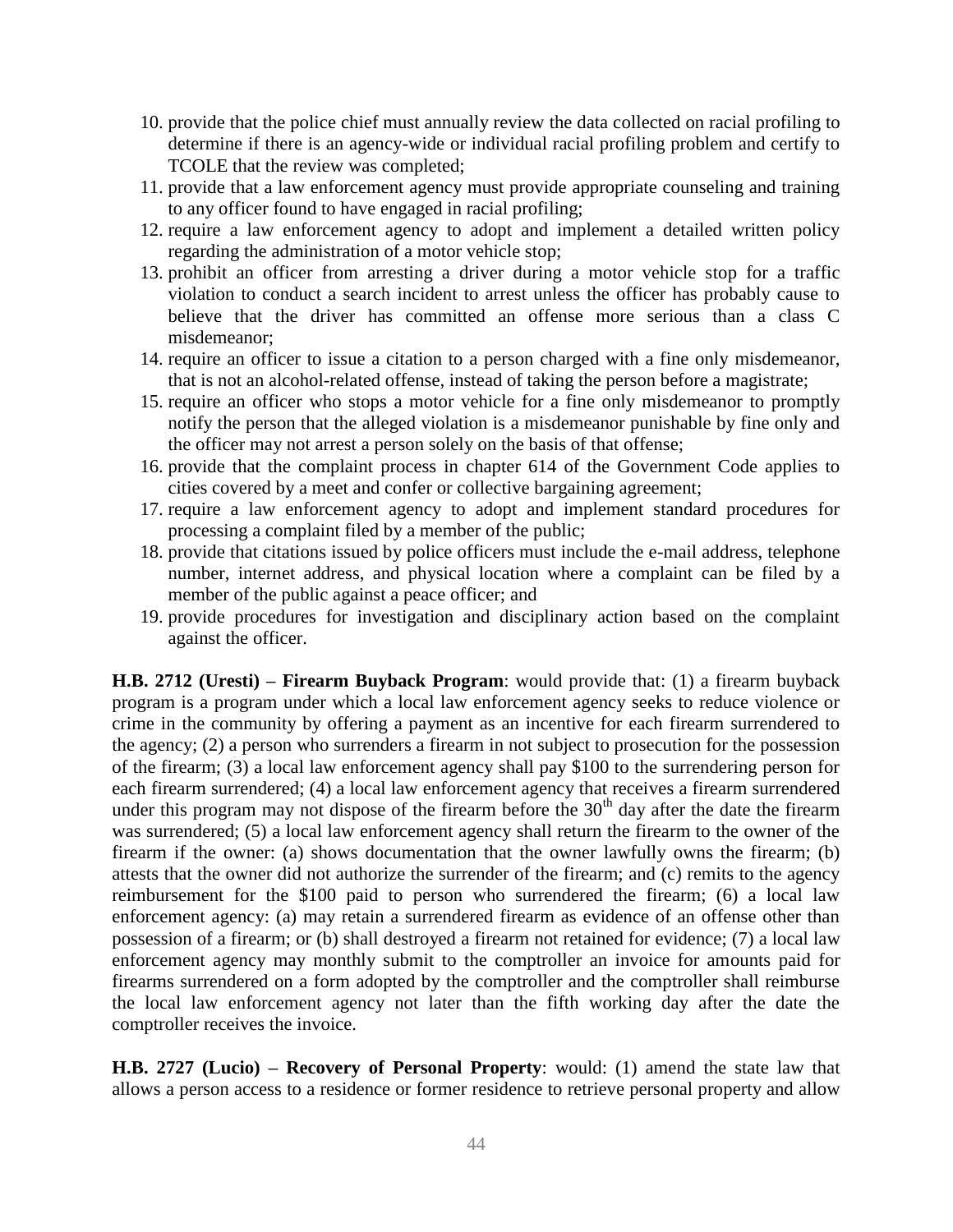access based on danger of family violence; and (2) provide that, if a justice of the peace finds that application for a writ of entry to property establishes that the current occupant poses a clear and present danger of family violence to the applicant or the applicant's dependents, the justice may waive the requirements for a bond, notice, and hearing, and grant the applicant a temporary ex parte writ authorizing the applicant to enter the residence accompanied by a peace officer to retrieve the property listed in the application. (Companion bill is **S.B. 920** by **Whitmire**.)

**H.B. 2735 (Bohac) – First Responders' License to Cary**: would provide that: (1) a license to carry a handgun shall have a designation for an on-duty first responder to carry a handgun, if the license holder received that designation under the bill; (2) define "first responder" to mean a public safety employee or volunteer whose duties include responding rapidly to an emergency, including fire protection personnel (including volunteer firefighters) and emergency medical services personnel (including emergency medical services volunteers); (3) a first responder is eligible for an on-duty first responder designation on their license to carry a handgun if the first responder submits a form to the Department of Public Safety stating that he or she is a first responder and has successfully completed a course created by the bill; (4) DPS by rule shall establish minimum standards for a training course for a license holder seeking an on-duty first responder designation, to be taken at the license holder's expense, which must: (a) be administered by a qualified handgun instructor; (b) include not less than 40 hours of instruction; (c) provide classroom training in: (i) de-escalation techniques; (ii) tactical thinking relating to cover for and concealment of the license holder; (iii) methods to conceal a handgun and methods to ensure the secure carrying of an openly carried handgun; and (iv) consequences of improper use of a handgun; (d) provide field instruction in the use of handguns, including: (i) instinctive or reactive shooting; (ii) tactical shooting; (iii) shooting while moving; and (iv) shooting in low light conditions; and (e) require physical demonstrations of proficiency in techniques learned in training; (5) a license holder who becomes ineligible for the first responder designation because the license holder is no longer employed or volunteering as a first responder promptly shall notify DPS, and not later than the 30th day after the date of receipt of the notice, DPS shall issue a license without the designation; (6) DPS by rule shall approve devices to enable a first responder to secure a handgun if the first responder, while on duty, is required to enter a location where carrying the handgun is prohibited by federal law or otherwise; (7) a governmental entity that employs or otherwise supervises first responders may not adopt a rule or regulation that prohibits a first responder who holds a license bearing a designation under the bill from: (a) carrying a handgun while on duty; or (b) storing a handgun on the premises of or in a vehicle owned or operated by the governmental entity if the handgun is secured with a device approved by DPS; (8) the bill "does not create a cause of action or liability;" (9) a governmental entity that employs or otherwise supervises first responders is not liable in a civil action arising from the discharge of a handgun by a first responder who is licensed to carry a handgun; (10) the discharge of a handgun by a first responder who is licensed to carry a handgun is outside the course and scope of the first responder's duties; (11) the bill may not be construed to waive the immunity from suit or liability of a governmental entity that employs or otherwise supervises first responders; and (12) first responders with a designation under the bill are allowed to carry a handgun essentially anywhere while on duty.

**H.B. 2820 (Pickett) – Texas Peace Officers' Memorial Ceremony Committee**: would provide that the Texas Peace Officers' Memorial Ceremony Committee is established to plan,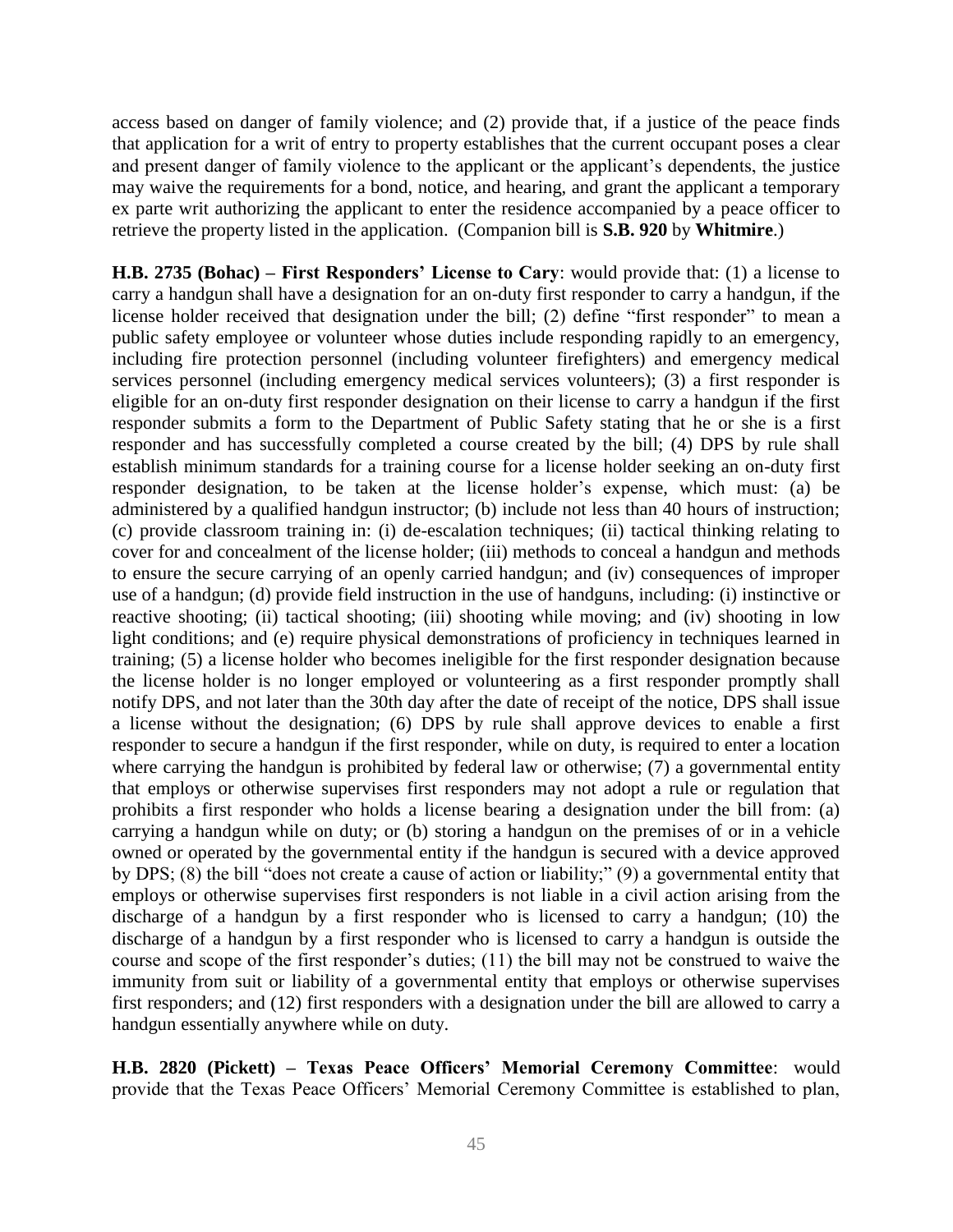oversee, and facilitate annual ceremonies recognizing and honoring peace officers who were killed in the line of duty.

**H.B. 2872 (Burns) – Arrest or Citation of a Child**: would provide that: (1) a warrant may be issued for the arrest of a person for a Class C misdemeanor committed while the person was in a disciplinary alternative education program; (2) a citation can be issued to a child if the child is alleged to have committed the offense while the child was in a disciplinary alternative education programs; and (3) if a child is alleged to have committed a school offense: (a) a peace officer, law enforcement officer, or school resource officer may issue a citation to the child if the issuance of the citation is authorized by section (2); or (b) the school may file a complaint against the child with a criminal court, if the child fails to comply with or complete graduated sanctions or if the school district has not elected to adopt a system of graduated sanctions.

**H.B. 2892 (Smithee) – Guardianships**: would impose numerous requirements on a peace officer who detains or arrests a ward of the state. (Companion bill is **S.B. 1096** by **Zaffrini**.)

**H.B. 2908 (Hunter) – Offense Against Peace Officer**: would: (1) increase the punishment for an offense committed against a person because of bias or prejudice on the basis of the person's service as a peace officer; (2) provide for an education campaign regarding the importance of peace officers in the community; and (3) increase the punishment for certain unlawful restraint, assault, terroristic threat, and intoxication assault offenses committed against a peace officer.

**H.B. 2913 (Miller) – Emergency Detention**: would: (1) allow a local mental health authority that determines a person under emergency detention should be transported to an appropriate mental health facility before the detention expires may request a peace officer to provide the transportation; (2) require a peace officer, on receipt from the officer's supervisor of a notice of a request in (1), to immediately transport the detained person to the appropriate mental health facility along with notification of emergency detention.

**H.B. 2940 (Dutton) – Possession of Marihuana**: would, among other things, provide that a peace officer shall issue a citation in lieu of arrest for certain misdemeanor of possession of marihuana offenses and provide certain procedures that must be followed.

**H.B. 2979 (Klick) – Handicapped Parking**: would provide that, in lieu of imposing a fine, a municipal court may order a person who has not previously been convicted of parking in a space designated for persons with disabilities to: (1) perform community service at a nonprofit organization that serves persons with disabilities; (2) perform any community service that may sensitize the person to the needs of and obstacles faced by persons with disabilities; or (3) attend education classes on disability awareness and accessible parking.

**H.B. 2991 (Phillips) – TCOLE Files**: would make certain complaint and investigatory files of the Texas Commission on Law Enforcement confidential.

**H.B. 3007 (Swanson) – Secure Weapons Storage in Public Buildings**: would apply to a building or portion of a building used by a political subdivision of this state that is generally open to the public and in which carrying a firearm, handgun, knife, or other weapon on the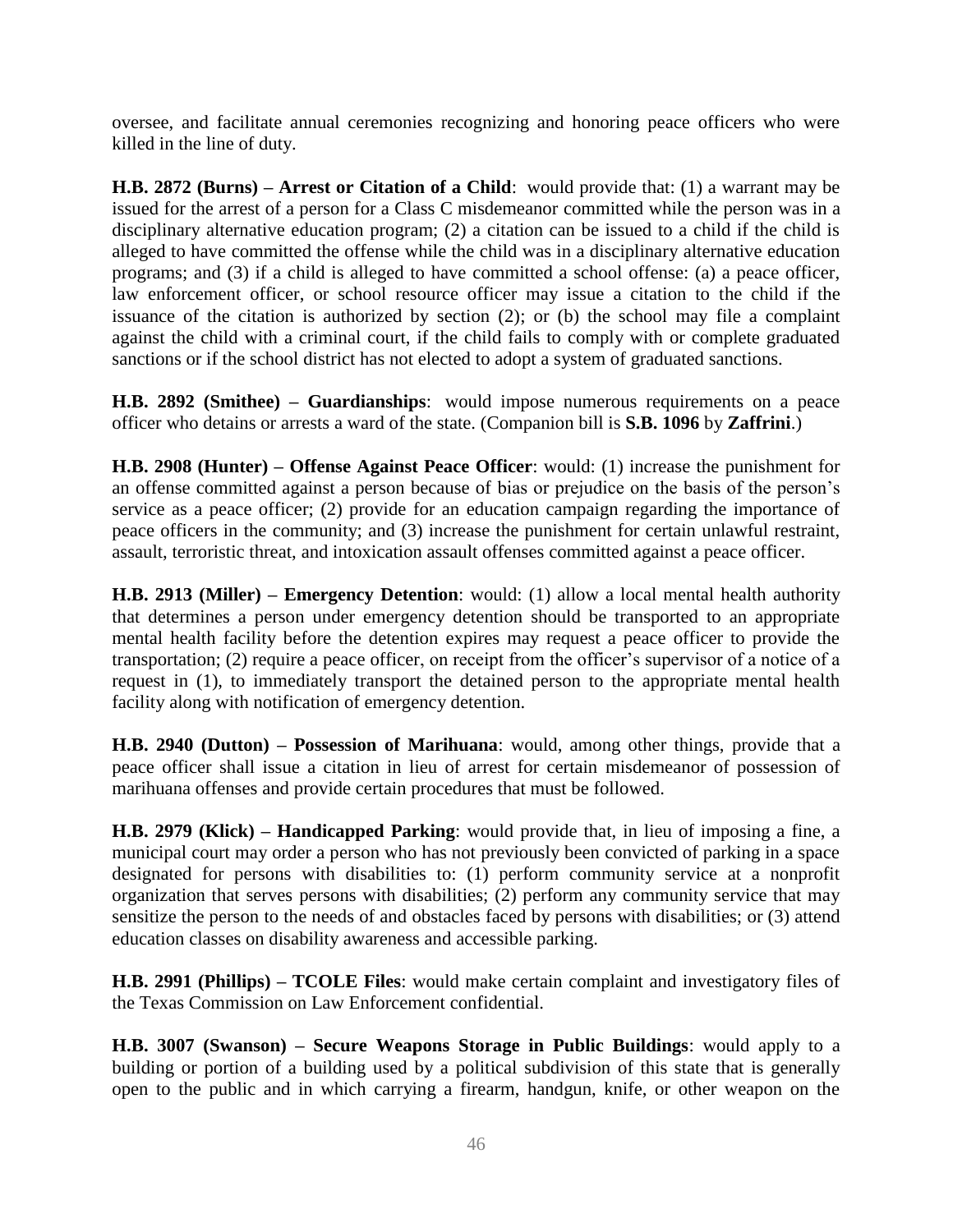premises or part of the premises would violate Chapter 46, Penal Code, or other law or the political subdivision in control of the building, by sign or otherwise, prohibits firearms, handguns, knives, or other weapons on the premises or part of the premises. The bill would: (1) provide that, for such a building, the political subdivision must provide temporary secure weapon storage directly outside or immediately inside the entrance to the building; and (2) mandate many requirements for the lockers.

**H.B. 3033 (Blanco) – Veterans**: would allow a city to commission and employ as a peace officer a legal permanent resident of the United States who is an honorably discharged veteran.

**H.B. 3042 (Meyer) – Fallen Law Enforcement Officer Day**: would provide that July 7 is Fallen Law Enforcement Officer Day in recognition of the ultimate sacrifice made by Texas law enforcement officers killed in the line of duty. (Companion bill is **S.B. 798** by **Huffines**).

**H.B. 3050 (P. King) – Driver's License**: would provide that, as an alternative to including a police officer's actual place of residence on a driver's license, the police officer can request to include an address that is in the: (1) city or county of the peace officer's residence; or (2) county of the peace officer's place of employment.

**H.B. 3051 (P. King) – Traffic Stops**: would revise the categories of "race or ethnicity" for purposes of recording traffic stops to include the following categories: (1) Alaska native or American Indian, (2) Asian or Pacific Islander, (3) black, (4) white, and (5) Hispanic or Latino.

**H.B. 3127 (Smithee) – Custodial Interrogations**: would: (1) require a law enforcement agency to make an electronic recording of any custodial interrogation that is of a person suspected of committing or charged with a felony; and (2) provide that no oral or written statement of an accused made as a result of a custodial interrogation is admissible without an electronic recording, unless good cause can be shown for the lack of recording.

**H.B. 3134 (Smithee) – Custodial Interrogations**: would: (1) require a law enforcement agency of a city to make a complete and contemporaneous electronic recording of any custodial interrogation that occurs in a place of detention (including a city police department) and is of a person suspected of committing or charged with the commission of a felony offense, unless good causes exists that makes recording infeasible; (2) require the state's attorney to provide a copy of a recording in (1) to the defendant not later than the 60th day before trial; and (3) provide that evidence of compliance or noncompliance with (1) is relevant and admissible before the trier of fact and may be considered in determining the admissibility of a defendant's statement, and may be considered in evaluating the prosecution's evidence relating to and resulting from the interrogation.

**H.B. 3223 (Goldman) – Police Vehicles**: would: (1) provide that a city that sells or transfers a marked police patrol car or other law enforcement vehicle to the public is liability for damages proximately caused by the use of the vehicle during the commission of a crime and a civil penalty of \$1,000; and (2) prohibit a city from selling or transferring a marked patrol car without first removing any equipment or insignia that could mislead a person to believe that the vehicle is a law enforcement vehicle.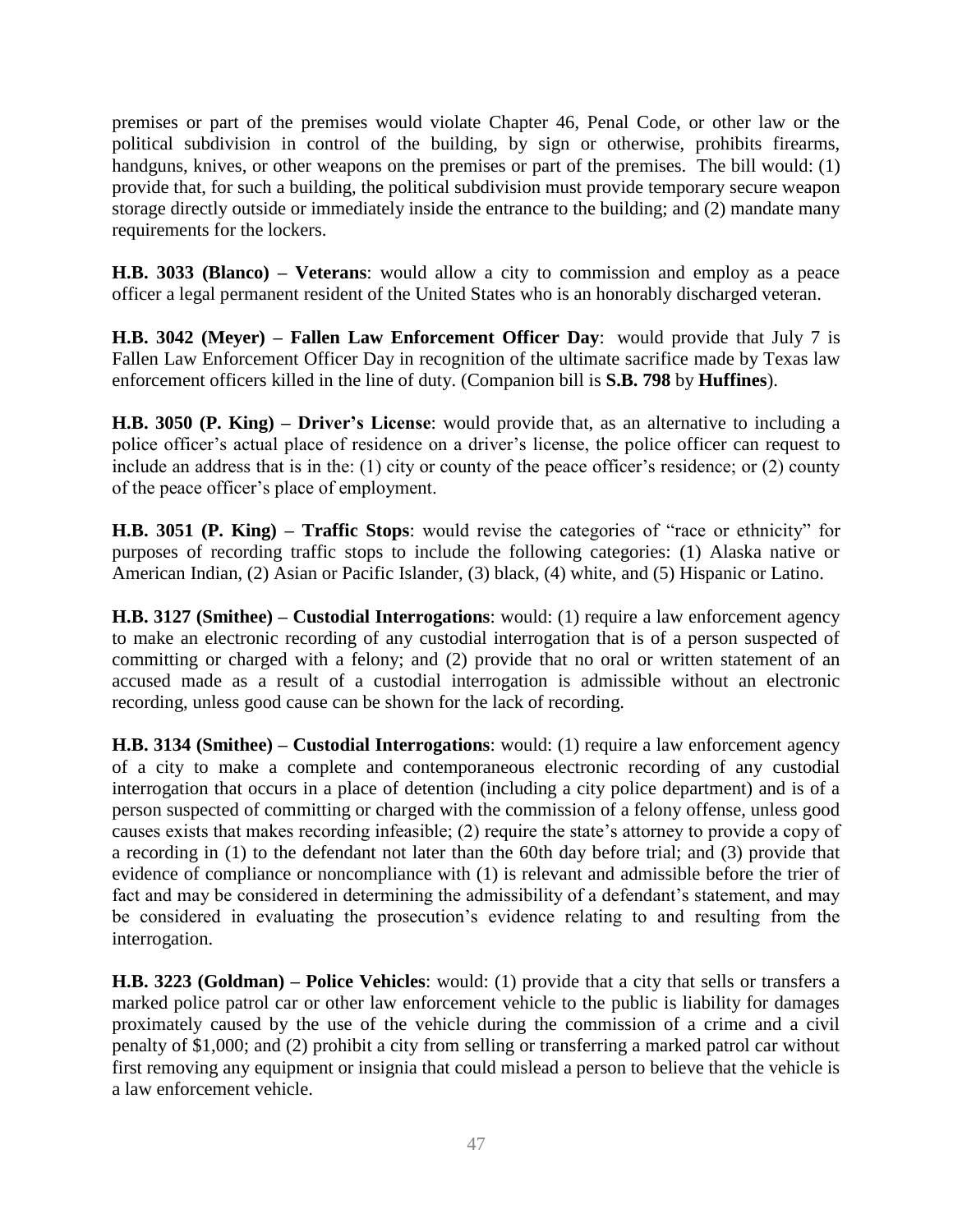**H.B. 3224 (Perez) – Elderly Financial Abuse**: would provide that (1) if an agent or investment adviser representative has a good faith belief that financial abuse of an elderly person has occurred or is occurring, the agent or investment adviser representative shall immediately notify the dealer or investment advisor, as appropriate, for whom the agent or investment advisor representative is providing services; (2) the dealer or investment advisor shall make a report notifying the adult protective service and the appropriate local law enforcement agency with jurisdiction over the city or county in which the elderly person resides of the suspected financial abuse for purposes of investigating and determining whether an offense of exploitation of elderly individual or other law has occurred; and (3) information that is confidential may be disclosed to a law enforcement agency in connection with the reporting or notification or an investigation of suspected financial abuse of the elderly person to whom the information pertains.

**H.B. 3228 (E. Rodriguez) – Tuition Exemption**: would provide an exemption of tuition and fees at public institutions of higher education for certain certified or licensed paramedics.

**H.B. 3238 (Nevarez) – Drones**: would provide that: (1) a political subdivision may not adopt or enforce any ordinance, order, or other similar measure regarding the ownership or operation of an unmanned aircraft; and (2) a political subdivision may adopt and enforce an ordinance, order, or other similar measure if it holds a public hearing and obtains Federal Aviation Administration approval, regarding only: (a) the political subdivision's use of an unmanned aircraft; or (b) the use of an unmanned aircraft near a facility or infrastructure owned by the political subdivision.

**H.B. 3239 (Fallon) – Bulletproof Vests**: would require the governor's criminal justice division to establish and administer a grant program to provide financial assistance to a law enforcement agency seeking to equip its peace officers with bulletproof vests.

**H.B. 3242 (Springer) – License to Carry**: would allow a person (other than a peace officer) who is employed by the state or a political subdivision and required by his or her employment to have firearms training to obtain a license to carry a handgun without taking the proficiency training required for others seeking a license.

**S.B. 1138 (Whitmire) – Blue Alert System**: would create a blue alert system designed to aid in the apprehension of an individual suspected of killing or causing serious bodily injury to a law enforcement officer. (Companion bill is **H.B. 2189** by **Krause**.)

**S.B. 1163 (Garcia) – Evidence Testing Grant Program**: would provide that the criminal justice division of the governor's office shall establish and administer a grant program and shall disperse funds to assist law enforcement agencies in testing evidence collected in relation to a sexual assault or other sex offense. (Same as **H.B. 1729** by **Neave.**)

**S.B. 1186 (West) – Mental Health Certification**: would require each city police department to have the following percentage of officers who are mental health assignment certified: (1) at least one-fourth of the department's officers who are engage in traffic duty or are primary responders who respond directly to calls for assistance from the public; and (2) at least one-fourth of the department's officers who are on duty during a shift.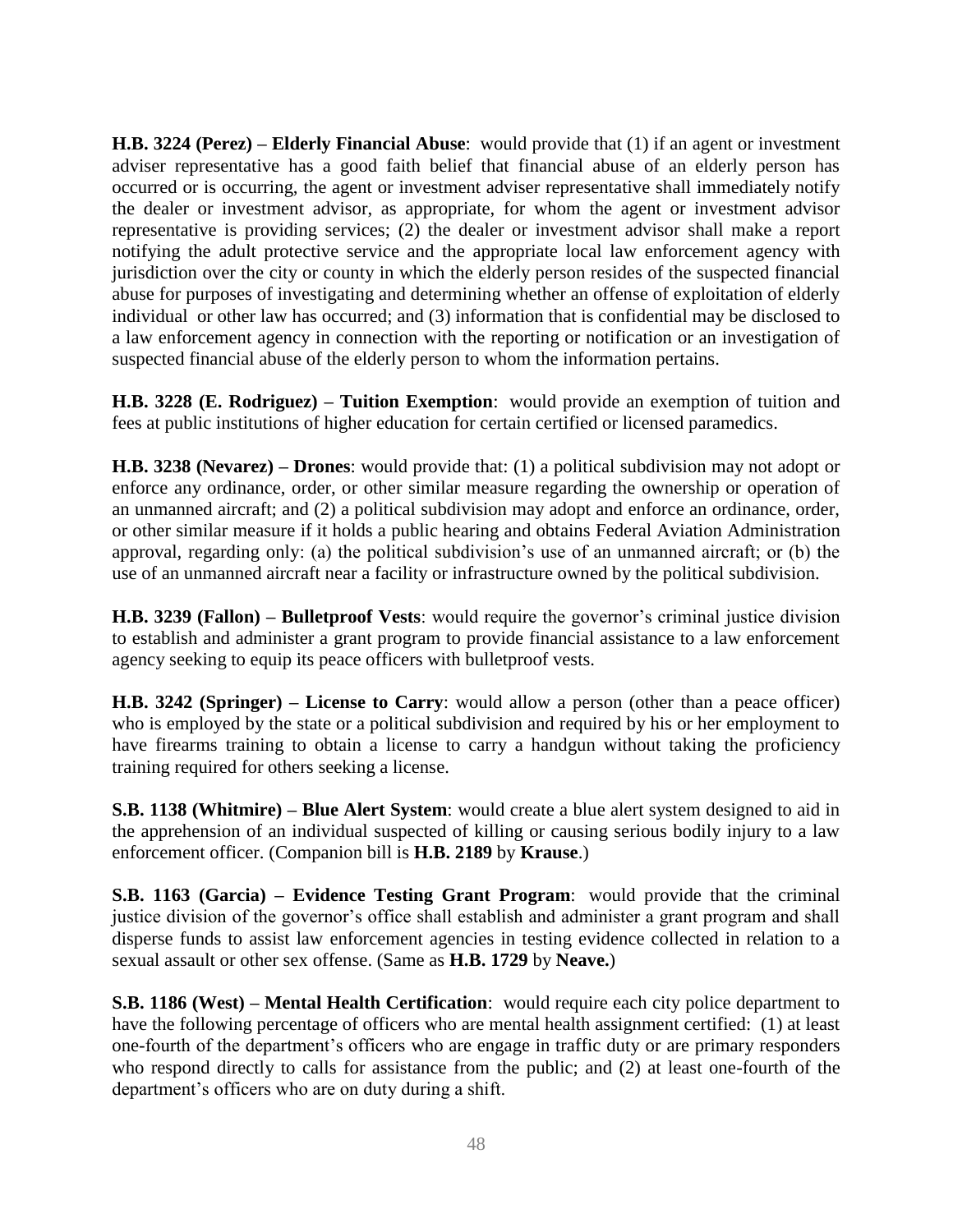**S.B. 1187 (West) – No Insurance Citations**: would prohibit a police officer from issuing a citation for operating a motor vehicle without financial responsibility, unless the officer attempts to verify through the verification program that financial responsibility has been established for the vehicle.

**S.B. 1188 (West) – License to Carry**: would provide that a person with a license to carry and who receives notice may not go with a handgun on the premises of a recreation center owned by the government, unless the license holder is a participant in an event conducted at the center and a handgun is used in the event.

**S.B. 1192 (Buckingham) – Silver Alert**: This bill is the same as **H.B. 2639**, above.

**S.B. 1201 (West) – Body Worn Camera Recordings**: would: (1) require a law enforcement agency in possession of a body worn camera recording to provide a copy of the recording to the subject of the recording or the person's close family member or to respond in writing with the reasons for declining to release the recording within the later of 30 days after the recording is made or 10 days after the request is received; and (2) provide that a law enforcement agency may not assert that the requested recording is exempt under the law enforcement exception of the Public Information Act.

**S.B. 1241 (Rodriguez) – Warrants or Capias:** would provide that: (1) not later then the  $30<sup>th</sup>$ day after the date the court clerk issues the warrant or capias, each municipal police department: (a) shall report to the National Crime Information Center (NCIC) each warrant or capias issued for a defendant charged with a felony who fails to appear in court when summoned; (b) may report to the NCIC each warrant or capias issued for a defendant charges with a misdemeanor other than a Class C misdemeanor who fails to appear in court when summoned; and (c) shall report to the NCIC and Texas Crime Information Center (TCIC) each warrant or capias issued for a defendant who commits family violence, sexual assault or abuse, stalking, or trafficking; (2) the procedure that a municipal police department establishes to inform officers of protective orders must require reporting to the NCIC and TCIC must include: (a) the names of persons protected by protective orders; (b) the names of persons to whom protective orders are directed; and (c) the terms of protective orders; and (3) each municipal police department shall establish procedures within the department or office that requires reporting to the NCIC and TCIC: (a) the names of persons who have been release on bond and are awaiting trial in a family violence sexual assault or abuse, stalking, or trafficking case; and (b) the conditions of bond for persons described in (3)(a).

**S.B. 1242 (Rodriguez) – Protective Orders**: would provide that: (1) on request by an applicant, the court may protect the mailing address of an applicant for a protective order; (2) if the applicant is not represented by an attorney, a notice of an application for a protective order must include the mailing address of the applicant; or the name and mailing address of the person designated to receive on behalf of the applicant; and (3) if a court grants a request for confidentiality, the court clerk shall maintain a confidential record of the information for use only by a law enforcement agency for purposes of entering the information into the statewide law enforcement information system maintained by Department of Public Safety.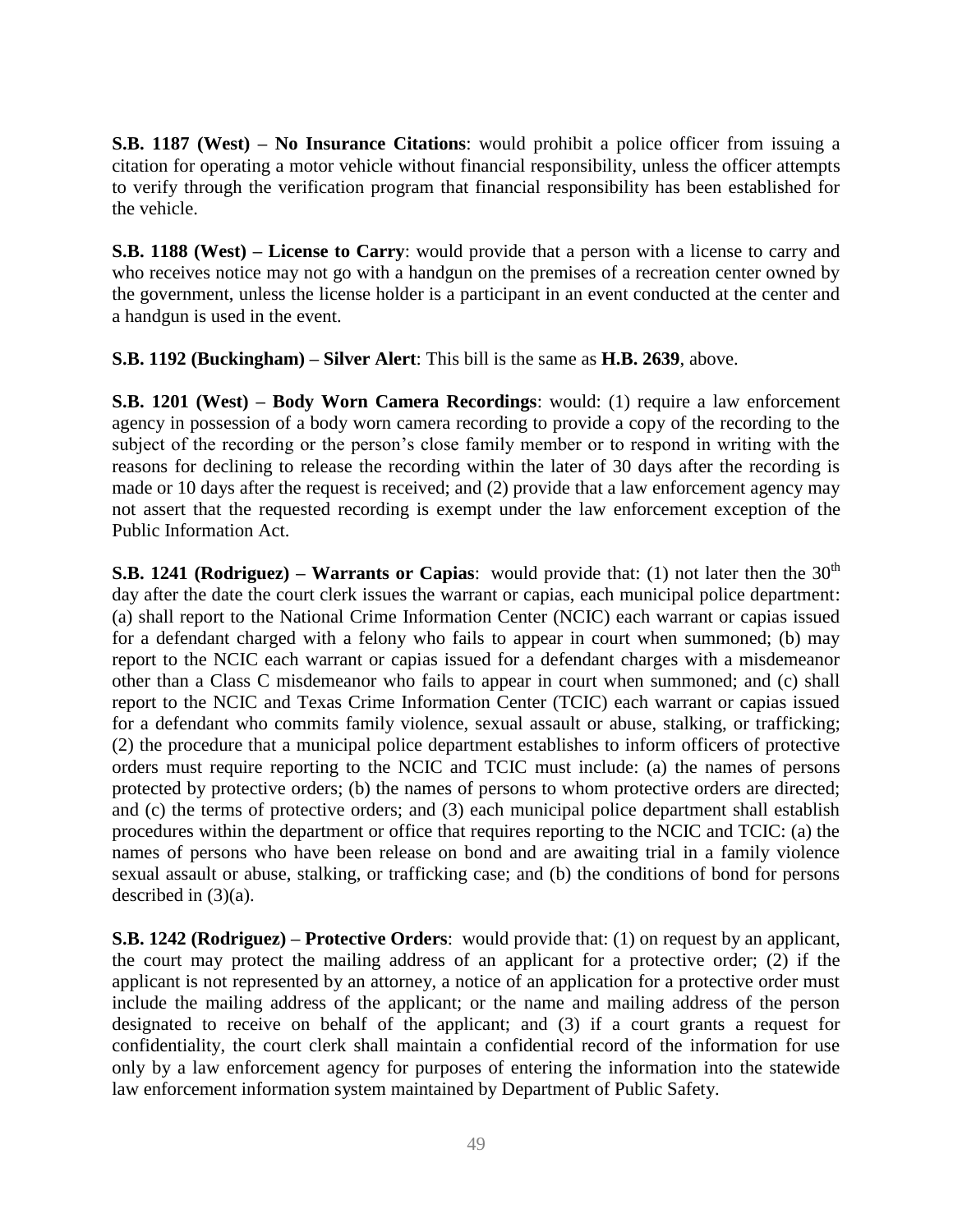**S.B. 1274 (Rodriguez) – Unprotected Road User**: would: (1) require the operator of a motor vehicle passing an unprotected road user (e.g., pedestrian, utility worker, bicyclist, or motorcyclist) to either vacate the lane in which the user is located if the highway has two or more marked lanes or to pass the user at a safe distance; (2) require the operator of a motor vehicle that is making a turn at an intersection to yield the right-of-way to an unprotected roader user; (3) prohibit the operator of a motor vehicle from overtaking an unprotected road user and turning in front of the user unless the operator is clear of the user; (4) prohibit the operator of a motor vehicle from maneuvering the vehicle in a manner that intimidates, harasses, or threatens an unprotected road user; (5) provide that a violation of  $(1)-(4)$  is a misdemeanor offense; and  $(6)$ provide that it is a defense to prosecution for (1)-(4) that the unprotected road user was acting in violation of the law. (Companion bill is **H.B. 1236** by **Martinez**.)

**S.B. 1282 (Huffines) – Automated Traffic Control Systems**: would prohibit cities and school districts from operating an automated traffic control system to enforce compliance with posted speed limits.

**S.B. 1321 (Hughes) – Automobile Burglary and Theft Prevention Authority:** would credit 100 percent of the fee collected under the Automobile Burglary and Theft Prevention program to the Texas Department of Motor Vehicles (department) and provide that the fee may only be appropriated to the department for the purpose of the authority.

S**.B. 1333 (Huffman) – Attempted Child Abduction**: would provide that a local law enforcement agency, on receiving a report of an attempted child abduction, shall as soon as practicable, but not later than eight hours after receiving the report, provide any relevant information regarding the attempted child abduction to the state's missing children's clearinghouse. (Companion bill is **H.B. 1503** by **Frullo.**)

**S.B. 1348 (Watson) – Automobile Burglary and Theft Prevention Authority:** would credit the fee collected under the Automobile Burglary and Theft Prevention program to the Texas Department of Motor Vehicles (department) and provide that the fee may only be appropriated to the department for the purposes of the authority.

**S.B. 1356 (Hall) – Distracted Driving**: would: (1) prohibit a city from regulating or prohibiting district driving, including the use of a wireless communication device while operating a vehicle, but allow a city to enforce state law regarding distracted driving; and (2) provide that a person causing, or involved in, a collision from the operating of a moving vehicle commits an offense if the person was engaged in an activity that: (a) is not related to the operation of the motor vehicle; and (b) interferes with the driver's ability to pay attention to the road.

**S.B. 1366 (Menendez) – Retirement**: would provide eligibility for membership and funding of benefits for certain law enforcement, custodial, and other peace officers who are members of the Teacher Retirement System of Texas or the Employees Retirement System of Texas. (Companion bill is **H.B. 1163** by **Alonzo**.)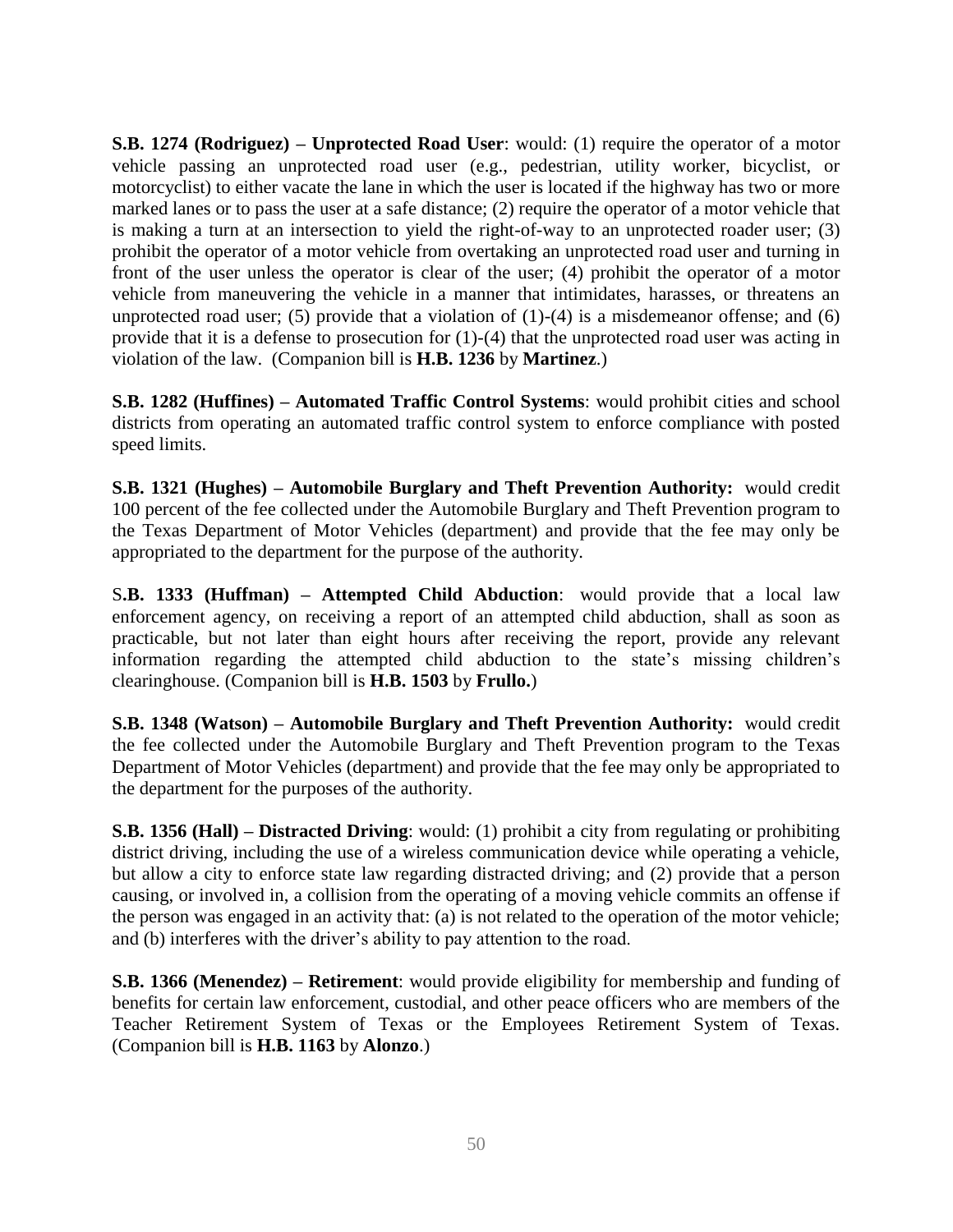**S.B. 1372 (Menéndez) – Electric Unicycle**: would provide that: (1) an electric unicycle may not be registered for operation on a public highway; and (2) an electric unicycle is treated like a bicycle for Transportation Code purposes.

**S.B. 1408 (Huffines) – First Responders' License to Cary**: would provide that: (1) a license to carry a handgun shall have a designation for an on-duty first responder to carry a handgun, if the license holder receives that designation under the bill; (2) define "first responder" to mean a public safety employee or volunteer whose duties include responding rapidly to an emergency, including fire protection personnel (including volunteer firefighters) and emergency medical services personnel (including emergency medical services volunteers); (3) a first responder is eligible for an on-duty first responder designation on their license to carry a handgun if the first responder submits a form to the Department of Public Safety stating that he or she is a first responder and has successfully completed a course created by the bill; (4) DPS by rule shall establish minimum standards for a training course for a license holder seeking an on-duty first responder designation, to be taken at the license holder's expense, which must: (a) be administered by a qualified handgun instructor; (b) include not less than 40 hours of instruction; (c) provide classroom training in: (i) de-escalation techniques; (ii) tactical thinking relating to cover for and concealment of the license holder; (iii) methods to conceal a handgun and methods to ensure the secure carrying of an openly carried handgun; and (iv) consequences of improper use of a handgun; (d) provide field instruction in the use of handguns, including: (i) instinctive or reactive shooting; (ii) tactical shooting; (iii) shooting while moving; and (iv) shooting in low light conditions; and (e ) require physical demonstrations of proficiency in techniques learned in training; (5) a governmental entity that employs or otherwise supervises first responders may not adopt a rule or regulation that prohibits a first responder who holds a license bearing a designation under the bill from: (a) carrying a handgun while on duty; or (b) storing a handgun on the premises of or in a vehicle owned or operated by the governmental entity if the handgun is secured with a device approved by DPS; (6) the bill "does not create a cause of action or liability;" (7) a governmental entity that employs or otherwise supervises first responders is not liable in a civil action arising from the discharge of a handgun by a first responder who is licensed to carry a handgun; (8) the discharge of a handgun by a first responder who is licensed to carry a handgun is outside the course and scope of the first responder's duties; (9) the bill may not be construed to waive the immunity from suit or liability of a governmental entity that employs or otherwise supervises first responders; and (10) first responders with a designation under the bill are allowed to carry a handgun essentially anywhere while on duty.

#### **Transportation**

**H.B. 2550 (Frullo) – Taxicabs**: would require a city that regulates taxicab service to include in the ordinance that a person providing taxicab service must maintain adequate motor vehicle liability insurance as provided by the bill.

**H.B. 2584 (Raymond) – Billboards**: would prohibit the Texas Department of Transportation, in regulating outdoor advertising located inside a city, from including an electronic sign owned by a city in spacing distance calculations.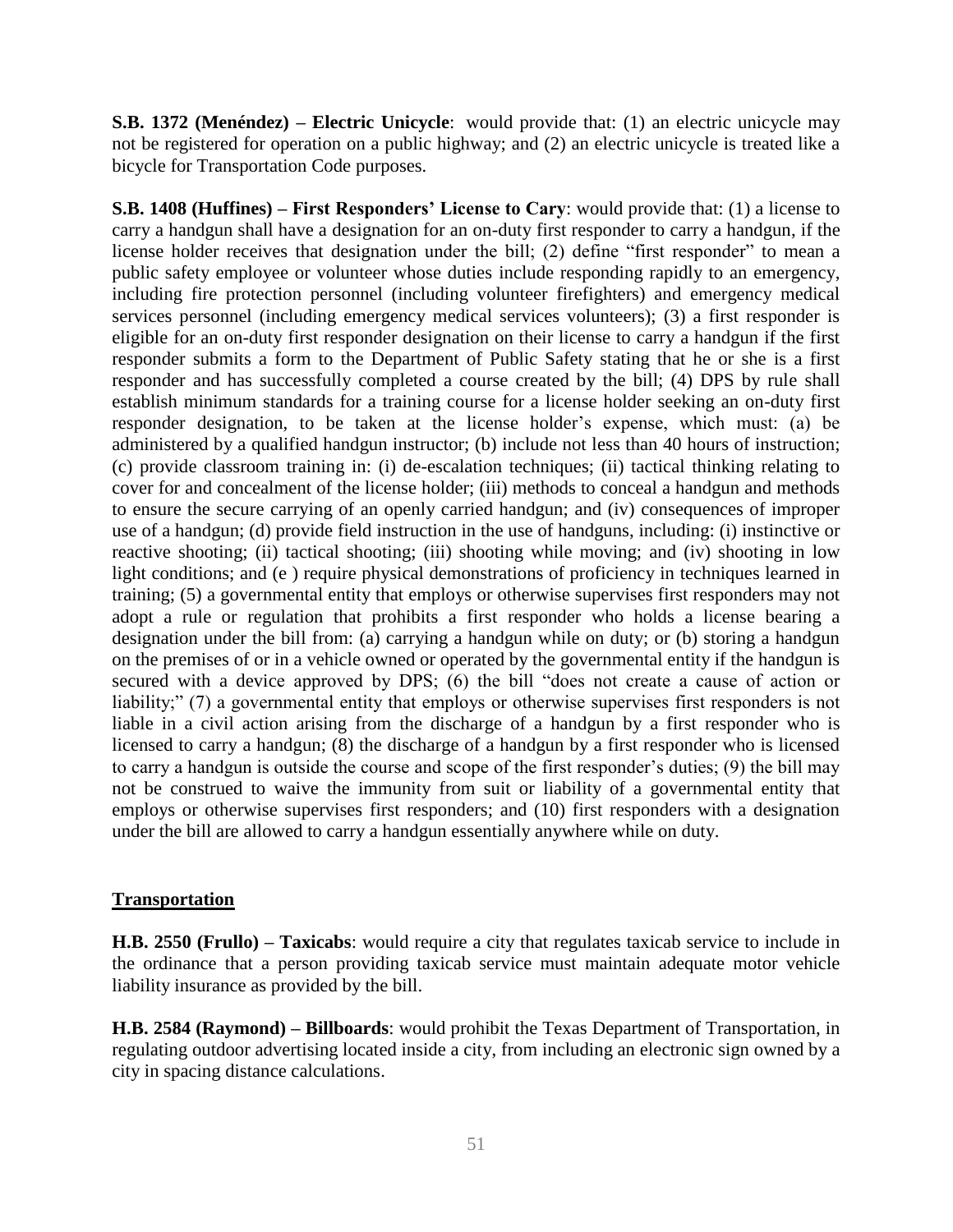**H.B. 2615 (Goldman) – Towing and Vehicle Storage**: would authorize a person holding an incident management towing operator's license, private property towing operator's license, or a consent towing operator's license to work at a vehicle storage facility, and would prohibit a person from working at a vehicle storage facility unless the person holds one of the aforementioned towing licenses or a vehicle storage facility license.

**H.B. 2696 (Workman) – Traffic Signals**: would provide that the Texas Department of Transportation's manual on uniform traffic control devices and specifications must provide for the placement and maintenance of a traffic-control signal that permits an emergency vehicle to safely enter a highway in a city at a location to be determined by the city.

**H.B. 2813 (Darby) – Transportation Infrastructure Fund:** would: (1) make various modifications to the Transportation Reinvestment Zone statute; and (2) abolish the Transportation Infrastructure Fund. (Companion bill is **S.B. 1305** by **Nichols**.)

**H.B. 2862 (S. King) – Milk Trucks**: would, among other things: (1) modify weight limits for certain vehicles transporting fluid milk; and (2) provide that, unless otherwise provided by state or federal law, a county or city may not require a permit, fee, or license for the operation of certain vehicle combinations transporting fluid milk. (Companion bill is **S.B. 1383** by **Perry**.)

**H.B. 3087 (Morrison) – Service Vehicle Lighting**: would require certain vehicles, including some city vehicles, to have certain lighting equipment as directed by the Texas Department of Transportation when working near a highway.

**H.B. 3184 (E. Thompson) – Tolls**: would exempt certain vehicles exempt from paying registration fees (including government-owned, fire-fighting, and law enforcement vehicles) from paying toll fees.

**H.B. 3207 (L. Gonzales) – Texas Department of Transportation:** this is the Texas Department of Transportation sunset bill. Of interest to cities, the bill would – among other things – continue the department until September 1, 2029, and provide that:

- 1. The Statewide Transportation Plan must, among other things, contain specific and clearly defined transportation system strategies, long-term transportation goals for the state and measurable targets for each goal, and other related performance measures.
- 2. In selecting transportation projects, the department shall consider the transportation system strategies, goals and measurable targets, and other related performance measures.
- 3. The department shall prepare a long-term plan for a statewide passenger rail system and update the plan at least once every five years, and the plan shall include: (a) an analysis of short-term and long-term effects of each proposed passenger rail system on state and local road connectivity, including effects on oversize or overweight vehicles and other commercial traffic; and (b) an analysis of the effect of each proposed passenger rail system on statewide transportation planning, including the effect on future state and local road construction and road maintenance needs.
- 4. The department shall develop and prominently display on the department's Internet website a dashboard that clearly communicates to the public: (a) the transportation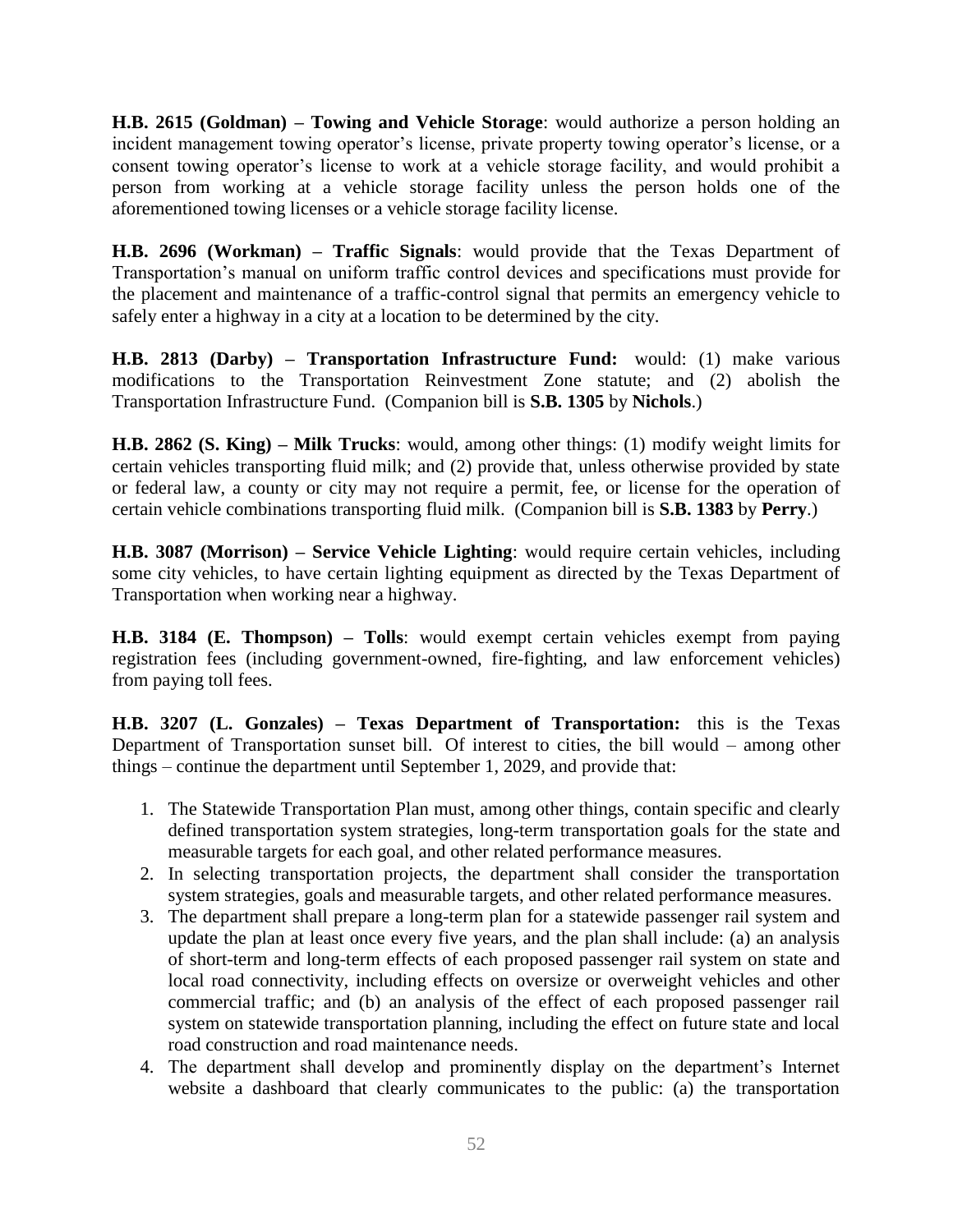system strategies, goals and measurable targets, and other related performance measures established by the department and the department's progress, including trends over time, in meeting the strategies, goals and targets, and other related performance measures described by (a).

- 5. The department shall conduct a comprehensive analysis regarding the effect of funding allocations made to various funding categories and project selection decisions on accomplishing the goals described in the statewide transportation plan.
- 6. The Texas Transportation Commission by rule shall: (a) adopt a policy comprehensively explaining the department's approach to public involvement and transparency related to the unified transportation program; and (2) require the department to, at a minimum, make a report on any change to the unified transportation program available on the department's Internet website and provide the report to the commission in a public meeting, regardless of any rules adopted for public hearings and approvals.
- 7. The department shall conduct a review of project development activities in each district's project portfolio on a regular basis and use the review to monitor and evaluate the performance of each district, and shall, when appropriate, seek input from key stakeholders, such as local government project sponsors or metropolitan planning organizations.
- 8. The commission shall adopt rules governing the alignment of the department's state and federal funding forecasts, including the annual funding forecast, with the funding forecasts of metropolitan planning organizations, including the funding forecasts used for long-term planning and the 10-year transportation plan.
- 9. A city by ordinance may require the person in charge of a garage or repair shop where a motor vehicle is brought if the vehicle shows evidence of having been involved in an accident if the accident resulted in injury to or the death of a person or damage to the property of any one person to the apparent extent of \$1,000 or more.
- 10. certain provisions relating to the preparation and release of accident reports are modified.

(Companion bill is **S.B. 312** by **Nichols**.)

**H.B. 3212 (Isaac) – Commercial Motor Vehicle Fines**: would reduce from 110 percent to 50 percent the amount of the preceding year's fines that a city may retain for enforcement of commercial motor vehicle safety standards.

**S.B. 312 (Nichols) – Texas Department of Transportation:** this bill is the same as **H.B. 3207**, above.

**S.B. 1244 (Rodriguez) – Speed Limits**: would lower the prima facie speed limit in an urban district on a street other than an alley from 30 to 25 miles per hour. (Companion bill is **H.B. 1368** by **Israel**.)

**S.B. 1305 (Nichols) – Transportation Infrastructure Fund:** this bill is the same as **H.B. 2813**, above.

**S.B. 1327 (Seliger) – Speed Limits**: would authorize a district engineer for the Texas Department of Transportation to temporarily lower a prima facie speed limit for a highway if the engineer finds the speed limit unreasonable or unsafe because of a hazard.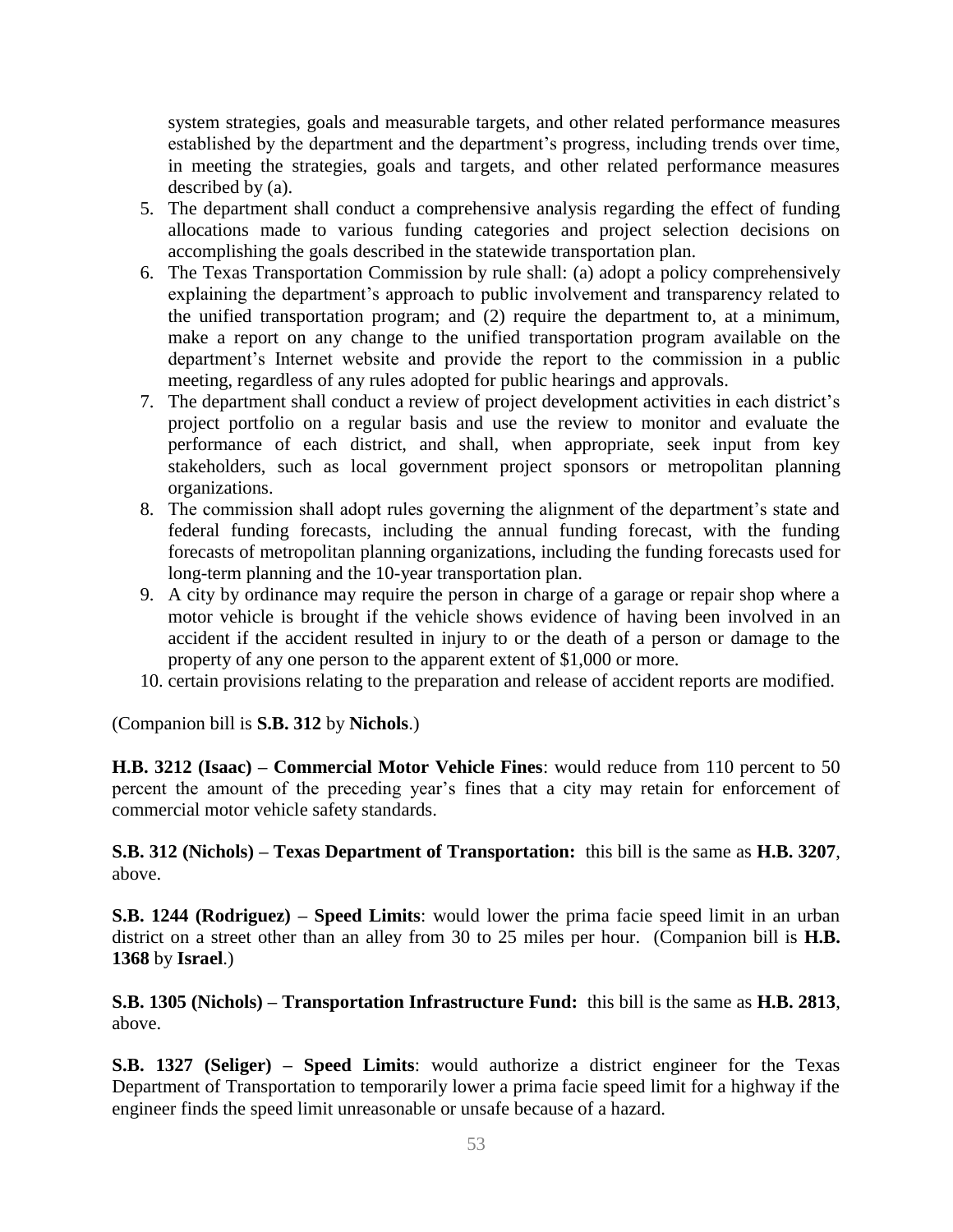**S.B. 1334 (Hinojosa) – Transportation Funding**: would, for purposes of allocation of state funding of public transportation, define "large urbanized area" as "an urbanized area with a population of 200,000 or more" and "small urbanized area" as "an urbanized area with a population of less than 200,000."

**S.B. 1351 (Watson) – Traffic Control Signals**: this bill is the same as **H.B. 2696**, above.

**S.B. 1383 (Perry) – Milk Trucks**: this bill is the same as **H.B. 2862**, above.

**S.J.R. 48 (Miles) – State Highway Fund:** would propose an amendment to the Texas Constitution that would expand the use of the state highway fund to include public transportation, public bicycle paths, and public sidewalks.

#### **Utilities and Environment**

**H.B. 2533 (Geren) – Civil Environmental Law Suits**: would: (1) remove the requirement that a city must wait 121 days after a complaint is filed to determine if TCEQ will file suit, before bringing its own law suit; and (2) require a city to provide notice to the attorney general of each alleged violation and wait 90 days before initiating a suit.

**H.B. 2628 (Pickett) – Texas Emissions Reduction Funding**: would repeal the provision requiring \$5 of each fee collected for a vehicle title to be deposited into the Texas emission reduction plan fund. (Note: Instead, the entire fee collected would be deposited to the credit of the Texas mobility fund.)

**H.B. 2654 (Stucky) – Water and Energy Savings Assessments**: would provide that a county assessor-collector and other elected officials of a local government are not personally liable as a result of entering into an agreement for the collection of assessments imposed by a local government to fund water and energy savings improvements.

**H.B. 2682 (Reynolds) – Emissions Reduction**: would: (1) provide a definition of "clean transportation triangle" to include counties in the areas connecting the cities of Houston, San Antonio, Dallas and Fort Worth, San Antonio, Corpus Christi, and Laredo; and (2) require TCEQ to provide fueling facilities in the clean transportation triangle to enable an alternative fuel vehicle to travel in those areas.

**H.B. 2771 (Phelan) – On-Site Wastewater Fee**: would repeal the \$10 fee that cities collect and remit to the TCEQ for each on-site wastewater treatment permit application processed.

**H.B. 2799 (Farrar) – Water Use Permit Applications**: would require an applicant for certain water use and solid waste application to: (1) post a copy of the application on a publicly accessible website; (2) post any subsequent revision or supplement to the application; and (3) maintain the posting until the TCEQ takes final action on the application.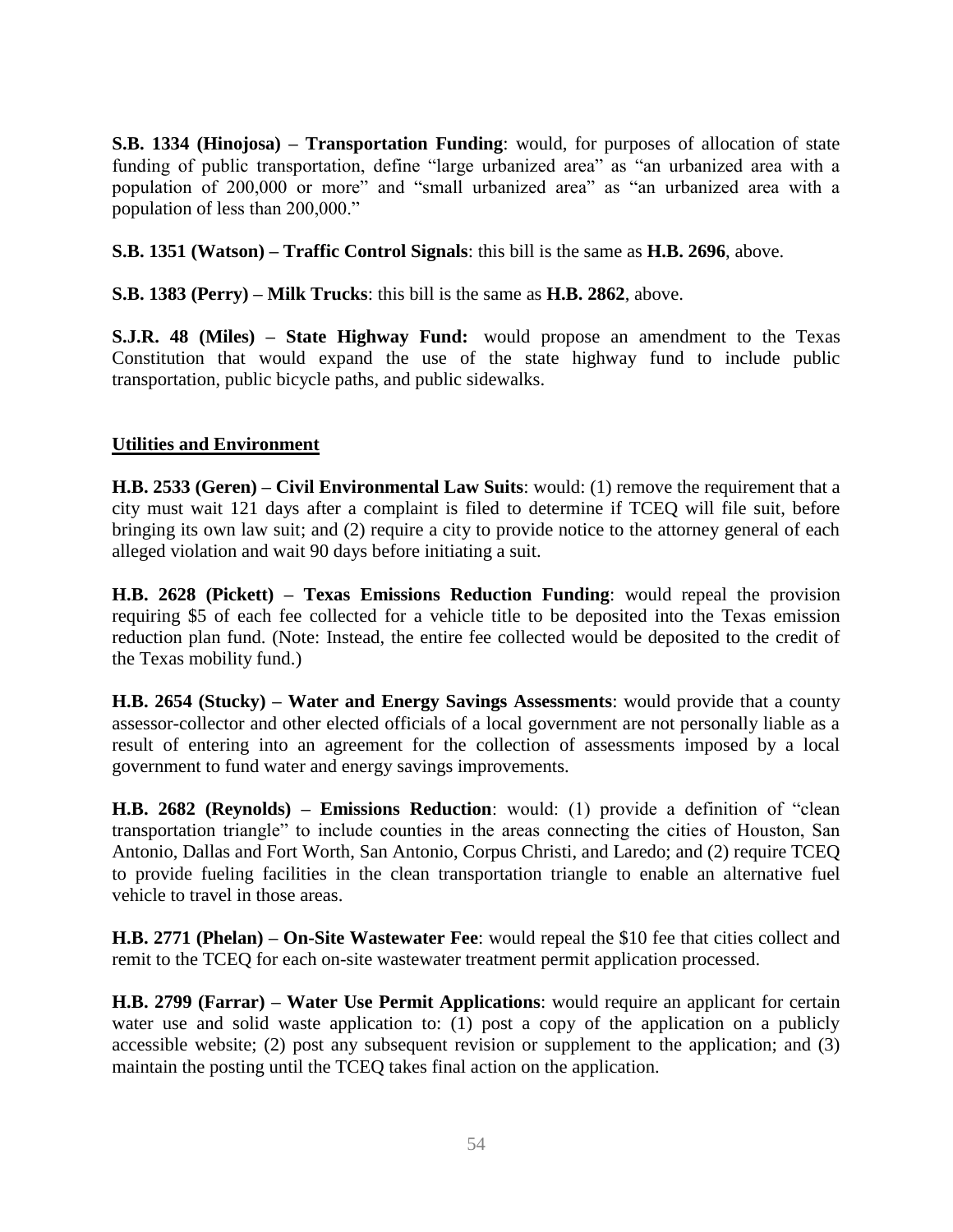**H.B. 2838 (Geren) – Small Cellular Network Deployment**: this bill is sought by wireless industry vendors ("network providers") to quickly install small cellular equipment ("network nodes") and/or towers in a city's rights-of-way. It would make various findings related to the deployment of cellular network nodes in the public rights-of-way and municipal authority over those rights-of-way, and – substantively – would provide that:

- 1. Except as provided by the bill, a city may not prohibit, regulate, or charge for the installation or collocation of network nodes in a public right-of-way.
- 2. A city may not directly or indirectly require, as a condition for issuing a permit required under the bill, that the applicant perform services unrelated to the installation or collocation for which the permit is sought, including in-kind contributions such as reserving fiber, conduit, or pole space for the city's use.
- 3. A city may not enter into an exclusive arrangement with any person for use of the public rights-of-way for the construction, operation, marketing, or maintenance of network nodes or node support poles, and any regulations must be nondiscriminatory and competitively neutral.
- 4. A city can never impose a moratorium on network nodes or support poles.
- 5. A city may require a network provider to obtain one or more permits (up to 30 in one "batch application") to install a network node or node support pole in a public right-ofway only if the permit: (a) is of general applicability to users of the public rights-of-way; and (b) does not apply exclusively to network nodes. (This is essentially a construction permit that can't require more than a city would of a land-line user of the right-of-way.)
- 6. A 30-day "shot clock" is imposed on a city to notify a network provider that its application is complete.
- 7. A 150-day shot clock is imposed on a city to approve or deny a completed application for a new node support pole and a 90-day shot clock is imposed for any other application (e.g. a node to be placed on an existing pole).
- 8. Detailed procedures must be followed if a city denies a permit.
- 9. A network provider shall begin the installation for which a permit is granted not later than the 90th day after the date the permit is approved and shall complete the installation not later than the 180th day after the date the installation begins, unless a city grants a longer time.
- 10. A city may charge an application fee for a permit only if it requires the payment of the fee for similar types of commercial development inside the city's territorial jurisdiction, and any fee must be cost-based and not contingent-based. (This restriction is for permits to access the right-of-way. An additional rental fee is provided for in (1), below.)
- 11. A city may not require a network provider to submit an application for: (a) routine maintenance that does not require excavation or closing of sidewalks or vehicular lanes in a public right-of-way; or (b) replacing or upgrading a network node or pole with a node or pole that is substantially similar in size (defined as not more than 10 percent higher than existing equipment) or smaller and that does not require excavation or closing of sidewalks or vehicular lanes in a public right-of-way.
- 12. A city that chooses to allow collocation of network nodes on municipal poles must do so in a non-discriminatory manner.
- 13. Subject to the bill's provisions and to applicable federal and state law: (a) a city may continue to exercise zoning, land use, planning, and permitting authority in the city's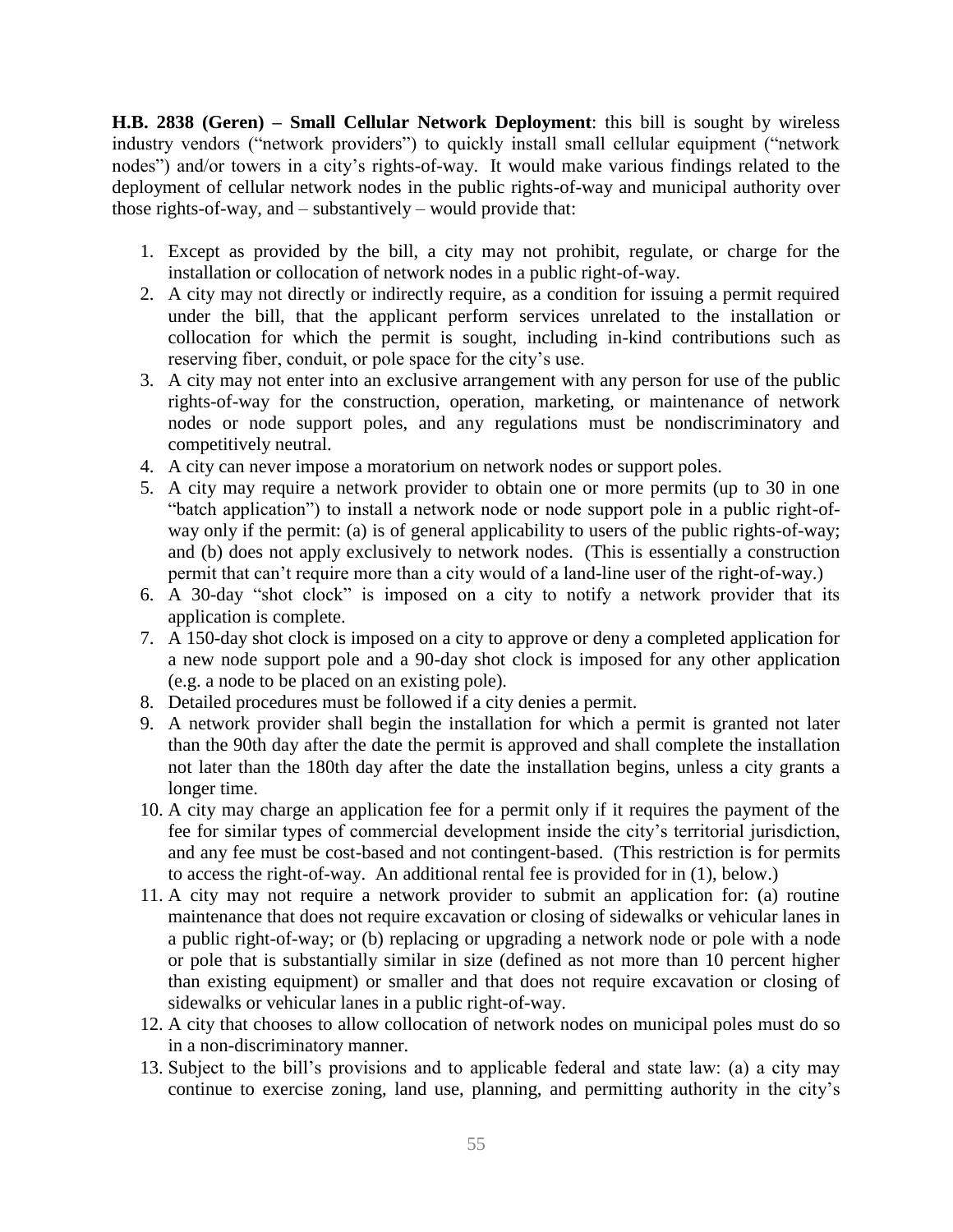boundaries, including with respect to utility poles; and (b) a city may exercise that authority to impose police-power-based regulations for the management of the public rights-of-way that apply to all persons to the extent that the regulations are reasonably necessary to protect the health, safety, and welfare of the public.

- 14. A network provider must indemnify a city for damages caused solely by the negligent act, error, or omission of the provider, but not for liability resulting from the negligence of the city, its officers, employees, contractors, or subcontractors.
- 15. A network provider shall relocate or adjust network nodes in a timely manner and without cost to the city if the city requires the relocation or adjustment to accommodate public improvements constructed on behalf of the city in a public right-of-way.
- 16. A network provider shall ensure that the operation of a network node does not cause any harmful radio frequency interference to a Federal Communications Commissionauthorized mobile telecommunications operation of the city operating at the time the network node was initially installed or constructed, and a network provider shall take all steps reasonably necessary to remedy any harmful interference.

Additionally, with regard to the use of and rental compensation for the use of a city's rights-ofway, the bill would provide that:

- 1. A public right-of-way rate or fee for use of the public rights-of-way may not exceed an annual amount equal to \$1,000 multiplied by the number of node support poles (i.e., those installed by a private company dedicated to cell service) and utility poles (i.e., those that provide electric or telecommunications service), other than municipally owned utility poles, inside the municipality's corporate boundaries on which the network provider has installed a network node. (The fee is adjusted annually to reflect changes in inflation based on the consumer product index.)
- 2. At the city's discretion, it may charge a network provider a lower rate or fee if the lower rate or fee is: (a) nondiscriminatory; (b) related to the use of the public rights-of-way; and (c) not a prohibited gift of public property.
- 3. The current-law access line compensation system for right-of-way use applies to telecommunications network facilities, other than network nodes, installed by a network provider. (For purposes of calculating that fee, each network node is considered an enduse customer termination point.)
- 4. Subject to the approval of a permit application (if required by the city) and to any applicable building codes, a network provider is entitled, as a permitted use that is not subject to zoning review or similar approval, and is not subject to further land use approval in an area that is not zoned, to do the following in the public rights-of-way: (a) construct, modify, maintain, and operate a network node; (b) construct, modify, maintain, and operate a utility pole or network support pole; and (3) collocate on a pole with the discretionary, nondiscriminatory, and express written consent of the pole's owner.
- 5. A network provider shall construct and maintain its structures and facilities in a manner that does not: (a) obstruct, impede, or hinder the usual travel or public safety on a public right-of-way; (b) obstruct the legal use of a public right-of-way by other utility providers; (c) violate applicable codes; (d) violate or conflict with the city's publicly-disclosed public rights-of-way design specifications; or (e) violate the federal Americans with Disabilities Act.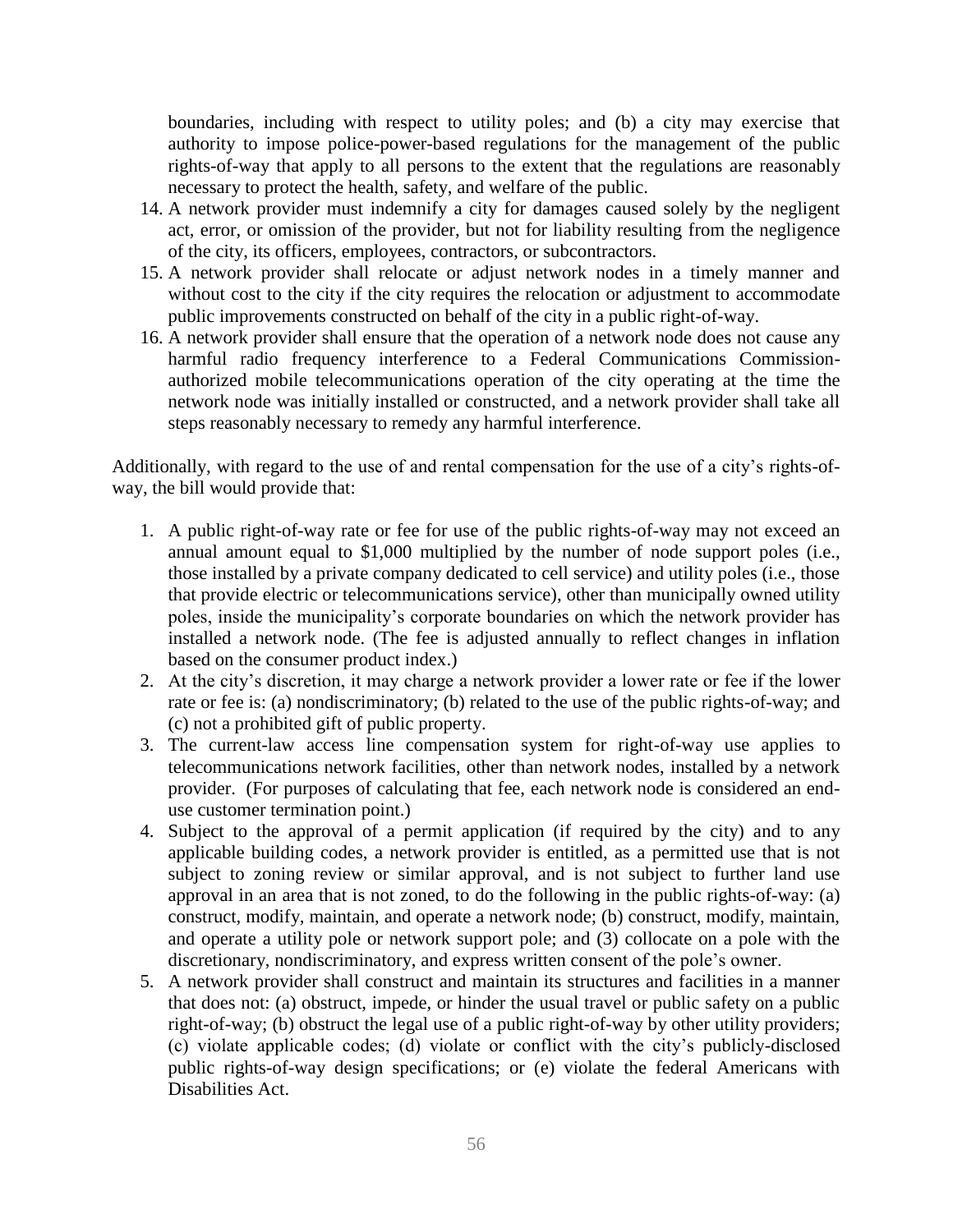- 6. A network provider shall ensure that each new, modified, or replacement utility pole or node support pole installed in a public right-of-way in relation to which the network provider received approval of a permit application: (a) does not exceed the greater of: (i) 10 feet in height above the tallest existing utility pole located within 500 linear feet of the new pole in the same public right-of-way; or (ii) 50 feet above ground level; and (b) is spaced at least 300 linear feet from the nearest existing pole that is capable of supporting network nodes and is located in a public right-of-way.
- 7. A network provider may not install a new node support pole in a public right-of-way without the city's discretionary, nondiscriminatory, and written consent if the public right-of-way is adjacent to a street or thoroughfare: (a) that is not more than 50 feet wide; and (b) both sides of which are adjacent to single-family residential lots or other multifamily residences.
- 8. A network provider shall ensure that the vertical height of an equipment cabinet installed as part of a network node does not exceed certain height limitations, subject to approval of the pole's owner if applicable.
- 9. A network provider shall, in relation to installation for which a city approved a permit application, comply with nondiscriminatory undergrounding requirements, except in relation to existing structures.
- 10. A city may adopt a design manual for the installation and construction of network nodes and new node support poles in the public rights-of-way that includes additional installation and construction details that do not conflict with the bill.

(Companion bill is **S.B. 1004** by **Hancock**.)

**H.B. 2885 (Larson) – Return Flows**: would require TCEQ to: (1) authorize the discharge, diversion, and reuse of a person's existing return flows derived from privately-owned groundwater if the groundwater is treated brackish groundwater and the person is authorized to discharge the groundwater; and (2) grant a water right or an amendment to a permit to an applicant who proposes to divert the applicant's existing return flows from treated brackish groundwater and transfer those flows to another river basin.

**H.B. 2894 (Lucio) – Desalination**: would entitle an existing water right holder that begins using desalinated seawater to expedited consideration of their application for an amendment to the water right, provided that certain conditions are met.

**H.B. 2910 (Flynn) – Electric Rates**: would provide that the Public Utility Commission shall initiate an inquiry concerning the rates of an investor owned electric utility in the ERCOT region if those rates exceed a certain amount.

**H.B. 2932 (Anchia) – Railroad Commission Fines**: would: (1) increase the daily maximum penalty that can be imposed by the Texas Railroad Commission from \$10,000 to \$25,000; and (2) provide that the commission's penalty guidelines must provide for different penalties for different violations based on the seriousness of the violation and any hazard to the health or safety of the public resulting from the violation.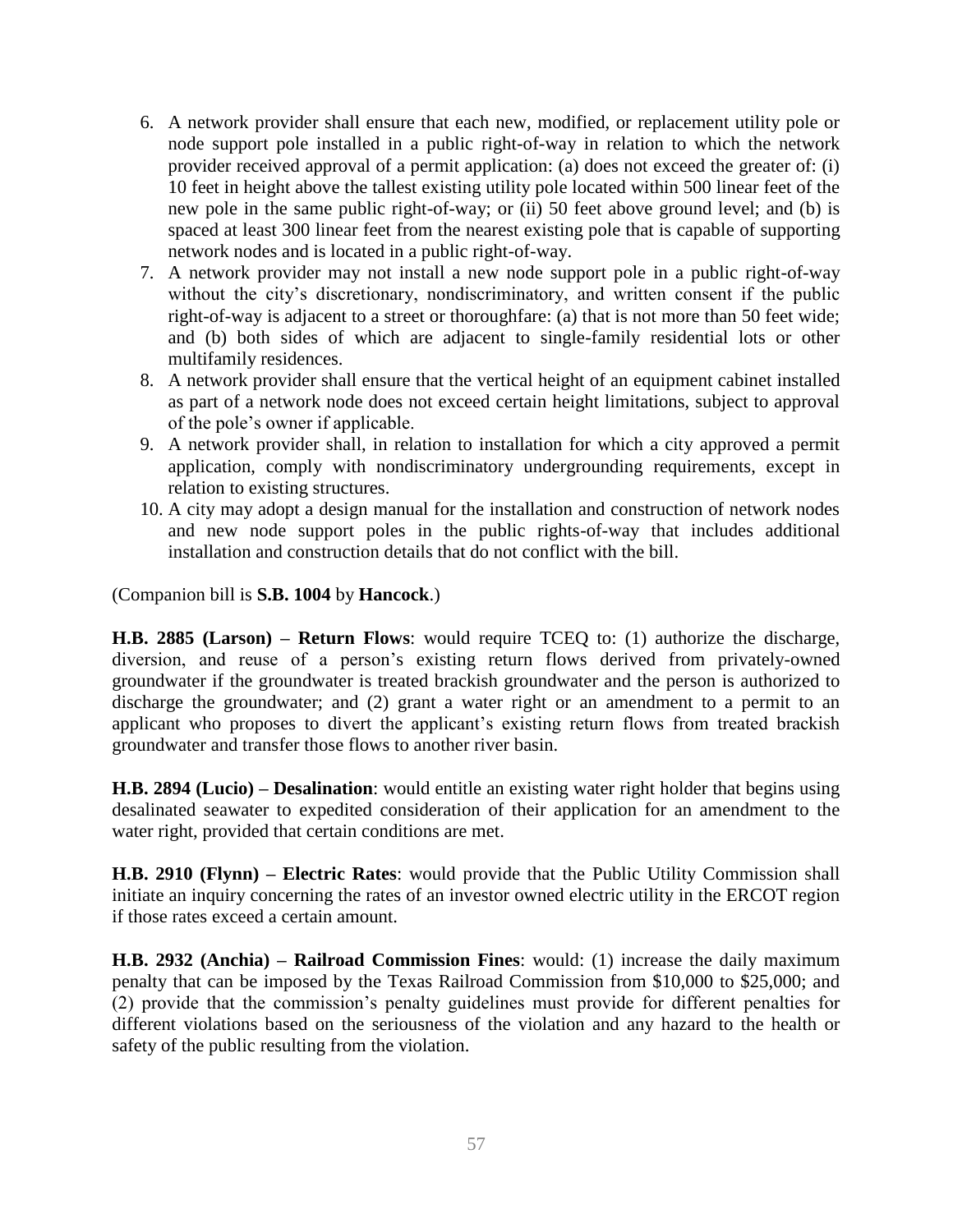**H.B. 2943 (Larson) – State Water Pollution Control Fund**: would: (1) provide that persons for projects eligible for assistance under Section 603(c) of the Federal Water Pollution Control Act are eligible for state funding administered through the Water Development Board; and (2) allow the TWDB to use the revolving fund for loans for a term not to exceed the lesser of 30 years or the projected useful life.

**H.B. 2948 (Larson) – Interregional Water Planning Council**: would require the Texas Water Development Board to appoint an interregional planning council consisting of one member from each regional water planning group to improve coordination among the regional water planning groups.

**H.B. 2958 (E. Thompson) – Municipal Solid Waste**: would impose a temporary moratorium (until September 1, 2019) on municipal solid waste facilities and mandate that TCEQ conduct a study on the safety and regulation of such facilities.

**H.B. 3004 (Isaac) – Wastewater Discharge Permits**: would require the Texas Commission on Environmental Quality to dismiss a city's protest of a wastewater discharge permit if the city is subject to less stringent wastewater treatment requirements than the requirements established by the permit.

**H.B. 3028 (Burns) – Groundwater Ownership**: would provide: (1) a definition of "fair share" as a reasonable quantification, based on the best available science, of the amount of groundwater in place beneath each tract of land overlying an aquifer, subdivision of an aquifer, or geologic formation that may be produced; (2) that groundwater ownership and rights entitle a person to be afforded a fair share of groundwater when the right to drill a well and produce groundwater is regulated by groundwater conservation districts.

**H.B. 3037 (Workman) – Groundwater Management Areas**: would provide that the Texas Water Development Board and Texas Commission on Environmental Quality shall designate groundwater management areas so that each major and minor aquifer is assigned to a groundwater management area designated solely for that aquifer.

**H.B. 3073 (E. Rodriguez) – Electric Utilities**: would provide for financing programs for certain low income customers of investor owned electric utilities.

**H.B. 3090 (Cyrier) – Outdoor Burning**: would allow a peace officer to enforce rules and provisions prohibiting outdoor burning of waste.

**H.B. 3116 (Allen) – Solid Waste Permits**: would require a solid waste facility permit application to contain a certification from the applicant that the applicant mailed an explanation of the site's proposed operations and a questionnaire seeking community comments to each resident living one mile or less from the site and each community organization, nonprofit organization, or civic club located two miles or less from the site.

**H.B. 3153 (Sheffield) – Water Fluoridation**: would provide that an owner, agent, manager, operator, or other person in charge of a public water supply system that furnishes for public or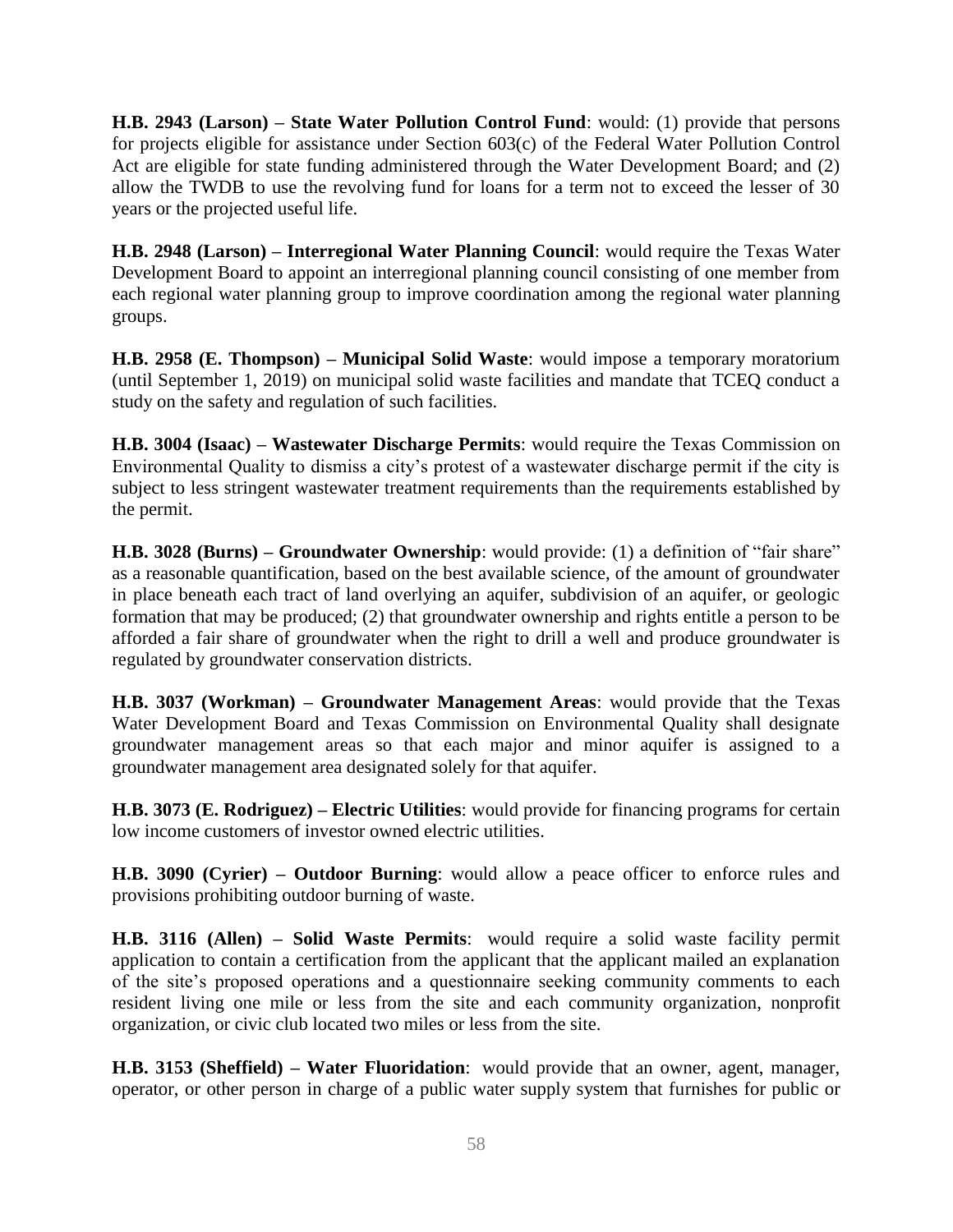private use drinking water containing added fluoride may not reduce the amount of fluoride in the water or terminate the fluoridation of the water unless they provide written notice to the customers of the system and the Texas Commission on Environmental Quality at least 60 days before the reduction or termination.

**H.B. 3175 (Reynolds) – Energy Efficiency**: would provide, among other things, that the Public Utility Commission by rule shall establish a grant program through which electric utilities, municipally owned utilities, and electric cooperatives may receive money from the greenhouse gas emissions fee account.

**H.B. 3177 (Lucio) – Contested Cases**: would add an additional allowance for the executive director of TCEQ to act on an application or request if the matter has become uncontested before parties are named because each person who requested a contested case hearing has withdrawn the request or agreed in writing to the action to be taken by the executive director.

**H.B. 3200 (Murr) – Aggregate Production Operations**: would: (1) provide for the regulation of aggregate productions by the Texas Commission on Environmental Quality that are first required to be registered on or after January 1, 2016, occupy at least 10 acres, and are located inside a city's extraterritorial jurisdiction (ETJ); and (2) require a city with an aggregation production in its ETJ as described in (1) to consider and possibly approve amendments to a reclamation plan under certain circumstances.

**H.B. 3240 (Springer) – Gas Pipelines**: would provide that an investor-owned gas utility that inspects, constructs, or repairs a gas pipeline owned or operated by a governmental unit or an institution of higher education is not liable to a claimant for personal injury, property damage, or death arising from the performance of the inspection, construction, or repair if, at the time of the personal injury, property damage, or death, the gas utility was providing services or materials at the request of the governmental unit or institution of higher education in response to an emergency, and the personal injury, property damage, or death was not caused by the gas utility's willful misconduct.

**H.J.R. 101 (Workman) – Water Funding**: would propose an amendment to the Texas Constitution that would provide – with certain exceptions – that, in each state fiscal year, the comptroller shall deposit to the credit of a separate account in the Texas Water Development Fund II \$1 billion of the net revenue derived from the state sales and use tax that exceeds the first \$30.5 billion of that revenue coming into the treasury in that state fiscal year.

**S.B. 1229 (Menendez) – Solid Waste Service**: this bill is the same as **H.B. 2763**, above.

**S.B. 1392 (Perry) – Groundwater Conservation Districts**: would: (1) add a definition of "common reservoir" to the Water Code; (2) require groundwater conservation districts to act jointly with other groundwater conservation districts to manage groundwater; (3) allow groundwater production limits based on the amount of land owned by a landowner; and (4) repeal the Water Code provision providing that groundwater ownership and rights do not entitle a landowner to the right to capture a specific amount of groundwater below the surface of a landowner's land.